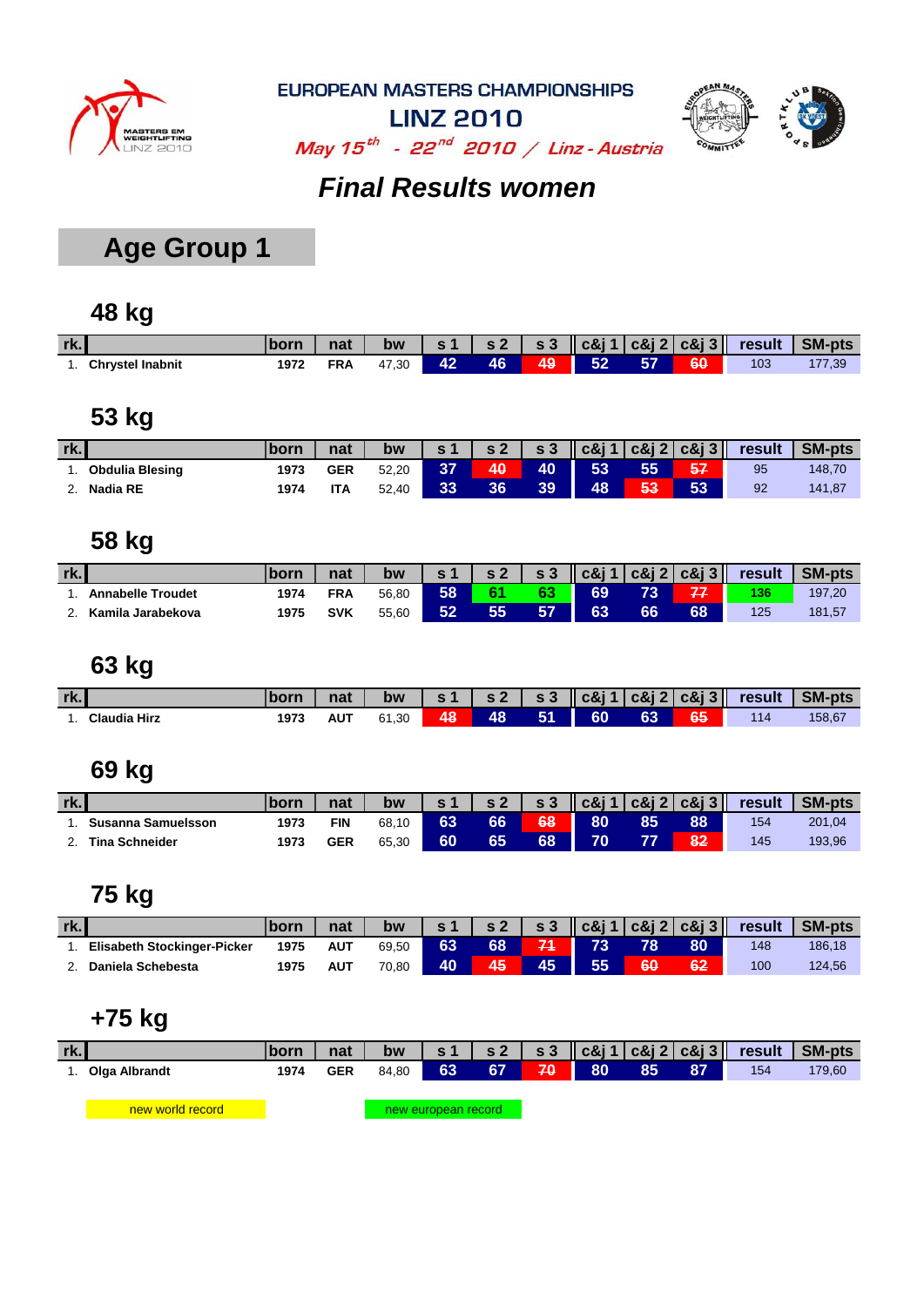



**LINZ 2010** May  $15^{th}$  - 22<sup>nd</sup> 2010 / Linz - Austria

#### *Final Results women*

## **Age Group 2**

#### **53 kg**

| rk. |                       |      | nat        | bw    | s <sub>1</sub> | $\sim$ 2 | s <sub>3</sub> |    |    | $\ c8i1 c8i2 c8i3\ $ | result | <b>SM-pts</b> |
|-----|-----------------------|------|------------|-------|----------------|----------|----------------|----|----|----------------------|--------|---------------|
|     | <b>Sandrine Mabit</b> | 1969 | <b>FRA</b> | 48.60 | 45             | 50       | 53             | 55 | 60 | 65                   | 118    | 204.48        |
|     | Joanne McManus        | 1966 | <b>GBR</b> | 51,80 | 32             |          | 38             |    | 55 | 58                   | 96     | 162,62        |

#### **58 kg**

| rk. |                        | <b>lborn</b> | nat | bw    | $\sim$ 1 | $\epsilon$ 2 | s <sub>3</sub> | $\vert \vert$ c&j 1 $\vert$ c&j 2 $\vert$ c&j 3 $\vert \vert$ |    |    | result           | <b>SM-pts</b> |
|-----|------------------------|--------------|-----|-------|----------|--------------|----------------|---------------------------------------------------------------|----|----|------------------|---------------|
|     | Silke Weingärtner      | 1967         | GER | 56.80 | 40       | 46           | 48             | 55                                                            | 59 | 62 | 110 <sup>°</sup> | 171,67        |
| -   | <b>Isabelle Giraud</b> | 1966         | FRA | 54,40 | 30       | 34           | 36             | 40                                                            | 48 | 51 | 82               | 133,64        |

### **63 kg**

| rk. |                     | born | nat        | bw    | s <sub>1</sub> | <b>s</b> 2 |    |    |    |    | $\vert$ s 3 $\vert$ c&j 1 c&j 2 c&j 3 $\vert$ result | SM-pts |
|-----|---------------------|------|------------|-------|----------------|------------|----|----|----|----|------------------------------------------------------|--------|
|     | <b>Annett Damme</b> | 1967 | <b>GER</b> | 61.60 | 55             | 59         | 59 | 72 | 75 | 77 | 130                                                  | 191,83 |
|     | Pirjo Palosaari     | 1970 | FIN        | 62,20 | 51             | 55         | 57 | 68 |    | 72 | 125                                                  | 177,96 |

#### **69 kg**

| rk. |                        |      | nat        | <b>bw</b> |    | s <sub>2</sub> |    |    |    |    | $\sim$ s 3 $\sim$ c&j 1   c&j 2   c&j 3   result | <b>SM-pts</b> |
|-----|------------------------|------|------------|-----------|----|----------------|----|----|----|----|--------------------------------------------------|---------------|
|     | Alessia Milesi         | 1970 | <b>ITA</b> | 68,60     | 60 | 63             | 66 | 75 | 75 | 80 | 138                                              | 185,29        |
|     | <b>Martina Dosquet</b> | 1970 | <b>GER</b> | 67.50     | 39 |                | 44 | 49 | 52 | 55 | 99                                               | 134,14        |

### **75 kg**

| rk. |                | <b>born</b> | nat        | bw    | s <sub>1</sub> | s <sub>2</sub> | $\mathbf{s}$ 3 |    |    | $\vert \vert$ c&j 1 $\vert$ c&j 2 $\vert$ c&j 3 $\vert \vert$ | result | <b>SM-pts</b> |
|-----|----------------|-------------|------------|-------|----------------|----------------|----------------|----|----|---------------------------------------------------------------|--------|---------------|
|     | Jitka Stolfova | 1966        | CZE        | 72.50 | 47             | 50             | 52             | 65 | 69 | 72                                                            | 124    | 168,38        |
|     | Joanne O´Raw   | 1970        | <b>GBR</b> | 72,60 | 35.            | 38             | 40             | 52 | 55 | 57                                                            | 92     | 119,88        |

#### **+75 kg**

| rk. |                               | <b>Iborn</b> | nat        | bw                      | s <sub>1</sub> |    |    |    |    |    | s 2   s 3    c&j 1   c&j 2   c&j 3    result | SM-pts |
|-----|-------------------------------|--------------|------------|-------------------------|----------------|----|----|----|----|----|----------------------------------------------|--------|
|     | Natasa Aktypi                 | 1968         | <b>GRE</b> | 93.80                   | <b>46</b>      | 50 | 53 | 55 | 60 | 65 | 118                                          | 142.04 |
|     | <b>Dorthe Salin Lauridsen</b> | 1970         | <b>DEN</b> | 118.70 $\blacktriangle$ | 45             | 50 | 53 | 57 | 63 | 63 | 108                                          | 122,86 |
|     |                               |              |            |                         |                |    |    |    |    |    |                                              |        |

new world record

new european record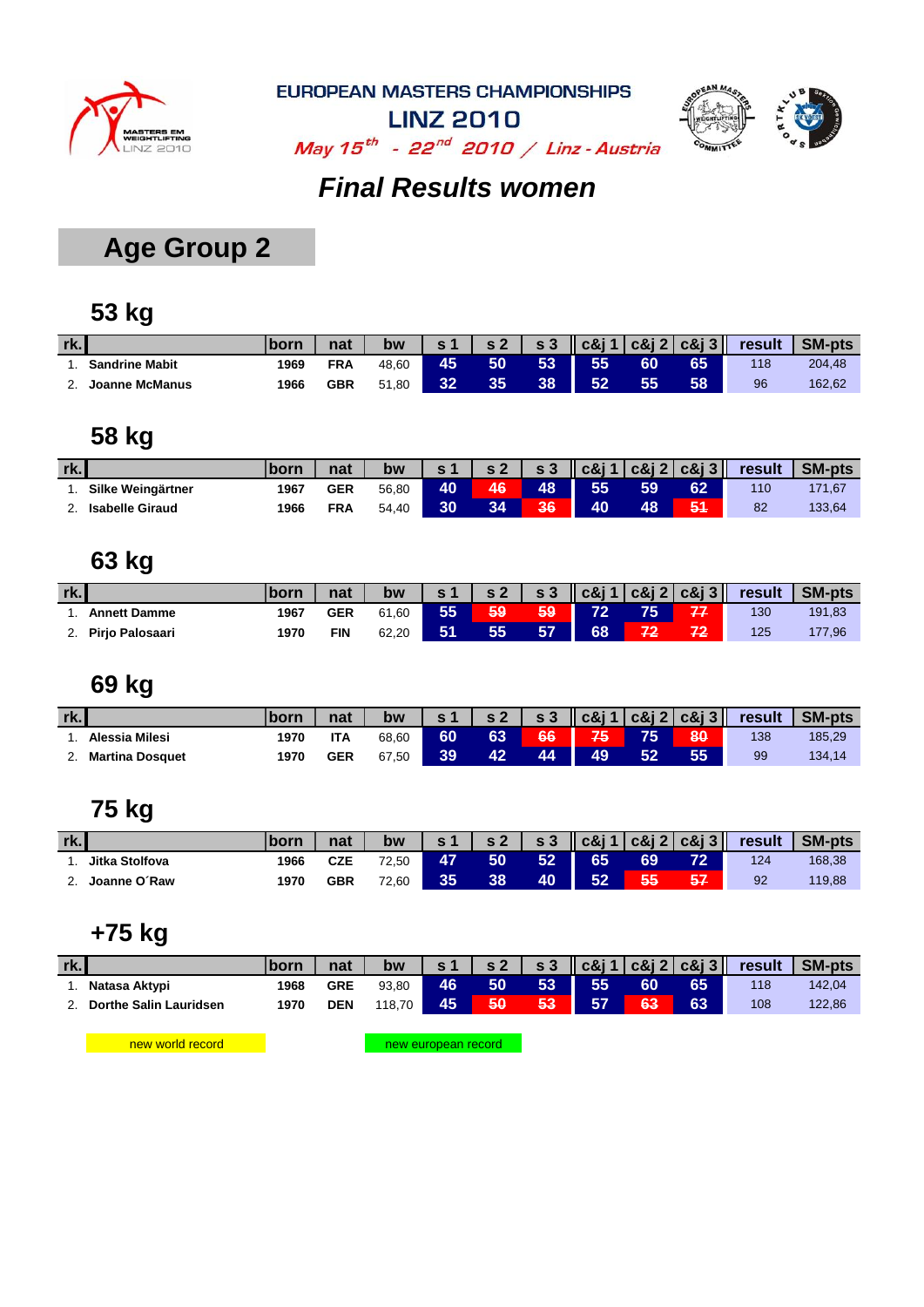



**LINZ 2010** May  $15^{th}$  - 22<sup>nd</sup> 2010 / Linz - Austria

### *Final Results women*

## **Age Group 3**

#### **53 kg**

| rk. |                          |      | nat        | bw    | $\sqrt{5}$ | s <sub>2</sub> |     |    |    |    | $\vert$ s 3 $\vert$ c&j 1 $\vert$ c&j 2 $\vert$ c&j 3 $\vert$ result | SM-pts |
|-----|--------------------------|------|------------|-------|------------|----------------|-----|----|----|----|----------------------------------------------------------------------|--------|
|     | <b>Viola Lauber</b>      | 1964 | <b>GER</b> | 51.60 | 42         | 44             | 46. | 60 | 62 |    | 110                                                                  | 190.7' |
|     | <b>Beverley Pattison</b> | 1962 | <b>GBR</b> | 51.40 | 38         | 40             | 40  | 58 | 61 | 63 | 101                                                                  | 178,42 |

#### **58 kg**

| rk. |                            | <b>Iborn</b> | nat        | bw    | $\mathbf{s}$ 1 | $\sqrt{S}$ | $\mathbf{s}3$ |    |    |    | c&j 1   c&j 2   c&j 3    result | SM-pts |
|-----|----------------------------|--------------|------------|-------|----------------|------------|---------------|----|----|----|---------------------------------|--------|
|     | <b>Gudrun Schmidberger</b> | 1961         | <b>GER</b> | 53.20 | 48             | 48         | 50            | 50 | 52 | 54 | 102                             | 176.42 |
|     | Ute Hehl                   | 1963         | <b>GER</b> | 53.10 | 33'            | 36         | 38            | 43 | 46 | 48 | 86                              | 146,92 |

### **63 kg**

| rk.                  | <b>Iborn</b> | nat        | bw    | $\sim$ 1 | c 2 | s <sub>3</sub> | 1c81 |     | $c\&12 c\&13 $ | result | <b>SM-pts</b> |
|----------------------|--------------|------------|-------|----------|-----|----------------|------|-----|----------------|--------|---------------|
| Sabina Eschemann     | 1964         | <b>GER</b> | 62.90 | 50       | 53  | 53             | 68   | 70. | 72             | 122    | 183,24        |
| <b>Silvia Winter</b> | 1962         | <b>GER</b> | 63.00 | 32       | 35  | 37             | 43   | 46  | 46             | 83     | 126,50        |
| <b>Edith Fenzl</b>   | 1964         | <b>AUT</b> | 62,00 | 26       | 29  | 29             | 36   | 36  | 38             | 65     | 98,54         |

#### **69 kg**

| rk. |                          | lborn | nat        | bw    | $\approx$ 1 | s <sub>2</sub> | <b>S</b> 3 |           |    |    |     | <b>SM-pts</b> |
|-----|--------------------------|-------|------------|-------|-------------|----------------|------------|-----------|----|----|-----|---------------|
|     | Denise Offermann - Loizu | 1965  | CYP        | 68.4  | 53          | 55             | 57         | 68        | 70 |    | 126 | 178,26        |
|     | Alea Fairchild           | 1964  | <b>BEL</b> | 66,30 | 40          | 43             | 46         | <b>57</b> | 61 | 64 | 107 | 155,64        |

## **75 kg**

| rk. |                        | lborn | nat        | bw    | $\sim$ 1 | $\sim$ 2 | $\mathbf{s}$ 3 |    | $ c\&$ i 1 $ c\&$ i 2 $ c\&$ i 3 $\ $ | result | <b>SM-pts</b> |
|-----|------------------------|-------|------------|-------|----------|----------|----------------|----|---------------------------------------|--------|---------------|
|     | Susana Mariela Perrone | 1964  | ITA        | 74.10 | 60       | 65       | 67             | 81 | 85                                    | 150    | 205,60        |
|     | <b>Trisha Forbes</b>   | 1962  | <b>GBR</b> | .90   | 30       | 32       | 35             | 40 | 48                                    |        | 108,83        |

### **+75 kg**

| rk. |              | <u>Iborn</u> | nat        | bw    |    |    |                     |      |    |      | $\vert$ s 1   s 2   s 3   c&j 1   c&j 2   c&j 3    result | SM-pts |
|-----|--------------|--------------|------------|-------|----|----|---------------------|------|----|------|-----------------------------------------------------------|--------|
|     | Sandra Smith | 1962         | <b>GBR</b> | 95.60 | 55 | 60 | $63$ $\blacksquare$ | - 74 | 80 | 82 i | 140                                                       | 177,54 |
|     |              |              |            |       |    |    |                     |      |    |      |                                                           |        |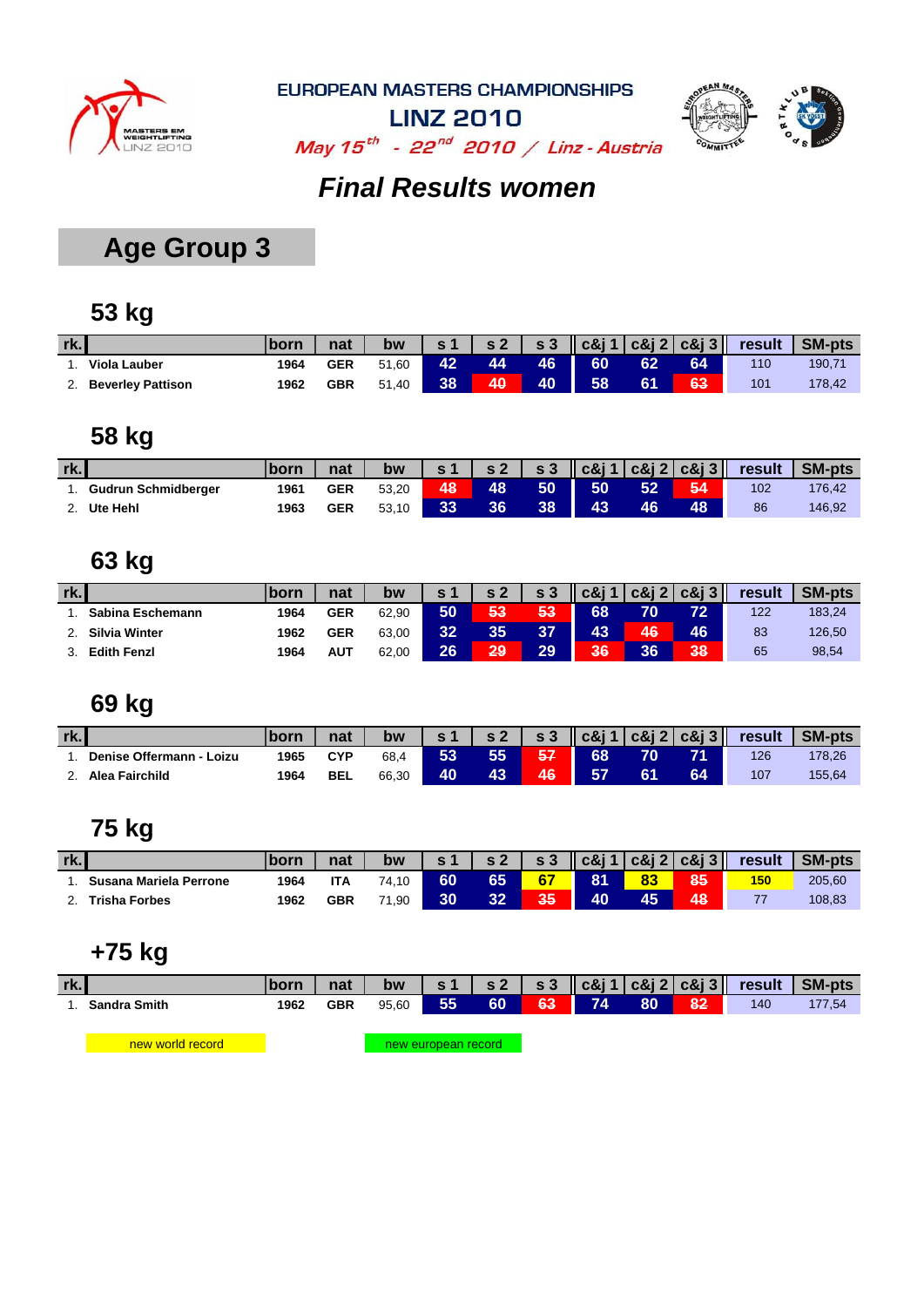



**LINZ 2010** May  $15^{th}$  - 22<sup>nd</sup> 2010 / Linz - Austria

#### *Final Results women*

## **Age Group 4**

#### **53 kg**

| rk. |              | <b>born</b> | nat        | bw    |    |                 |    |    |    |    | s 1   s 2   s 3    c&j 1   c&j 2   c&j 3    result | SM-pts |
|-----|--------------|-------------|------------|-------|----|-----------------|----|----|----|----|----------------------------------------------------|--------|
|     | Monika Pipke | 1960        | <b>GER</b> | 51,40 | 31 | 33 <sup>°</sup> | 34 | 43 | 45 | 47 | 79                                                 | 141,50 |
|     |              |             |            |       |    |                 |    |    |    |    |                                                    |        |

### **58 kg**

| rk.                     | born. | nat        | bw    | <b>c</b> 1 | $\sqrt{2}$ | <b>S3</b> | $\log 1 \log 2 \log 3$ |    | result | <b>SM-pts</b> |
|-------------------------|-------|------------|-------|------------|------------|-----------|------------------------|----|--------|---------------|
| <b>Caroline Charles</b> | 1958  | <b>GBR</b> | 56,10 | 40         | AΔ         | 45        | 47                     | 50 | 94     | 160,87        |

#### **63 kg**

| rk. |                      | born | nat        | bw    |    | $\sim$ 2 | $\sim$ s 3 | <b>Nic&amp;i1∖</b> |    | $\vert$ $c\&$ i 2 $\vert$ $c\&$ i 3 $\vert$ | result | <b>SM-pts</b> |
|-----|----------------------|------|------------|-------|----|----------|------------|--------------------|----|---------------------------------------------|--------|---------------|
|     | <b>Ulrike Lackus</b> | 1958 | <b>GER</b> | 61,80 | 40 |          | 48         | 48                 | 52 | 52                                          | 92     | 147,1.        |

#### **69 kg**

| rk. |                           | <b>born</b> | nat        | bw    | s <sub>1</sub> | s <sub>2</sub> | s <sub>3</sub> | c&i 1 |    | $c\&12 c\&13 $ | result | <b>SM-pts</b> |
|-----|---------------------------|-------------|------------|-------|----------------|----------------|----------------|-------|----|----------------|--------|---------------|
|     | Diana Suzsnne Trebillcock | 1959        | <b>GBR</b> | 65,70 | 45             | 48             | 51             | 55    | 59 | 62             | 113    | 171,82        |
|     | <b>Annick Burban</b>      | 1960        | <b>FRA</b> | 66.00 | 40             | 43             | 45             | 50    | 53 | 55             | 98     | 147,19        |
|     | <b>Andrea Reithner</b>    | 1959        | <b>AUT</b> | 65.00 | 28             | 30             | 32             | 40    | 42 | 45,            | 74     | 113,24        |
|     | ∟ucia Marcolin            | 1958        | <b>ITA</b> | 68.80 | 25             | 28             | 28             | 30    | 33 | 33             | 58     | 86,98         |

#### **75 kg**

| rk.                   | born | nat | bw    | $\mathbf{s}$ 1 |     |    |      |    | $s2$   $s3$   $c8j1$   $c8j2$   $c8j3$   result | SM-pts |
|-----------------------|------|-----|-------|----------------|-----|----|------|----|-------------------------------------------------|--------|
| <b>Marie Orsagowa</b> | 1956 | CZE | 74,20 | 52             | 55. | 60 | - 70 | 75 | 130                                             | 194,60 |

#### **+75 kg**

| rk. |                       | <b>born</b> | nat        | bw    | s <sub>1</sub> |    |    |    |    |    | $\vert$ s 2 $\vert$ s 3 $\vert$ c&j 1 $\vert$ c&j 2 $\vert$ c&j 3 $\vert$ result | SM-pts |
|-----|-----------------------|-------------|------------|-------|----------------|----|----|----|----|----|----------------------------------------------------------------------------------|--------|
|     | <b>Claire Cameron</b> | 1958        | <b>SCO</b> | 94.90 | 35             |    | 38 | 47 | 49 | 51 | 89                                                                               | 17,24  |
|     | <b>Briska Cech</b>    | 1957        | GER        | 94.70 | 32             | 34 | 37 | 41 | Δ4 | 47 | 81                                                                               | 108,60 |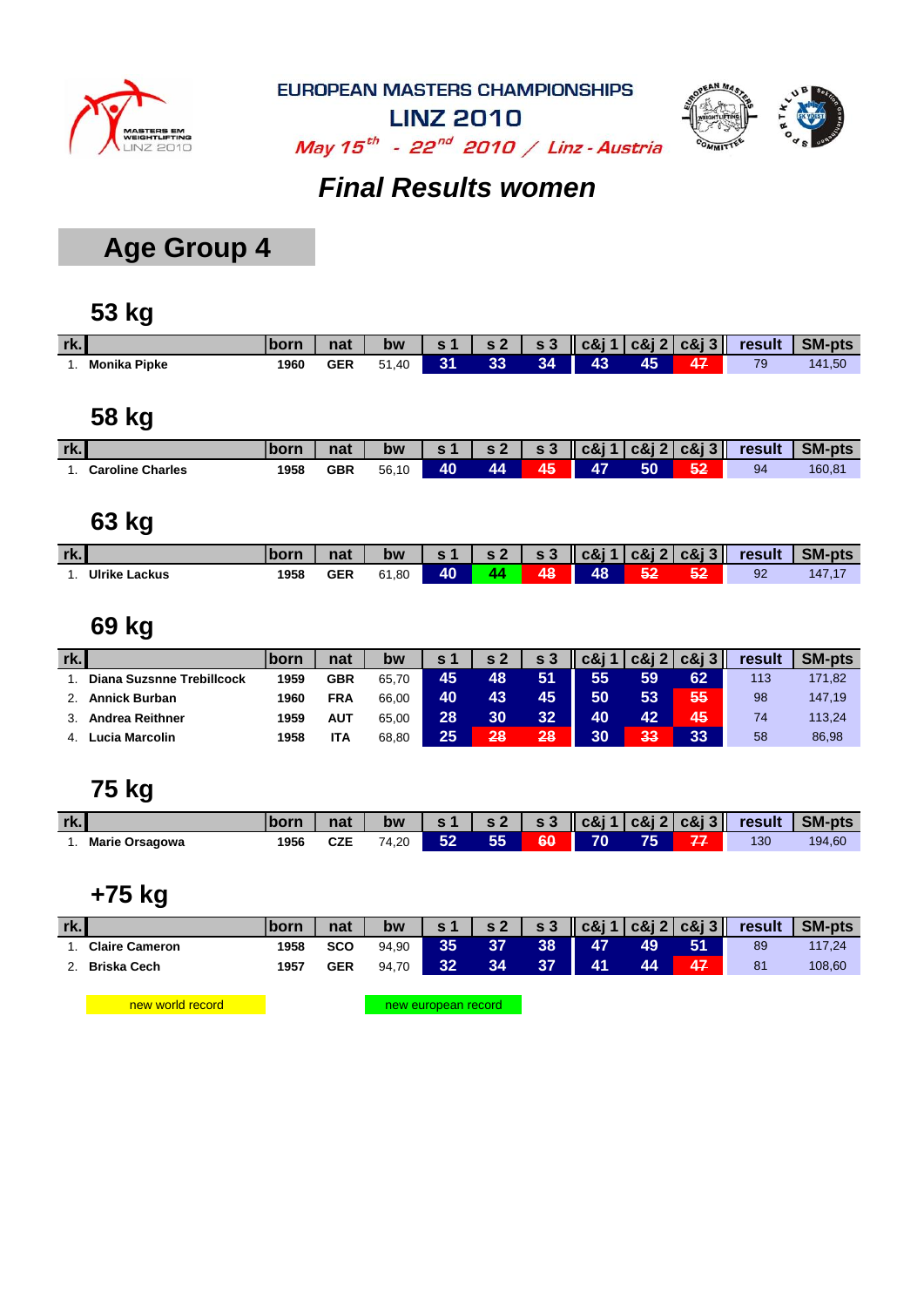



**LINZ 2010** May  $15^{th}$  - 22<sup>nd</sup> 2010 / Linz - Austria

#### *Final Results women*

## **Age Group 5**

#### **53 kg**

| rk.                    |      | nat        |       |    |    |    |            |    |    | bw $ s1 $ s2 $ s3 $ $ c8j1 c8j2 c8j3 $ result SM-pts |        |
|------------------------|------|------------|-------|----|----|----|------------|----|----|------------------------------------------------------|--------|
| <b>Gwendolyn Leick</b> | 1951 | <b>GBR</b> | 52,70 | 31 | 31 | 32 | <b>38.</b> | 40 | 42 |                                                      | 148,39 |

#### **58 kg**

| rk. |                        | 'born | nat        | bw    | $\sim$ 1 | s <sub>2</sub> | $\mathsf{S}3$ |     |    | $\log  c8 $ 1 $ c8 $ 2 $ c8 $ 3 $\ $ | result | <b>SM-pts</b> |
|-----|------------------------|-------|------------|-------|----------|----------------|---------------|-----|----|--------------------------------------|--------|---------------|
|     | Marga Jörgensen        | 1955  | <b>DEN</b> | 53.80 | 42       |                | 46            | 55  | 60 | 60                                   | 101    | 189,44        |
|     | <b>Margot Schukies</b> | 1952  | <b>GER</b> | 57,80 | 35       |                | 40            | 48, | 50 | 52                                   | 87     | 166,05        |

#### **69 kg**

| rk. |                           |      | nat        | bw    |    | $\epsilon$ 2 | $\mathbf{s}$ 3 |    |    | $\vert \vert$ c&j 1 $\vert$ c&j 2 $\vert$ c&j 3 $\vert \vert$ | result | <b>SM-pts</b> |
|-----|---------------------------|------|------------|-------|----|--------------|----------------|----|----|---------------------------------------------------------------|--------|---------------|
|     | <b>Frederike Pfeiffer</b> | 1952 | <b>AUT</b> | 64.20 | 40 | "^           |                | 56 | 60 | 63                                                            | 102    | 181,58        |
|     | Lene Dorrit Larsen        | 1955 | <b>DEN</b> | 63,70 | 33 | へへ           |                | 42 | ΛБ | 47                                                            | 80     | 133,33        |

#### **75 kg**

| rk. |                         |      | nat        | bw    |      | $\sim$ 2 | s <sub>3</sub> |    |    |    |    | SM-pts |
|-----|-------------------------|------|------------|-------|------|----------|----------------|----|----|----|----|--------|
|     | Magda Roilidou-Tstsoula | 1951 | <b>GRE</b> | 71.80 | '36. | 38       | 39             | 51 | 54 | 55 | 94 | 160.49 |
|     | <b>Barbara Hermann</b>  | 1955 | <b>GER</b> | 73.50 | 34   |          | 40             | 51 | 54 | 56 | 94 | 144,68 |

#### **+75 kg**

| rk. |                   | 'born | nat        | bw    | $\sim$ 1 | $\sim$ 2 | $\mathbf{s}$ 3 |    |    | $\log  c8 $ 1   $c8$   2   $c8$   3 | result | <b>SM-pts</b> |
|-----|-------------------|-------|------------|-------|----------|----------|----------------|----|----|-------------------------------------|--------|---------------|
|     | Natalia Zubekhina | 1951  | <b>RUS</b> | 96,60 | 44       | 48       | 51             | 55 | 60 | 60                                  | 103    | 157,29        |
|     | Evgenia Bekatorou | 1951  | <b>GRE</b> | 76.40 | 30       |          | 32             | 40 | 43 | 43                                  | 70     | 115,97        |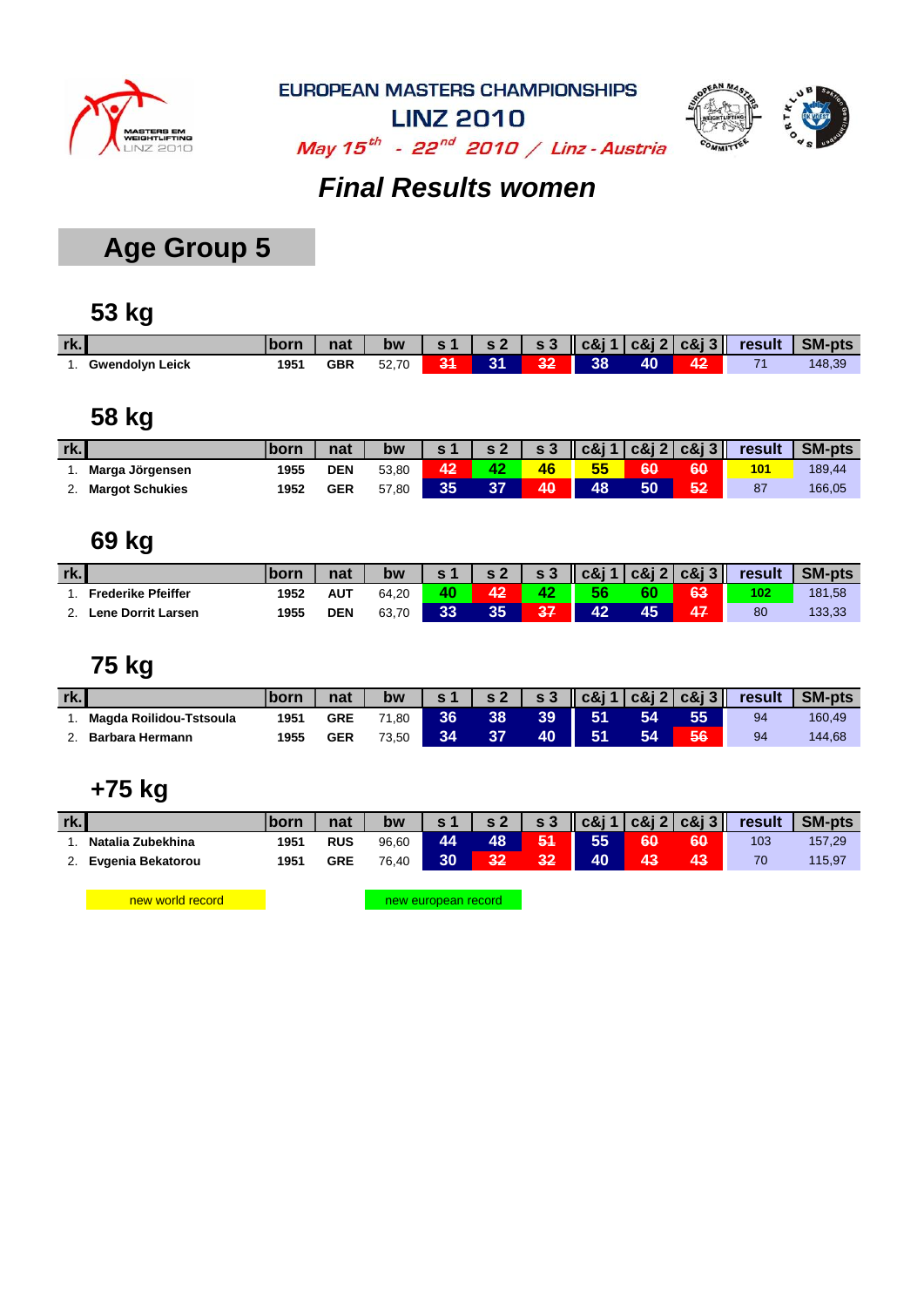



**LINZ 2010** May  $15^{th}$  - 22<sup>nd</sup> 2010 / Linz - Austria

### *Final Results women*

## **Age Group 6**

#### **+75 kg**

| rk. |            | born | nat | <b>bw</b> |     |    |    |    |                |    | $\vert$ s1 $\vert$ s2 $\vert$ s3 $\vert$ c&j1 $\vert$ c&j2 $\vert$ c&j3 $\vert$ result $\vert$ SM-pts |        |
|-----|------------|------|-----|-----------|-----|----|----|----|----------------|----|-------------------------------------------------------------------------------------------------------|--------|
|     | Janis Kerr | 1946 | GBR | 90.80     | 35. | 36 | 37 | 39 | $\mathbf{A}$ 1 | 43 | 78                                                                                                    | 131,59 |

## **Age Group 7**

#### **58 kg**

| rk. |                  |      | nat        | bw    |     |    |          |       |    |            | s 1   s 2   s 3    c&j 1   c&j 2   c&j 3    result   SM-pts |
|-----|------------------|------|------------|-------|-----|----|----------|-------|----|------------|-------------------------------------------------------------|
|     | Dagmar Mac Swain | 1944 | <b>GER</b> | 55.30 | 29' | ЧЪ | - 33 - 1 | $-38$ | 40 | $\Delta 2$ | 161.42                                                      |

## **Age Group 8**

| rk. |                       | <b>Iborn</b> | nat        | bw    | s1                  |     |    |    |    |    |    | s 2   s 3    c&j 1    c&j 2    c&j 3       result    SM-pts |
|-----|-----------------------|--------------|------------|-------|---------------------|-----|----|----|----|----|----|-------------------------------------------------------------|
|     | <b>Regina Zeltner</b> | 1940         | <b>GER</b> | 62.40 | 24                  | 26/ | 26 | 30 | 33 | 36 | 60 | 145,07                                                      |
|     |                       |              |            |       |                     |     |    |    |    |    |    |                                                             |
|     | new world record      |              |            |       | new european record |     |    |    |    |    |    |                                                             |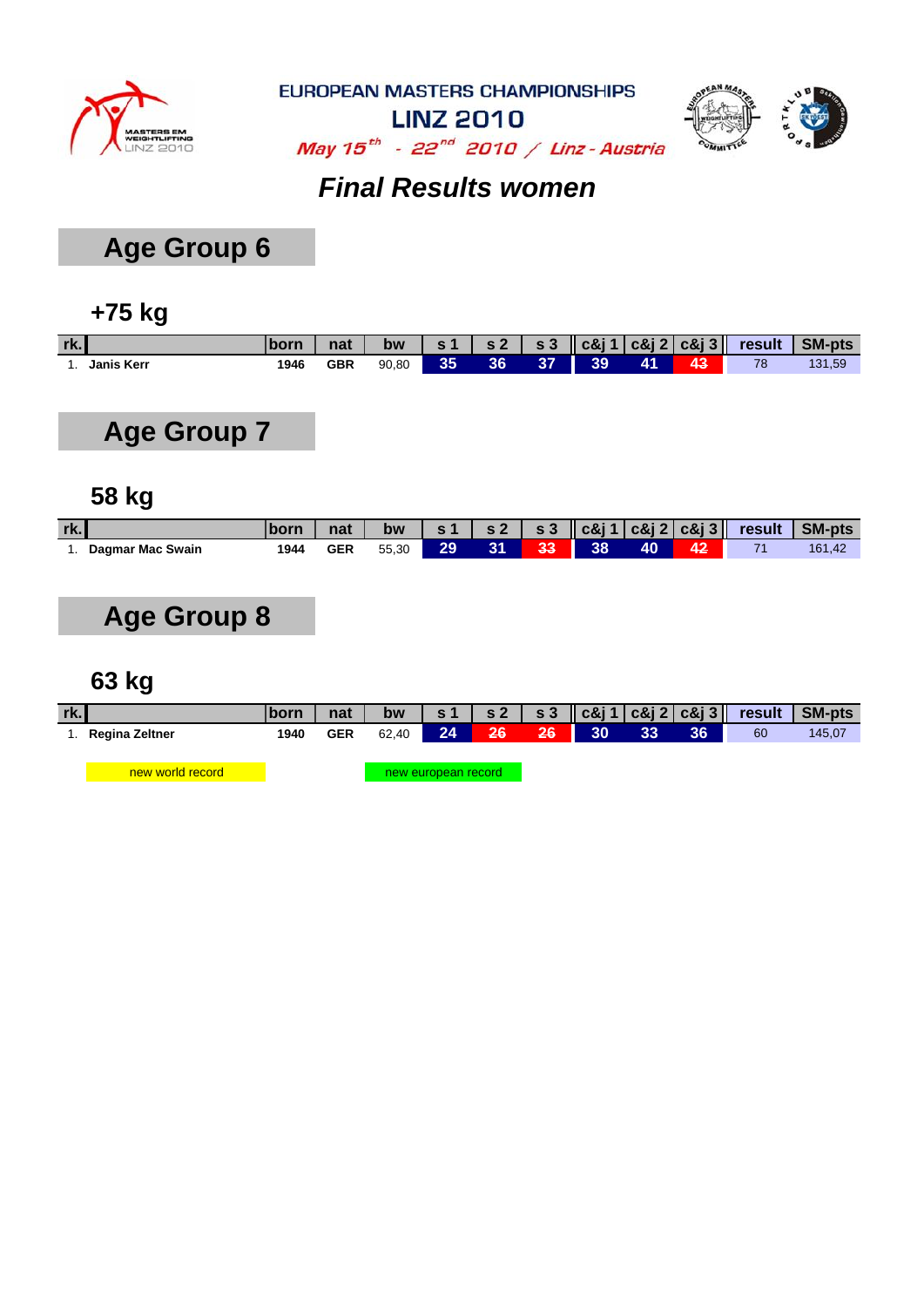



**LINZ 2010** May  $15^{th}$  - 22<sup>nd</sup> 2010 / Linz - Austria

#### *Final Results men*

## **Age Group 1**

### **56 kg**

| rk. |                        | born | nat              | bw    |    | $\epsilon$ | S 3 | c&i 1 |    | $c\&j2 c\&j3 $ | result | <b>SM-pts</b> |
|-----|------------------------|------|------------------|-------|----|------------|-----|-------|----|----------------|--------|---------------|
|     | <b>Michael Rotzler</b> | 1974 | <b>GER</b><br>__ | 56,00 | 65 | 79         | 78  | 85    | 92 | ***            | 170    | 286,32        |

## **62 kg**

| rk. |                           | <b>born</b> | nat        | bw    | $\sim$ 1 | c 2 | s <sub>3</sub> | c&i 1 |            | $c\&12 c\&13 $ | result | <b>SM-pts</b> |
|-----|---------------------------|-------------|------------|-------|----------|-----|----------------|-------|------------|----------------|--------|---------------|
|     | <b>Swen Friese</b>        | 1973        | <b>GER</b> | 61.30 | 88       | 92  | 95             | 110   | 116        | 120            | 208    | 331,51        |
|     | <b>Toni Fernandes</b>     | 1974        | LUX        | 60.00 | 80       | 85  | 90             | 101   | 106        | 409            | 191    | 305,49        |
|     | <b>Petr Stanislav</b>     | 1973        | CZE        | 60.80 | 83       | 84  | 85             | 100   | <b>109</b> | 409            | 183    | 293,37        |
|     | <b>Michaele Cavarzere</b> | 1972        | ITA        | 61,40 | 70       | 75  | 77             | 90    | 95         | 400            | 165    | 265,77        |

## **69 kg**

| rk. |                        | <b>Iborn</b> | nat        | bw    | <b>S</b> 1 | $s_{2}$    | s <sub>3</sub> | c&i | c&i 2 | $c\&i3$ | result | <b>SM-pts</b> |
|-----|------------------------|--------------|------------|-------|------------|------------|----------------|-----|-------|---------|--------|---------------|
|     | <b>Gabor Molnar</b>    | 1972         | <b>HUN</b> | 68.90 | 110        | <b>115</b> | 120            | 140 | 147   | 447     | 260    | 387,66        |
| 2.  | <b>Asif Malikov</b>    | 1971         | <b>AZE</b> | 68.20 | 103        | 108        | 111            | 126 | 131   | 136     | 247    | 374,66        |
|     | Jean Francois Iber     | 1972         | <b>FRA</b> | 67.70 | 88         | 94         | 97             | 115 | 123   | 428     | 220    | 331,71        |
| 4.  | Nicola Agnolini        | 1972         | <b>ITA</b> | 65.50 | 80         | 85         | 88             | 105 | 110   | 112     | 200    | 308,14        |
| 5.  | Frank Zähle            | 1971         | <b>GER</b> | 67.30 | 75         | 80         | 82             | 95  | 400   | 100     | 182    | 278,44        |
| 6.  | <b>Thomas Zauner</b>   | 1974         | AUT        | 67.40 | 70         | 75         | 80             | 89  | 94    | 98      | 173    | 255,49        |
|     | <b>Michael Fischer</b> | 1973         | <b>GER</b> | 69,00 | 72         | 76         | 78             | 90  | 95    | 95      | 166    | 244,39        |

## **77 kg**

| rk. |                                | .borr | nat        | bw    | s <sub>1</sub> | s <sub>2</sub> | s <sub>3</sub> | $\log$   c&j 1   c&j 2   c&j 3   $\log$ |                  |     | result | <b>SM-pts</b> |
|-----|--------------------------------|-------|------------|-------|----------------|----------------|----------------|-----------------------------------------|------------------|-----|--------|---------------|
|     | Alexandros Mouskafidis         | 1974  | <b>GRE</b> | 76.90 | 110            | 120            | 425            | 135                                     | 445              | 145 | 265    | 361,51        |
|     | <b>Roland Klopf</b>            | 1975  | <b>AUT</b> | 76.70 | 95             | 102            | 110            | 125                                     | 130              | 135 | 240    | 323,35        |
|     | <b>Mohamed Ait Sidi Lahcen</b> | 1971  | FRA        | 75.10 | 795)           | 95             | 95             | 125                                     | 130 <sub>1</sub> | 435 | 225    | 321,95        |
|     | <b>Christian Machleit</b>      | 1974  | <b>GER</b> | 76.50 | 80             | 86             | 86             | 105                                     | 110              | 445 | 196    | 268,15        |

| rk. |                             | born | nat        | bw    | S.  | s <sub>2</sub> | s <sub>3</sub> | $c\&$ j 1  | $c\&12$    | $c\&13$    | result | <b>SM-pts</b> |
|-----|-----------------------------|------|------------|-------|-----|----------------|----------------|------------|------------|------------|--------|---------------|
| 1.  | <b>Viktor Galfinger</b>     | 1971 | <b>GER</b> | 84,00 | 115 | 420            | 120            | <b>145</b> | 150        | <b>453</b> | 270    | 363,89        |
| 2.  | Luca DE Rossi               | 1971 | <b>ITA</b> | 84.70 | 110 | 115            | 117            | 140        | 146        | 152        | 269    | 361,06        |
| 3.  | <b>Robert Petlan</b>        | 1971 | <b>AUT</b> | 84,10 | 120 | 124            | 426            | 140        | 144        | 144        | 268    | 360,98        |
| 4.  | <b>Serhiy Hrechkosiy</b>    | 1974 | <b>UKR</b> | 84,20 | 100 | 105            | 110            | 145        | <b>453</b> | <b>159</b> | 255    | 331,68        |
| 5.  | <b>Marco Herrmann</b>       | 1974 | <b>GER</b> | 84,30 | 112 | 116            | 448            | 132        | 436        | 137        | 253    | 328,88        |
| 6.  | Jürgen Pfaffenberger        | 1971 | <b>AUT</b> | 83.70 | 108 | 412            | 112            | 138        | 143        | 143        | 250    | 337,53        |
|     | <b>Thomas Kuke</b>          | 1973 | <b>GER</b> | 80.90 | 102 | 107            | 112            | 130        | <b>435</b> | <b>435</b> | 242    | 325,06        |
| 8.  | <b>Endre Marton</b>         | 1971 | <b>HUN</b> | 84,30 | 105 | 410            | 111            | 131        | 436        | 136        | 242    | 325,59        |
| 9.  | <b>Martin Pfaffenberger</b> | 1974 | <b>AUT</b> | 84,00 | 107 | 113            | 446            | 125        | 431        | 434        | 238    | 309,93        |
| 10. | <b>Vaclav Mastny</b>        | 1975 | <b>CZE</b> | 82,20 | 400 | 100            | 406            | 130        | 437        | 137        | 230    | 298,61        |
| 11. | <b>Mario Suchard</b>        | 1971 | <b>AUT</b> | 84.60 | 82  | 87             | 90             | 102        | 407        | 107        | 194    | 260.54        |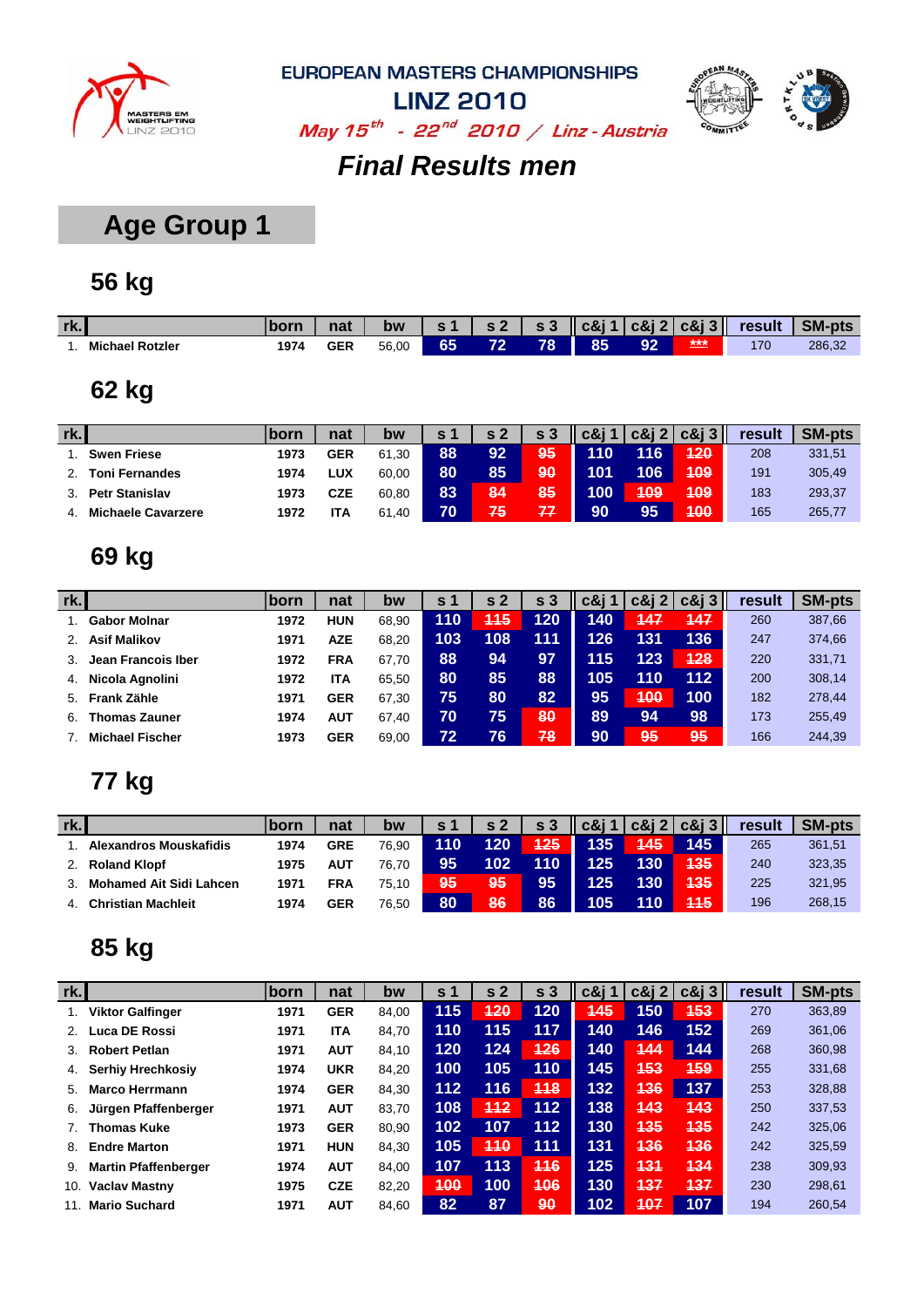



**LINZ 2010** May  $15^{th}$  - 22<sup>nd</sup> 2010 / Linz - Austria

#### *Final Results men*

## **Age Group 1**

## **94 kg**

| rk. |                        | <b>born</b> | nat        | bw    | S.         | s <sub>2</sub> | s <sub>3</sub> | $c\&$ j 1     | c8j2       | $c\&i3$    | result | <b>SM-pts</b> |
|-----|------------------------|-------------|------------|-------|------------|----------------|----------------|---------------|------------|------------|--------|---------------|
|     | <b>Ahmad Shahbuzov</b> | 1972        | <b>AZE</b> | 87,70 | 125        | 125            | 130            | $155^{\circ}$ | 160        | <b>165</b> | 285    | 372,21        |
|     | <b>Lubos Oravec</b>    | 1972        | <b>SVK</b> | 93,80 | 115        | 119            | 121            | 145           | 155        | <b>465</b> | 276    | 349,86        |
| 3.  | <b>Andreas Anker</b>   | 1974        | <b>GER</b> | 93,90 | <b>405</b> | 105            | 440            | 140           | 145        | 151        | 256    | 316,78        |
| 4.  | <b>Gerhard Seidl</b>   | 1974        | <b>AUT</b> | 91,00 | <b>115</b> | 115            | 115            | 440           | 140        | 145        | 255    | 319,82        |
| 5.  | <b>Alexander Heib</b>  | 1971        | <b>GER</b> | 93,60 | 110        | 115            | 117            | 140           | 445        | 445        | 255    | 327,00        |
| 6.  | <b>Oldrich Tchurz</b>  | 1972        | <b>CZE</b> | 93,30 | 443        | 113            | 445            | 135           | 440        | 140        | 253    | 321,40        |
| 7.  | <b>Rudolf Diem</b>     | 1972        | <b>AUT</b> | 93,70 | 108        | 412            | 412            | 130           | 135        | 438        | 243    | 308,16        |
| 8.  | Jan Schulze            | 1973        | <b>GER</b> | 89,80 | 100        | 105            | 107            | 128           | 433        | 433        | 235    | 300,04        |
| 9.  | Mykola Stasyvk         | 1973        | <b>POR</b> | 92,00 | 90         | 95             | 95             | 115           | $122$      | 126        | 221    | 279,15        |
| 10. | <b>Richard Dvorak</b>  | 1975        | <b>AUT</b> | 93,50 | 95         | 100            | 403            | 110           | 116        | 420        | 216    | 264,06        |
| 11. | <b>Csaba Csendes</b>   | 1971        | <b>HUN</b> | 93,60 | 90         | 97             | 97             | 444           | 111        | 117        | 207    | 265,45        |
| 12. | <b>Thomas Koch</b>     | 1971        | <b>GER</b> | 92,90 | 85         | 90             | 94             | 110           | <b>445</b> | 116        | 206    | 265,01        |

## **105 kg**

| rk. |                             | <b>born</b> | nat        | bw     | s 1        | s <sub>2</sub> | s <sub>3</sub> | c&i |     | $c\&12$ $c\&13$ | result | <b>SM-pts</b> |
|-----|-----------------------------|-------------|------------|--------|------------|----------------|----------------|-----|-----|-----------------|--------|---------------|
|     | Libor Wälzer                | 1975        | <b>CZE</b> | 103.80 | 140        | 145            | 150            | 170 | 175 | 180             | 330    | 387,40        |
| 2.  | Jan Anger                   | 1974        | <b>CZE</b> | 104.30 | 125        | 131            | 135            | 155 | 160 | 171             | 295    | 350,59        |
| 3.  | <b>Thomas Hölzl</b>         | 1971        | <b>AUT</b> | 103,30 | 421        | 121            | 426            | 153 | 159 | 163             | 284    | 350,49        |
| 4.  | Mykhaylo Hal                | 1971        | <b>UKR</b> | 104.30 | 120        | 125            | 430            | 155 | 159 | 463             | 284    | 349,31        |
| 5.  | <b>Oliver Rosengart</b>     | 1971        | <b>GER</b> | 104.90 | 125        | <b>430</b>     | 130            | 150 | 156 | <b>456</b>      | 280    | 343,69        |
| 6.  | Nasimi Bagirov              | 1974        | <b>AZE</b> | 103,30 | 121        | 127            | 431            | 150 | 456 | 456             | 277    | 330,31        |
|     | <b>Swen Elspaß</b>          | 1973        | <b>GER</b> | 104.60 | <b>445</b> | 115            | 420            | 148 | 152 | 455             | 267    | 320,78        |
| 8.  | Jan Sedlbauer               | 1971        | <b>CZE</b> | 105.00 | <b>445</b> | 115            | 420            | 454 | 151 | <b>455</b>      | 266    | 326,42        |
| 9.  | Jan Nissen                  | 1973        | <b>DEN</b> | 97,20  | 117        | 122            | 425            | 135 | 140 | 143             | 265    | 327,18        |
| 10. | <b>Mikhail Krushlinskiv</b> | 1975        | <b>RUS</b> | 102.20 | 110        | 120            | 425            | 130 | 135 | 140             | 260    | 306,93        |

### **+105 kg**

| rk. |                          | lborn | nat        | bw     | s 1        | s <sub>2</sub> | s <sub>3</sub> | $\vert \vert$ c&j 1 $\vert$ c&j 2 $\vert$ c&j 3 $\vert \vert$ |     |     | result | <b>SM-pts</b> |
|-----|--------------------------|-------|------------|--------|------------|----------------|----------------|---------------------------------------------------------------|-----|-----|--------|---------------|
|     | <b>Vladimir Sushchak</b> | 1972  | <b>RUS</b> | 132.60 | <b>455</b> | 155            | 171            | 180                                                           | 203 | 203 | 374    | 426,84        |
|     | <b>Oliver Ehemann</b>    | 1975  | <b>GER</b> | 114.20 | 127        | 132            | 136            | 165                                                           | 172 | 179 | 311    | 354,13        |
|     | <b>Roman Bossauer</b>    | 1973  | <b>GER</b> | 124.00 | 120        | 125            | 130            | 150                                                           | 160 | 160 | 290    | 331,69        |
| 4.  | Aghakarim Karimov        | 1972  | <b>AZE</b> | 110.30 | 135        | 140            | / 145          | 470                                                           | 470 | 470 |        | 0,00          |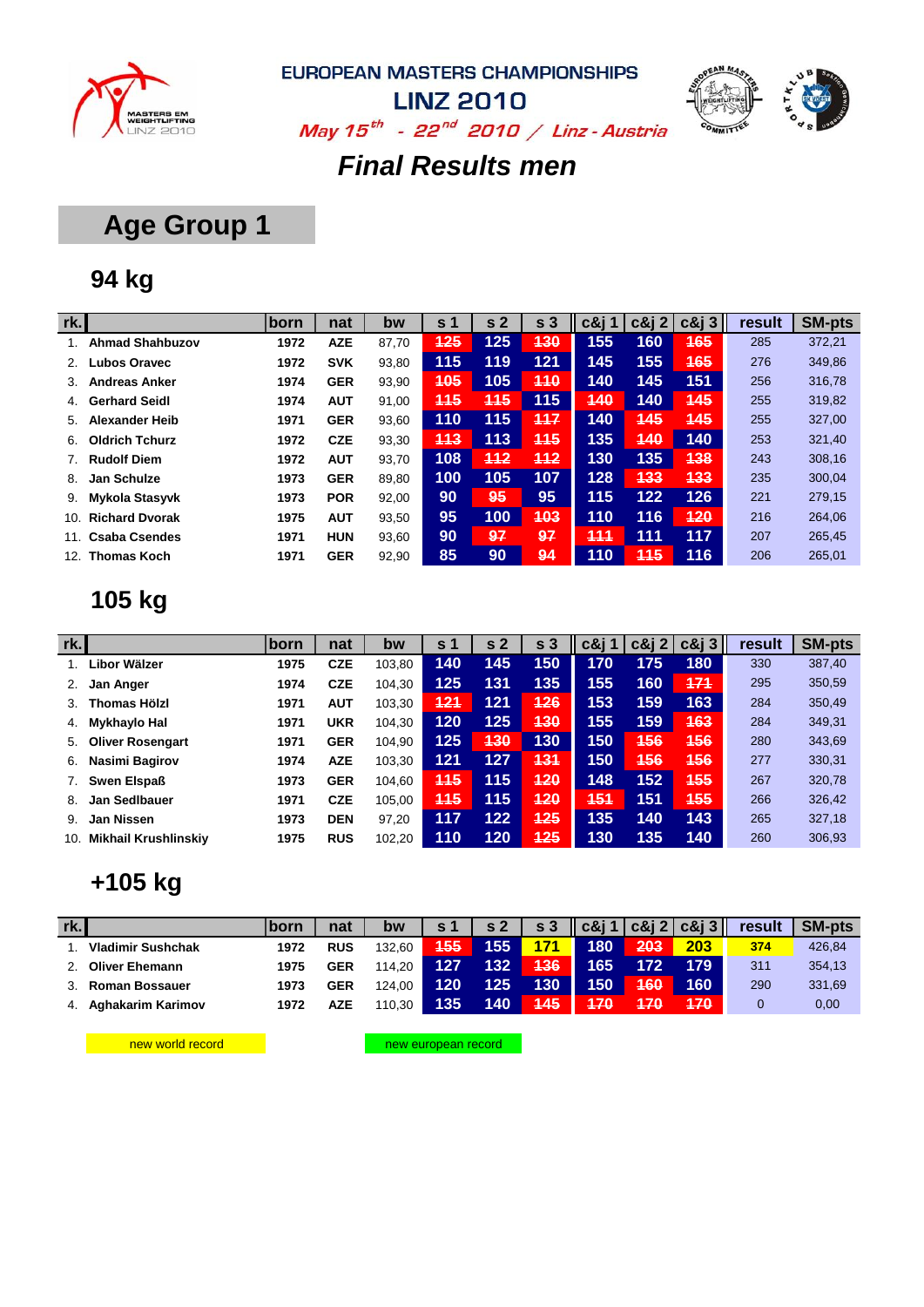



**LINZ 2010** May  $15^{th}$  - 22<sup>nd</sup> 2010 / Linz - Austria

### *Final Results men*

## **Age Group 2**

## **56 kg**

| rk.           | born | nat        | bw    |    |    |    |         |            | s 1   s 2   s 3    c&j 1   c&j 2   c&j 3    result   SM-pts |        |
|---------------|------|------------|-------|----|----|----|---------|------------|-------------------------------------------------------------|--------|
| Sergej Stabel | 1970 | <b>GER</b> | 55.80 | 85 | 92 | 94 | 105 440 | <b>140</b> | 190                                                         | 335,36 |

## **62 kg**

| rk. |                     | .born | nat        | bw    | $\sim$ 1 | s <sub>2</sub> | s <sub>3</sub> | $ c\&j1 c\&j2 c\&j3 $ |     |     | result | <b>SM-pts</b> |
|-----|---------------------|-------|------------|-------|----------|----------------|----------------|-----------------------|-----|-----|--------|---------------|
|     | Mykhaylo Kukharskyy | 1966  | <b>UKR</b> | 61.30 | 80       | 85             | 88             | 100                   | 105 | 110 | 198    | 339,39        |
|     | <b>Mark Beck</b>    | 1970  | <b>GBR</b> | 61.60 | 70       | 75             | 75             | 95                    | 98  | 405 | 173    | 283,77        |
|     | <b>Rudi Riegler</b> | 1970  | <b>GER</b> | 61.50 | 64       | 70             | 75             | 84                    | 90  | 96  | 165    | 270,97        |

### **69 kg**

| rk. |                      | lborn | nat        | bw    | s 1 | s <sub>2</sub> | s <sub>3</sub> | c&i 1 | $c\&12$ | $c\&i3$ | result | <b>SM-pts</b> |
|-----|----------------------|-------|------------|-------|-----|----------------|----------------|-------|---------|---------|--------|---------------|
|     | <b>Tino Platzer</b>  | 1969  | <b>GER</b> | 68.10 | 102 | 109            | 112            | 135   | 141     | 145     | 257    | 397,84        |
| 2.  | <b>Rene Rüdiger</b>  | 1967  | <b>GER</b> | 68,80 | 100 | 105            | 108            | 130   | 135     | 440     | 243    | 381,20        |
| 3.  | <b>Peter Janicek</b> | 1969  | <b>SVK</b> | 68,20 | 100 | 105            | 107            | 120   | 125     | 130     | 237    | 366,53        |
| 4.  | <b>Mike Juhrsch</b>  | 1969  | <b>GER</b> | 68,50 | 96  | 100            | 105            | 110   | 115     | 420     | 220    | 339,27        |
| 5.  | <b>Paulo Duarte</b>  | 1966  | <b>POR</b> | 68,50 | 400 | 100            | 407            | 115   | 420     | 120     | 220    | 349,92        |
| 6.  | <b>Ralf Fein</b>     | 1966  | <b>GER</b> | 68,80 | 92  | 97             | 97             | 110   | 116     | 119     | 216    | 342,61        |
|     | Jorma Pallari        | 1966  | <b>FIN</b> | 68,30 | 94  | 97             | 97             | 114   | 118     | 420     | 215    | 342,60        |
| 8.  | Simon Röhnisch       | 1968  | <b>GER</b> | 68,90 | 90  | 94             | 94             | 110   | 117     | 421     | 207    | 321,11        |

#### **77 kg**

|     | -                      |              |            |       |                |            |                |            |          |         |        |               |
|-----|------------------------|--------------|------------|-------|----------------|------------|----------------|------------|----------|---------|--------|---------------|
| rk. |                        | <b>lborn</b> | nat        | bw    | s <sub>1</sub> | -2<br>S    | s <sub>3</sub> | c&i 1      | $c\&i$ 2 | $c\&i3$ | result | <b>SM-pts</b> |
|     | Gennadii lurkevych     | 1970         | <b>UKR</b> | 76.40 | 118            | 124        | 129            | 140        | 150      | 458     | 279    | 399,23        |
| 2.  | Sergio Mannironi       | 1967         | <b>ITA</b> | 76,60 | 120            | <b>425</b> | <b>425</b>     | 145        | 157      | 460     | 265    | 389,95        |
| 3.  | <b>Noel Nagy</b>       | 1970         | <b>HUN</b> | 76.00 | 110            | 115        | 420            | 135        | 450      | 450     | 250    | 358,78        |
| 4.  | <b>Stefan Ullmann</b>  | 1970         | <b>GER</b> | 76.70 | 408            | 108        | 112            | 130        | 135      | 438     | 247    | 352,65        |
| 5.  | Gintaras Jakulis       | 1967         | LTU        | 75.90 | 100            | 105        | 108            | <b>430</b> | 130      | 137     | 235    | 347,59        |
| 6.  | Jaswant Jangra         | 1969         | <b>AUT</b> | 76.70 | 100            | 405        | 106            | 116        | 121      | 125     | 231    | 332,99        |
|     | <b>Christian Ebner</b> | 1967         | <b>AUT</b> | 76.60 | 93             | 400        | 400            | 410        | 110      | 114     | 207    | 304,60        |
| 8.  | Torsten Böttcher       | 1967         | <b>GER</b> | 75.50 | 90             | 90         | 90             | 111        | 114      | 117     | 204    | 302,65        |
| 9.  | Ingo Schobert          | 1969         | <b>GER</b> | 76,50 | 85             | 90         | 90             | 105        | 110      | 112     | 202    | 291,61        |
| 10. | Johann Weißinger       | 1969         | AUT        | 75,60 | 75             | 75         | 81             | 95         | 95       | 401     | 170    | 247,07        |

| rk. |                          | <b>lborn</b> | nat        | bw    | $\mathsf{s}$ 1 | s <sub>2</sub> | s <sub>3</sub> | $c$ &j 1 | $c\&12$ | $c\&i3$ | result | <b>SM-pts</b> |
|-----|--------------------------|--------------|------------|-------|----------------|----------------|----------------|----------|---------|---------|--------|---------------|
|     | Andre Peterhänsel        | 1970         | <b>GER</b> | 83,30 | 408            | 108            | 111            | 130      | 135     | 140     | 251    | 343,02        |
| 2.  | <b>Jerome Baillet</b>    | 1968         | <b>FRA</b> | 84,00 | 105            | 110            | 113            | 133      | 136     | 440     | 249    | 345,43        |
| 3.  | <b>Yves Neitzel</b>      | 1970         | <b>GER</b> | 84,30 | 105            | 440            | 110            | 135      | 138     | 440     | 248    | 336,92        |
|     | <b>Jstvan Meszaros</b>   | 1967         | <b>HUN</b> | 84,80 | 105            | 111            | 114            | 135      | 135     | 439     | 246    | 343,20        |
| 5.  | <b>Jury Karpov</b>       | 1968         | <b>GER</b> | 83,80 | 105            | 110            | 113            | 430      | 130     | 135     | 240    | 287,85        |
| 6.  | <b>Jozsef Ferenczi</b>   | 1969         | <b>HUN</b> | 82,90 | 102            | 408            | 408            | 125      | 130     | 135     | 237    | 327,81        |
|     | <b>Hermann Uran</b>      | 1970         | <b>AUT</b> | 85,00 | <b>405</b>     | 105            | 110            | 118      | 426     | 126     | 228    | 308,48        |
| 8.  | <b>Guido Schuchter</b>   | 1969         | <b>AUT</b> | 84.00 | 80             | 85             | 85             | 112      | 117     | 118     | 203    | 278,94        |
| 9.  | <b>Amir Porat</b>        | 1966         | <b>ISR</b> | 84,00 | 80             | 85             | 85             | 110      | 115     | 120     | 200    | 283,44        |
| 10. | <b>Teymur Aliguliyev</b> | 1968         | <b>AZE</b> | 77.30 | 85             | 85             | 90             | 110      | 112     | 445     | 197    | 285,48        |
| 11. | Johann Bognar            | 1966         | <b>AUT</b> | 84,80 | 85             | 89             | 94             | 95       | 100     | 103     | 185    | 260,96        |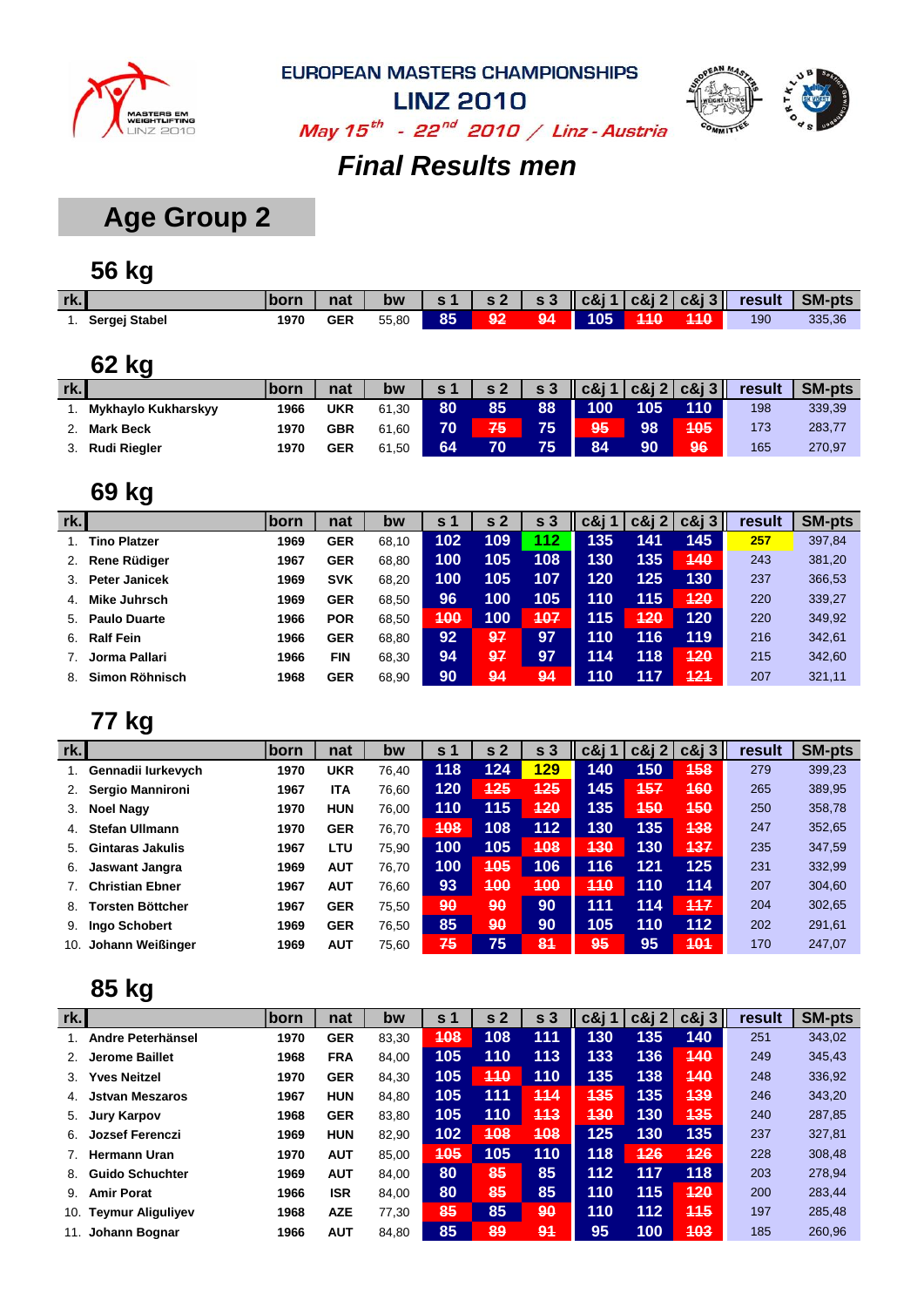



**LINZ 2010** May  $15^{th}$  - 22<sup>nd</sup> 2010 / Linz - Austria

#### *Final Results men*

## **Age Group 2**

### **94 kg**

| rk. |                          | lborn | nat        | bw    | S <sub>1</sub> | s <sub>2</sub> | s <sub>3</sub> | c&i 1 | $c\&j2$ | $c\&13$ | result | <b>SM-pts</b> |
|-----|--------------------------|-------|------------|-------|----------------|----------------|----------------|-------|---------|---------|--------|---------------|
|     | Jürgen Matzku            | 1966  | <b>AUT</b> | 93,20 | 130            | 138            | 138            | 162   | 171     | 177     | 309    | 417,46        |
| 2.  | <b>Christophe Helena</b> | 1968  | <b>FRA</b> | 92,00 | 115            | 120            | 122            | 140   | 145     | 150     | 272    | 361,69        |
| 3.  | Jens Kabbe               | 1967  | <b>GER</b> | 93,10 | 440            | 112            | 115            | 135   | 142     | 450     | 257    | 343,53        |
| 4.  | <b>Gilles Anthony</b>    | 1967  | <b>FRA</b> | 92,10 | 94             | 100            | 405            | 126   | 133     | 138     | 238    | 319,61        |
| 5.  | <b>Noel Cognon</b>       | 1969  | <b>FRA</b> | 87.70 | 400            | 100            | 102            | 130   | 135     | 439     | 237    | 318,98        |
| 6.  | <b>Mario Machleit</b>    | 1968  | <b>GER</b> | 87,70 | 95             | 97             | 102            | 115   | 120     | 424     | 222    | 301,66        |
|     | <b>Erich Erbar</b>       | 1966  | <b>GER</b> | 92,70 | 83             | 87             | 90             | 113   | 117     | 119     | 209    | 283,00        |
| 8.  | <b>Herwig Limberger</b>  | 1969  | <b>AUT</b> | 88.20 | 85             | 89             | 91             | 108   | 113     | 116     | 207    | 277,86        |
| 9.  | <b>Kent Lantz</b>        | 1966  | <b>SWE</b> | 91,90 | 80             | 87             | 90             | 115   | 119     | 121     | 206    | 279,99        |
| 10. | <b>Zoltan Bertalan</b>   | 1966  | <b>HUN</b> | 91,80 | 85             | 85             | 87             | 105   | 410     | 443     | 192    | 261,07        |

### **105 kg**

| rk. |                           | <b>lborn</b> | nat        | bw     | <b>s</b> 1 | s <sub>2</sub> | s <sub>3</sub> | $c\&i1$ | c&i 2 | $c\&i3$ | result | <b>SM-pts</b> |
|-----|---------------------------|--------------|------------|--------|------------|----------------|----------------|---------|-------|---------|--------|---------------|
|     | <b>Vasyl Martynyuk</b>    | 1969         | <b>UKR</b> | 103.70 | 135        | 140            | 145            | 161     | 166   | 474     | 311    | 390,79        |
|     | <b>Michael Winklbauer</b> | 1970         | <b>GER</b> | 103,90 | 133        | 138            | 141            | 160     | 165   | 171     | 306    | 380,57        |
| 3.  | <b>Roman Lehner</b>       | 1969         | <b>AUT</b> | 104,30 | 118        | 423            | 123            | 135     | 440   | 440     | 258    | 323,53        |
| 4.  | Igor Logvynenko           | 1970         | <b>UKR</b> | 97,10  | 110        | 116            | 120            | 135     | 440   | 440     | 255    | 325,28        |
| .5. | <b>Klaus Hofwimmer</b>    | 1970         | <b>AUT</b> | 98,90  | 108        | 114            | 117            | 125     | 130   | 433     | 247    | 312,80        |
| 6.  | <b>Elvis Fosco</b>        | 1970         | <b>ITA</b> | 95,10  | 95         | 100            | 105            | 120     | 125   | 430     | 230    | 295,87        |
|     | Attila Dr. Molnar         | 1966         | <b>HUN</b> | 103.50 | 95         | 400            | 100            | 120     | 425   | 425     | 220    | 285,32        |
| 8.  | <b>Jozef Gajdos</b>       | 1968         | <b>CZE</b> | 99,60  | 90         | 90             | 97             | 115     | 423   | 423     | 212    | 272,94        |
| 9.  | <b>Markus Koch</b>        | 1968         | <b>AUT</b> | 104,80 | 91         | 96             | 100            | 101     | 105   | 408     | 205    | 259,12        |

#### **+105 kg**

| rk.            |                              | <b>born</b> | nat        | bw     | s <sub>1</sub> | s <sub>2</sub> | s <sub>3</sub> | $c\&$ j 1  | $c\&i$ 2 | $c\&$ j 3 | result | <b>SM-pts</b> |
|----------------|------------------------------|-------------|------------|--------|----------------|----------------|----------------|------------|----------|-----------|--------|---------------|
|                | <b>Markus Fertl</b>          | 1966        | <b>AUT</b> | 120.00 | 128            | 432            | 134            | 155        | 165      | 486       | 299    | 370,73        |
| 2.             | <b>Alexey Nikitin</b>        | 1967        | <b>RUS</b> | 107.00 | 124            | 429            | 434            | 146        | 453      | 158       | 282    | 357,59        |
| 3.             | <b>Ewald Fischer</b>         | 1970        | <b>AUT</b> | 128.40 | 125            | 130            | <b>435</b>     | 140        | 146      | 152       | 282    | 330,57        |
| 4.             | <b>Oliver Kaiser</b>         | 1966        | <b>GER</b> | 121.00 | 110            | 115            | 420            | 137        | 145      | 153       | 268    | 331,60        |
| 5.             | <b>Thorsten Richter</b>      | 1969        | <b>GER</b> | 122.10 | 115            | 121            | 121            | 137        | 142      | 146       | 263    | 314,82        |
| 6.             | Jürgen Braun                 | 1966        | <b>GER</b> | 138.90 | 110            | 444            | 115            | 145        | 151      | 454       | 261    | 314,13        |
| 7 <sub>1</sub> | <b>Martin Hansson</b>        | 1966        | <b>SWE</b> | 118.30 | 412            | 112            | 117            | <b>435</b> | 135      | 440       | 247    | 307,40        |
| 8.             | <b>Evangelos Karampetsos</b> | 1967        | <b>GRE</b> | 116,20 | 100            | 440            | 440            | 130        | 440      | 140       | 240    | 296,83        |
| 9.             | <b>Janos Magat</b>           | 1966        | <b>HUN</b> | 136.10 | 105            | 444            | <b>115</b>     | 125        | 130      | 432       | 235    | 283,76        |
| 10.            | <b>Rainer Schlütter</b>      | 1968        | <b>GER</b> | 109.00 | 97             | 102            | <b>405</b>     | 113        | 120      | 423       | 222    | 276,95        |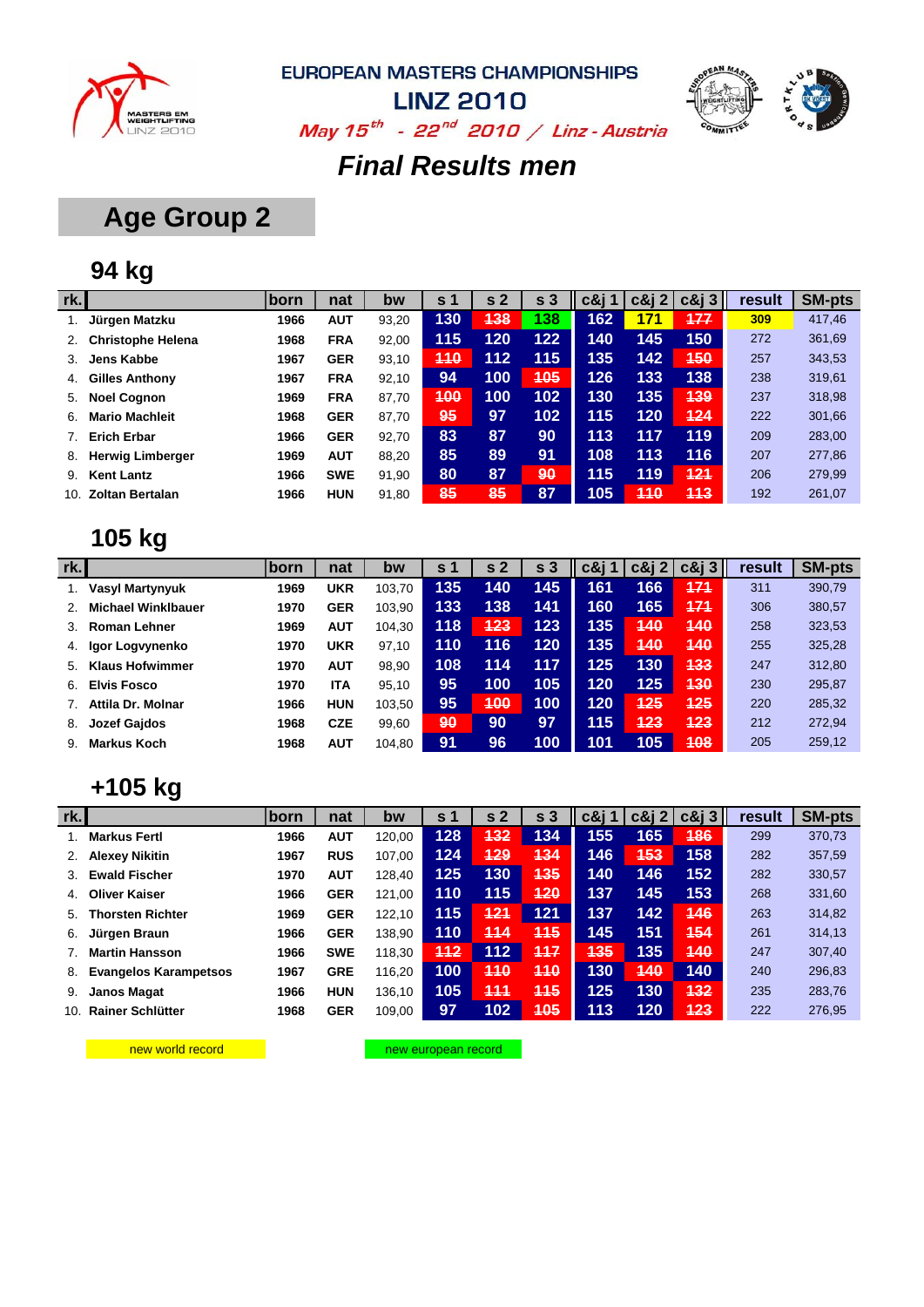



**LINZ 2010** May  $15^{th}$  - 22<sup>nd</sup> 2010 / Linz - Austria

## *Final Results men*

## **Age Group 3**

## **62 kg**

| rk. |                         | <b>born</b> | nat        | bw    | S 1 | s <sub>2</sub> | s <sub>3</sub> | c&i | $c\&i2$                         | $c\&i3$ | result | <b>SM-pts</b> |
|-----|-------------------------|-------------|------------|-------|-----|----------------|----------------|-----|---------------------------------|---------|--------|---------------|
|     | <b>Andreas Wagner</b>   | 1962        | <b>GER</b> | 61.60 | 80  | 83             | 85             | 105 | 110                             | 113     | 198    | 350,51        |
|     | <b>Yvan Corbet</b>      | 1964        | <b>FRA</b> | 60.80 | 78  | 82             | 82             | 98  | 102                             | 105     | 183    | 321,91        |
|     | <b>Harri Helin</b>      | 1964        | <b>FIN</b> | 61.70 | 72  | 75             | 75             | 90  | 95                              | 95      | 165    | 287,23        |
|     | <b>Steffen Schmidt</b>  | 1964        | <b>GER</b> | 61.90 | 67  |                | 75             | 77  | 81                              | 85      | 156    | 270,93        |
| 5.  | <b>Marinic Vladimir</b> | 1965        | <b>GER</b> | 62.00 | *** | ***            | ***            | *** | ***<br><b>PERSONAL PROPERTY</b> | ***     |        | 0,00          |

### **69 kg**

| rk. |                         | born | nat        | bw    | S. | s <sub>2</sub> | 3<br>s | <b>c&amp;i</b> 1 | $c\&i\&i$ | $c\&i3$ | result | <b>SM-pts</b> |
|-----|-------------------------|------|------------|-------|----|----------------|--------|------------------|-----------|---------|--------|---------------|
|     | <b>Bernd Schmiedel</b>  | 1963 | <b>GER</b> | 68.70 | 87 | 92             | 95     | 106              | 110       | 115     | 210    | 343,00        |
| 2.  | Petr Kolar              | 1963 | <b>CZE</b> | 68,00 | 85 | 88             | 90     | 102              | 107       | 409     | 197    | 323,85        |
| 3.  | Joachim Rohland         | 1965 | <b>GER</b> | 68,60 | 78 | 81             | 83     | 105              | 110       | 114     | 197    | 316,24        |
| 4.  | <b>Andreas Speiser</b>  | 1965 | <b>GER</b> | 68.30 | 86 | 90             | 92     | 100              | 405       | 106     | 196    | 315,49        |
| 5.  | <b>Andreas Kusterer</b> | 1961 | <b>GER</b> | 69.00 | 83 | 83             | 85     | 100              | 108       | 111     | 196    | 323,71        |
| 6.  | <b>Kent Olsson</b>      | 1963 | <b>SWE</b> | 68,90 | 85 | 85             | 88     | 405              | 106       | 442     | 191    | 311,38        |
|     | <b>Arpad Langweil</b>   | 1964 | <b>AUT</b> | 68.00 | 70 | 75             | 80     | 90               | 95        | 100     | 175    | 285,32        |
| 8.  | <b>Bela Bachmann</b>    | 1964 | <b>HUN</b> | 68.50 | 65 | 69             | 69     | 90               | 93        | 93      | 158    | 256.40        |

#### **77 kg**

| rk.            |                          | <b>Iborn</b> | nat        | bw    | s <sub>1</sub>  | s <sub>2</sub> | s <sub>3</sub> | $c\&$ j 1  | $c\&$ j 2  | $c\&13$    | result | <b>SM-pts</b> |
|----------------|--------------------------|--------------|------------|-------|-----------------|----------------|----------------|------------|------------|------------|--------|---------------|
|                | <b>Holger Worm</b>       | 1961         | <b>GER</b> | 76,80 | 95              | 100            | 105            | 115        | 120        | 125        | 230    | 356,45        |
| 2.             | <b>Mykmaylo Burkov</b>   | 1963         | <b>UKR</b> | 76.90 | 95              | 95             | 100            | 121        | 126        | 126        | 226    | 345,17        |
| 3.             | <b>Thorsten Teichert</b> | 1962         | <b>GER</b> | 76,40 | 92 <sub>2</sub> | 96             | 96             | 123        | 126        | 131        | 222    | 342,83        |
| 4 <sup>1</sup> | Schachawan Khoschnau     | 1965         | <b>GER</b> | 75,40 | 94              | 98             | 400            | 118        | 422        | 123        | 221    | 335,13        |
| 5.             | Vesa Hakala              | 1963         | <b>FIN</b> | 76.50 | 95              | 99             | 99             | <b>445</b> | 115        | <b>119</b> | 210    | 321,66        |
| 6.             | <b>Didier Boiston</b>    | 1961         | <b>FRA</b> | 75,00 | 88              | 92             | 400            | 110        | 114        | 118        | 206    | 323,55        |
| 7.             | <b>Walter Legel</b>      | 1963         | <b>AUT</b> | 76.30 | 85              | 90             | 95             | 105        | 110        | 115        | 205    | 314,47        |
| 8.             | <b>Klaus Schulze</b>     | 1961         | <b>GER</b> | 76.10 | 82              | 85             | 87             | 105        | 110        | 113        | 200    | 311,56        |
| 9.             | <b>Pedro Claro</b>       | 1965         | <b>POR</b> | 75,30 | 80              | 85             | 88             | 110        | 448        | 418        | 198    | 300,47        |
| 10.            | <b>Volker Beuthling</b>  | 1965         | <b>GER</b> | 76.00 | 80              | 80             | 85             | 105        | <b>409</b> | 409        | 185    | 279,28        |
| 11.            | <b>Klaus Seitz</b>       | 1964         | <b>GER</b> | 76,60 | 73              | 77             | 80             | 93         | 97         | 98         | 170    | 258,07        |
| 12.            | <b>Antonio Novelo</b>    | 1962         | <b>POR</b> | 76.70 | 75              | 80             | 80             | 95         | 400        | 400        | 170    | 261,94        |

| rk. |                                   | born | nat        | bw    | s <sub>1</sub> | s <sub>2</sub> | s <sub>3</sub> | $c\&$ j 1 | $c\&12$ | $c\&i3$    | result | <b>SM-pts</b> |
|-----|-----------------------------------|------|------------|-------|----------------|----------------|----------------|-----------|---------|------------|--------|---------------|
|     | <b>Ludek Becvar</b>               | 1964 | <b>CZE</b> | 84,60 | 120            | 125            | 127            | 130       | 135     | 139        | 264    | 380,40        |
| 2.  | Peter Rosanics Dr.                | 1964 | <b>HUN</b> | 83,90 | 105            | 440            | 110            | 133       | 443     | 443        | 243    | 351,58        |
| 3.  | <b>Marco Rodaro</b>               | 1961 | <b>ITA</b> | 84,40 | 107            | 111            | 113            | 123       | 127     | 130        | 243    | 358,39        |
| 4.  | <b>Anatoliy Shnyakin</b>          | 1961 | <b>RUS</b> | 84,50 | 100            | 105            | 408            | 130       | 436     | <b>139</b> | 235    | 346,39        |
| 5.  | <b>Francisco Garcia Rodriguez</b> | 1962 | <b>ESP</b> | 83,70 | 95             | 400            | 100            | 120       | 126     | 130        | 230    | 338,40        |
| 6.  | <b>Bruno Colin</b>                | 1964 | <b>FRA</b> | 83,30 | 401            | 401            | 101            | 116       | 120     | 124        | 225    | 326,70        |
|     | <b>Sante Girardi</b>              | 1964 | <b>ITA</b> | 84,80 | 88             | 93             | 96             | 108       | 115     | 120        | 216    | 310,88        |
| 8.  | <b>Michael Branke</b>             | 1965 | <b>GER</b> | 81,80 | 82             | 87             | 90             | 110       | 115     | 120        | 210    | 304,71        |
| 9.  | <b>Mikael Friberg</b>             | 1962 | <b>SWE</b> | 81,10 | 82             | 85             | 88             | 105       | 409     | 110        | 195    | 291,57        |
| 10. | Wolfgang Böhringer                | 1964 | <b>GER</b> | 78,20 | 78             | 82             | 82             | 102       | 106     | 109        | 191    | 286,65        |
| 11. | <b>Georges Dadour</b>             | 1966 | <b>AUT</b> | 84,80 | 85             | 85             | 85             | 105       | 410     | 112        | 190    | 268,01        |
| 12. | <b>Patrick Lyaudet</b>            | 1963 | <b>FRA</b> | 81,90 | 77             | 82             | 82             | 95        | 100     | 405        | 182    | 268,76        |
| 13. | <b>Martin Nemec</b>               | 1964 | <b>AUT</b> | 83,30 | 80             | 80             | 82             | 98        | 402     | 402        | 178    | 258,46        |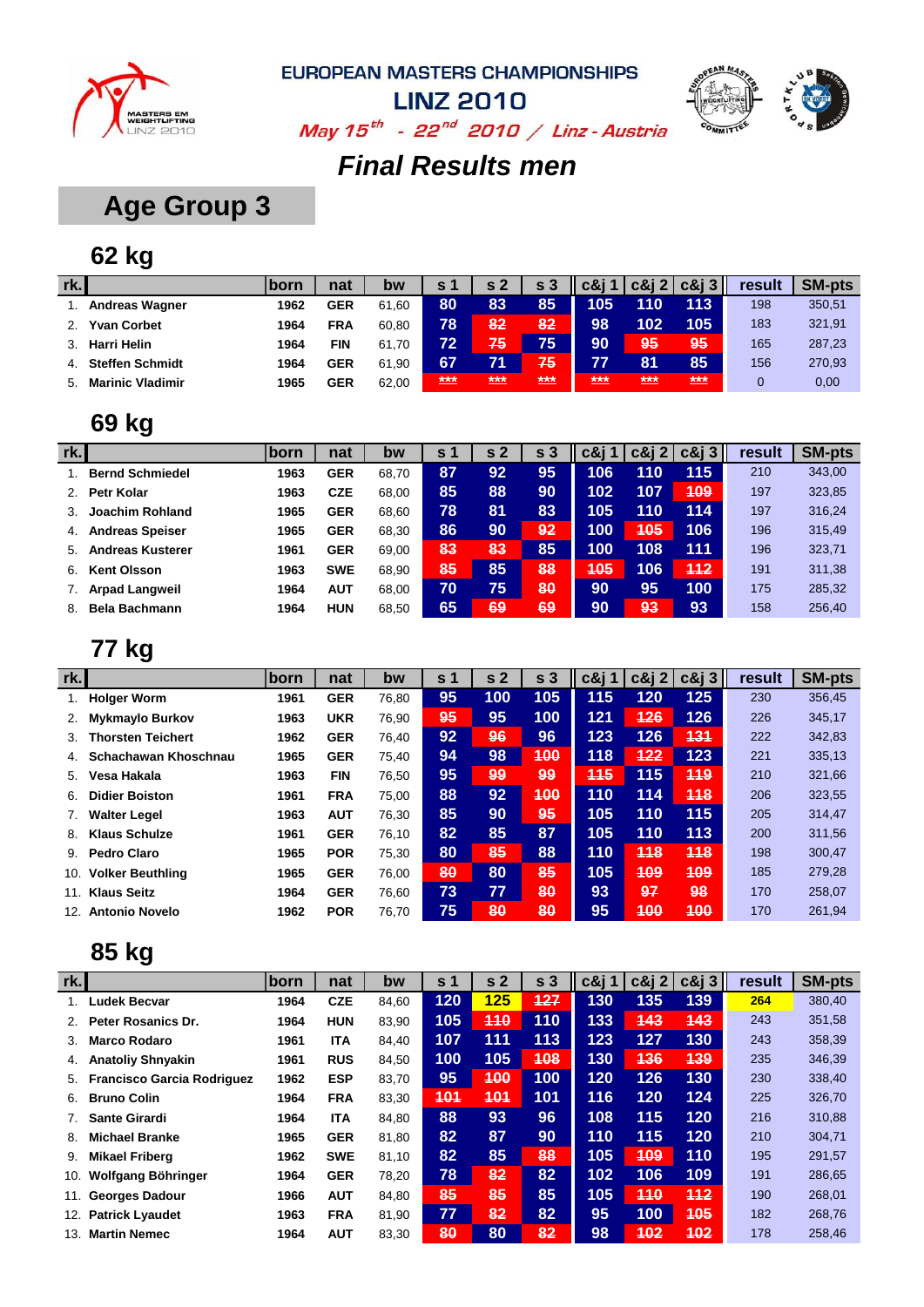



**LINZ 2010** May  $15^{th}$  - 22<sup>nd</sup> 2010 / Linz - Austria

## *Final Results men*

## **Age Group 3**

## **94 kg**

| rk. |                           | born | nat        | bw    | s <sub>1</sub> | s <sub>2</sub> | s <sub>3</sub> | c&i 1 | $c\&12$ | $c\&i3$ | result         | <b>SM-pts</b> |
|-----|---------------------------|------|------------|-------|----------------|----------------|----------------|-------|---------|---------|----------------|---------------|
|     | <b>Konstantin Kiselev</b> | 1965 | <b>RUS</b> | 93,40 | 112            | 120            | 125            | 145   | 151     | 156     | 281            | 383,11        |
| 2   | Vadzim Aliaksashyn        | 1963 | <b>BLR</b> | 91,80 | 105            | 107            | ***            | 135   | 140     | 142     | 249            | 348,30        |
| 3   | <b>Antonio Frade</b>      | 1964 | <b>POR</b> | 92,60 | 100            | 105            | 108            | 130   | 136     | 140     | 248            | 342,77        |
| 4   | <b>Uladzimir Kartel</b>   | 1963 | <b>BLR</b> | 92.40 | 100            | 105            | 440            | 125   | 130     | 133     | 235            | 327,81        |
| 5.  | <b>Michael Glätzer</b>    | 1961 | <b>GER</b> | 93,30 | 97             | 101            | 105            | 118   | $122$   | 425     | 227            | 319,73        |
| 6   | Jiri Tretak               | 1963 | <b>CZE</b> | 89,70 | 88             | 90             | 94             | 118   | $122$   | 424     | 216            | 305,27        |
|     | <b>Helmut Kaluzik</b>     | 1963 | <b>AUT</b> | 88,70 | 93             | 97             | 400            | 107   | 412     | 115     | 212            | 301,15        |
| 8   | Peter Zwingenberger       | 1965 | <b>AUT</b> | 91,30 | 90             | 90             | 95             | 115   | 118     | 423     | 208            | 286,39        |
| 9   | <b>Andreas Nassberger</b> | 1965 | <b>AUT</b> | 93,10 | 80             | 85             | 88             | 105   | 110     | 445     | 195            | 266,23        |
| 10  | <b>Thomas Walz</b>        | 1961 | <b>GER</b> | 87,30 | 75             | 75             | 75             | 105   | 110     | 115     | 190            | 275,70        |
| 11  | <b>Albert Redl</b>        | 1965 | <b>GER</b> | 92.40 | 70             | 75             | 80             | 95    | 100     | 105     | 185            | 253,40        |
| 12. | <b>Fares Zitouni</b>      | 1964 | <b>FRA</b> | 90,50 | 447            | 420            | 420            | ***   | ***     | ***     | $\overline{0}$ | 0,00          |
| DQ. | <b>Mikhail Shcherbak</b>  | 1965 | <b>RUS</b> | 93,00 | 120            | 425            | 127            | 450   | 455     | 157     | 282            | 385,18        |

## **105 kg**

| rk.            |                          | lborn | nat        | bw     | s 1 | s <sub>2</sub> | s <sub>3</sub> | $c\&$ j 1 | $c\&12$    | $c\&i3$ | result | <b>SM-pts</b> |
|----------------|--------------------------|-------|------------|--------|-----|----------------|----------------|-----------|------------|---------|--------|---------------|
|                | Jari Hirvonen            | 1963  | <b>FIN</b> | 104.80 | 435 | 135            | 444            | 155       | 162        | 168     | 297    | 394,52        |
| 2.             | <b>Vitaliy Marsavin</b>  | 1962  | <b>UKR</b> | 101,40 | 108 | 112            | 115            | 130       | $***$      | ***     | 245    | 331,73        |
| 3.             | <b>Michael Peter</b>     | 1964  | <b>GER</b> | 100,90 | 97  | 101            | 405            | 117       | 121        | ***     | 222    | 296,47        |
| 4 <sup>1</sup> | <b>Frank Schulze</b>     | 1961  | <b>GER</b> | 96,40  | 93  | 98             | 100            | 115       | <b>120</b> | 421     | 215    | 298,76        |
| 5.             | <b>Hans Redl</b>         | 1965  | <b>GER</b> | 102.50 | 85  | 90             | 95             | 105       | 110        | 119     | 214    | 281,33        |
| 6.             | Vaclav First Ing.        | 1961  | <b>SVK</b> | 98,20  | 90  | 95             | 97             | 117       | 117        | 422     | 212    | 292,45        |
|                | <b>Eric Battaglia</b>    | 1962  | <b>MON</b> | 104,70 | 90  | 98             | 401            | 105       | 113        | 447     | 211    | 282,44        |
| 8.             | <b>Hubert Lackner</b>    | 1961  | <b>AUT</b> | 101,80 | 90  | 90             | 90             | 445       | 115        | 425     | 205    | 278,98        |
| 9.             | <b>Stefan Steinhauer</b> | 1965  | <b>GER</b> | 104,60 | 405 | 105            | 409            | 425       | 425        | 425     | 0      | 0,00          |

#### **+105 kg**

| rk.l |                        | <b>born</b> | nat        | bw     | s 1 | s <sub>2</sub> | s   | c&i 1 | $c\&12$ | $c\&i3$    | result | <b>SM-pts</b> |
|------|------------------------|-------------|------------|--------|-----|----------------|-----|-------|---------|------------|--------|---------------|
|      | Tibor Mezei            | 1965        | <b>SVK</b> | 105.30 | 125 | 130            | 134 | 146   | 455     | <b>456</b> | 280    | 364,61        |
| 2.   | <b>Libor Benisek</b>   | 1965        | <b>CZE</b> | 127,60 | 112 | 117            | 121 | 140   | 147     | 151        | 272    | 335,86        |
|      | 3. Frantisek Szabo     | 1965        | <b>SVK</b> | 105.50 | 110 | 112            | 118 | 130   | 146     | 454        | 264    | 343,56        |
| 4.   | <b>Dmitriy Kozemov</b> | 1964        | <b>RUS</b> | 106.30 | 95  | 100            | 403 | 135   | 449     | 449        | 235    | 308,09        |
|      | 5. Mark Hanley         | 1965        | <b>GBR</b> | 130.20 | 92  | 92             | 92  | 110   | 115     | 420        | 207    | 254,54        |
| 6.   | <b>Natig Aghayev</b>   | 1965        | <b>AZE</b> | 105,30 | 82  | 85             | 86  | 100   | 105     | 106        | 192    | 250,02        |
| 7.   | <b>Erhard Plosky</b>   | 1963        | <b>AUT</b> | 109.70 | 75  | 80             | 80  | 108   | 442     | 412        | 188    | 245,98        |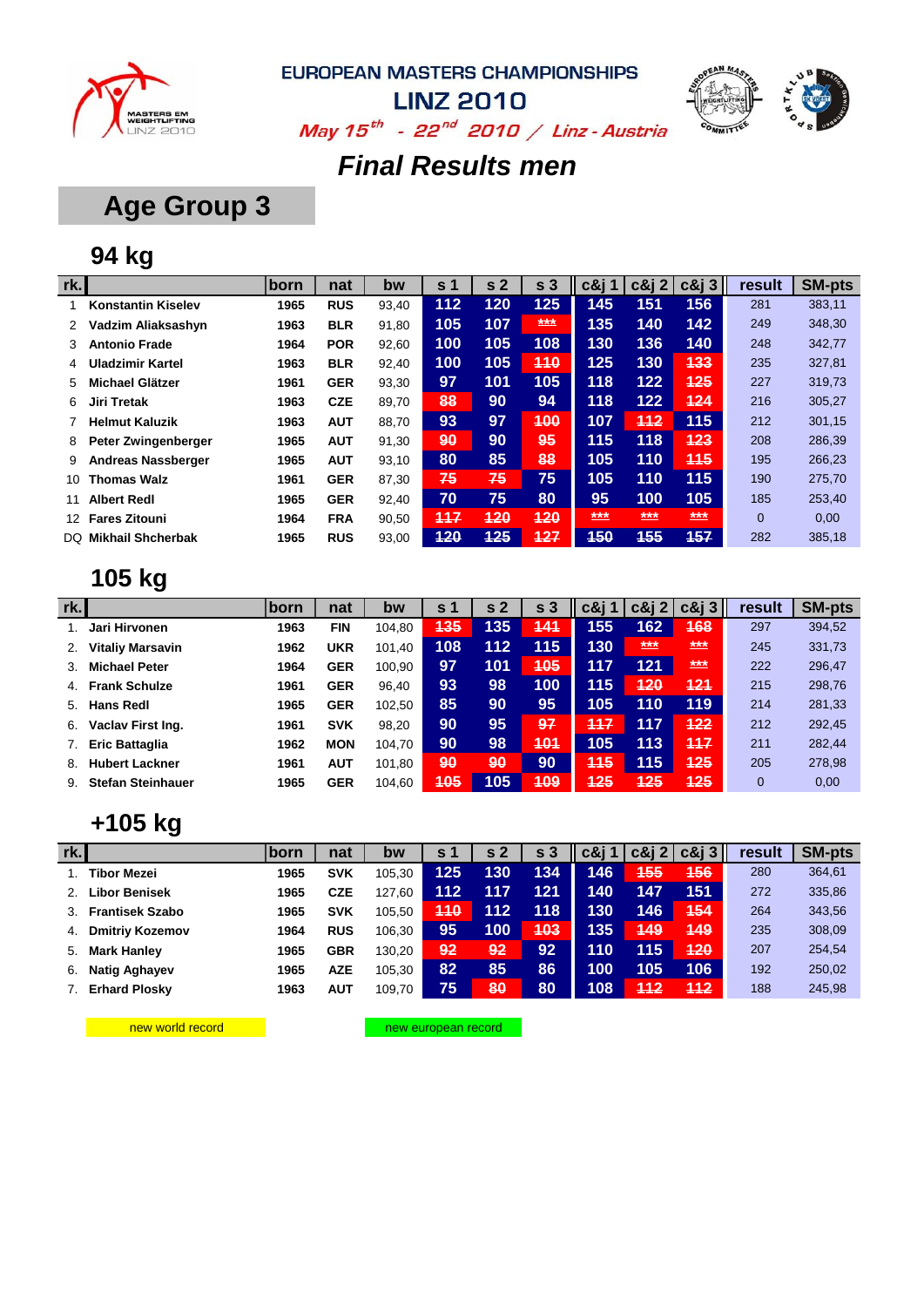



May  $15^{th}$  - 22<sup>nd</sup> 2010 / Linz - Austria

### *Final Results men*

## **Age Group 4**

## **56 kg**

| rk. |                         | born | nat | bw    | $\sim$ | $\epsilon$ 2 | s <sub>3</sub> |    |    | $ c\&j1 c\&j2 c\&j3 $ | result | <b>SM-pts</b> |
|-----|-------------------------|------|-----|-------|--------|--------------|----------------|----|----|-----------------------|--------|---------------|
|     | <b>Akif Aliyev</b>      | 1960 | AZE | 55,90 | 76     | 81           | ***            | 90 | 90 | 95                    | 176    | 339,44        |
|     | <b>Kalervo Nuutinen</b> | 1956 | FIN | 55,90 | 55     | 60           | 60             | 65 | 65 | 70                    | 125    | 255,82        |

### **62 kg**

| rk. |                    |      | nat        | bw    | $\mathsf{s}$ 1 |     |     |    |     |     | $\vert$ s 2 $\vert$ s 3 $\vert$ c&j 1 $\vert$ c&j 2 $\vert$ c&j 3 $\vert$ result | SM-pts |
|-----|--------------------|------|------------|-------|----------------|-----|-----|----|-----|-----|----------------------------------------------------------------------------------|--------|
|     | Joao Santos        | 1960 | <b>POR</b> | 61.30 | 70             | 75. | 80. | 90 | 100 | 106 | 175                                                                              | 315.17 |
|     | <b>Alain Belli</b> | 1957 | <b>FRA</b> | 61.70 | 64             |     | 74  | 84 | 90  | 92  | 166                                                                              | 309,55 |

### **69 kg**

| rk. |                         | <b>born</b> | nat        | bw    | s · |    | s 3 | c8r | $c\&12$ | $c\&13$ | result | <b>SM-pts</b> |
|-----|-------------------------|-------------|------------|-------|-----|----|-----|-----|---------|---------|--------|---------------|
|     | <b>Andrew Seaber</b>    | 1956        | GBR        | 68.10 | 81  | 87 | 91  | 105 | 108     | 409     | 199    | 354,24        |
|     | Kalevi Kannasoja        | 1957        | <b>FIN</b> | 68.90 | 85  | 90 | 92  | 105 | 408     | 108     | 198    | 342,96        |
|     | <b>Anton Hirschbeck</b> | 1957        | GER        | 68.90 | 65  | 70 | 73  | 85  | 90      | 93      | 166    | 287,53        |
| 4.  | <b>Herve Bourdenet</b>  | 1960        | FRA        | 68.60 | 65  | 70 | 73  | 88  | 93      | 96      | 158    | 263,82        |
| 5.  | <b>Walter Eicher</b>    | 1958        | <b>GER</b> | 68.30 | 60  | 65 | 67  | 77  | 83      | 83      | 150    | 256,81        |

#### **77 kg**

| rk.          |                             | ∣born | nat        | bw    | s 1 | s <sub>2</sub> | s <sub>3</sub> | c&i 1 l    | $c\&$ j 2 | $c\&$ $3$  | result | <b>SM-pts</b> |
|--------------|-----------------------------|-------|------------|-------|-----|----------------|----------------|------------|-----------|------------|--------|---------------|
|              | Hans Jörgensen              | 1960  | <b>DEN</b> | 76,80 | 100 | 106            | 440            | 130        | 436       | 436        | 236    | 368,41        |
| 2.           | Ingo Unger                  | 1956  | <b>GER</b> | 75,10 | 85  | 90             | 93             | 110        | 115       | 117        | 208    | 348,95        |
| 3.           | <b>Heinz Kreici</b>         | 1958  | <b>AUT</b> | 75,40 | 91  | 96             | 401            | <b>110</b> | 110       | 116        | 206    | 332,26        |
| $\mathbf{4}$ | <b>Milan Lutter</b>         | 1956  | <b>CZE</b> | 76,30 | 85  | 90             | 94             | 105        | 110       | 115        | 204    | 339,17        |
| 5.           | Waldemar Altvater           | 1957  | <b>GER</b> | 76,20 | 88  | 94             | 94             | 110        | 115       | 449        | 203    | 331,09        |
| 6.           | <b>Stephane Larcy</b>       | 1957  | <b>FRA</b> | 76,70 | 86  | 90             | 93             | 104        | 409       | 110        | 200    | 325,00        |
| 7.           | <b>Jan Cieslik</b>          | 1956  | <b>POL</b> | 76,80 | 90  | 95             | 95             | 105        | 410       | <b>115</b> | 195    | 323,03        |
| 8.           | Jean Pierre Desbordes       | 1960  | <b>FRA</b> | 76.00 | 75  | 78             | 78             | 100        | 105       | 409        | 183    | 287,36        |
| 9.           | Ingo Pfeil                  | 1958  | <b>GER</b> | 76,70 | 74  | 78             | 84             | 95         | 100       | 403        | 178    | 284,34        |
| 10.          | Günther Mitterer            | 1959  | <b>AUT</b> | 76.00 | 70  | 71             | 75             | 90         | 93        | 95         | 166    | 263,19        |
| 11.          | <b>Klaus Keiten-Schmitz</b> | 1959  | <b>GER</b> | 76,20 | 72  | 75             | 77             | 82         | 85        | 87         | 164    | 259,63        |
| 12.          | <b>Erich Stracina</b>       | 1956  | <b>SVK</b> | 76,10 | 68  | 73             | 75             | 90         | 97        | 99         | 158    | 263,09        |

| rk. |                            | <b>born</b> | nat        | bw    | S.  | -2<br>S | s <sub>3</sub> | c&i 1 | $c\&i$ 2   | $c\&i3$ | result         | <b>SM-pts</b> |
|-----|----------------------------|-------------|------------|-------|-----|---------|----------------|-------|------------|---------|----------------|---------------|
|     | <b>Geoffroy Guillaumet</b> | 1959        | <b>FRA</b> | 84.40 | 102 | 106     | 409            | 130   | 135        | 140     | 246            | 369,00        |
| 2.  | Miroslaw Zyczkowski        | 1959        | <b>POL</b> | 83.90 | 404 | 104     | 108            | 130   | 135        | 137     | 245            | 368,57        |
| 3.  | <b>Oskar Patasi</b>        | 1960        | <b>SVK</b> | 84.30 | 104 | 407     | 407            | 126   | 130        | 437     | 234            | 347,85        |
| 4.  | <b>Scott Bartsch</b>       | 1960        | ITA        | 84,30 | 400 | 100     | 407            | 115   | 124        | 431     | 224            | 332,98        |
| 5.  | <b>Wilhelm Mengelkamp</b>  | 1957        | <b>GER</b> | 84,20 | 82  | 86      | 88             | 105   | 110        | 445     | 196            | 303,25        |
| 6.  | Jan Jörgensen              | 1960        | <b>DEN</b> | 84,00 | 80  | 85      | 90             | 110   | <b>445</b> | 445     | 195            | 290,37        |
|     | Jean Yves Jerome           | 1960        | <b>FRA</b> | 83,90 | 75  | 80      | 82             | 95    | 400        | 400     | 177            | 263,73        |
| 8.  | <b>Herbert Tacho</b>       | 1959        | <b>AUT</b> | 82.80 | 70  | 75      | 80             | 90    | 95         | 400     | 175            | 265,02        |
| 9.  | <b>Tibor Zvada</b>         | 1958        | <b>SVK</b> | 79,10 | 70  | 75      | 80             | 90    | 90         | 95      | 165            | 259,16        |
| 10. | Ali Reza Shirzad Kenari    | 1960        | <b>GER</b> | 84.30 | 95  | 95      | 95             | ***   | ***        | ***     | $\overline{0}$ | 0,00          |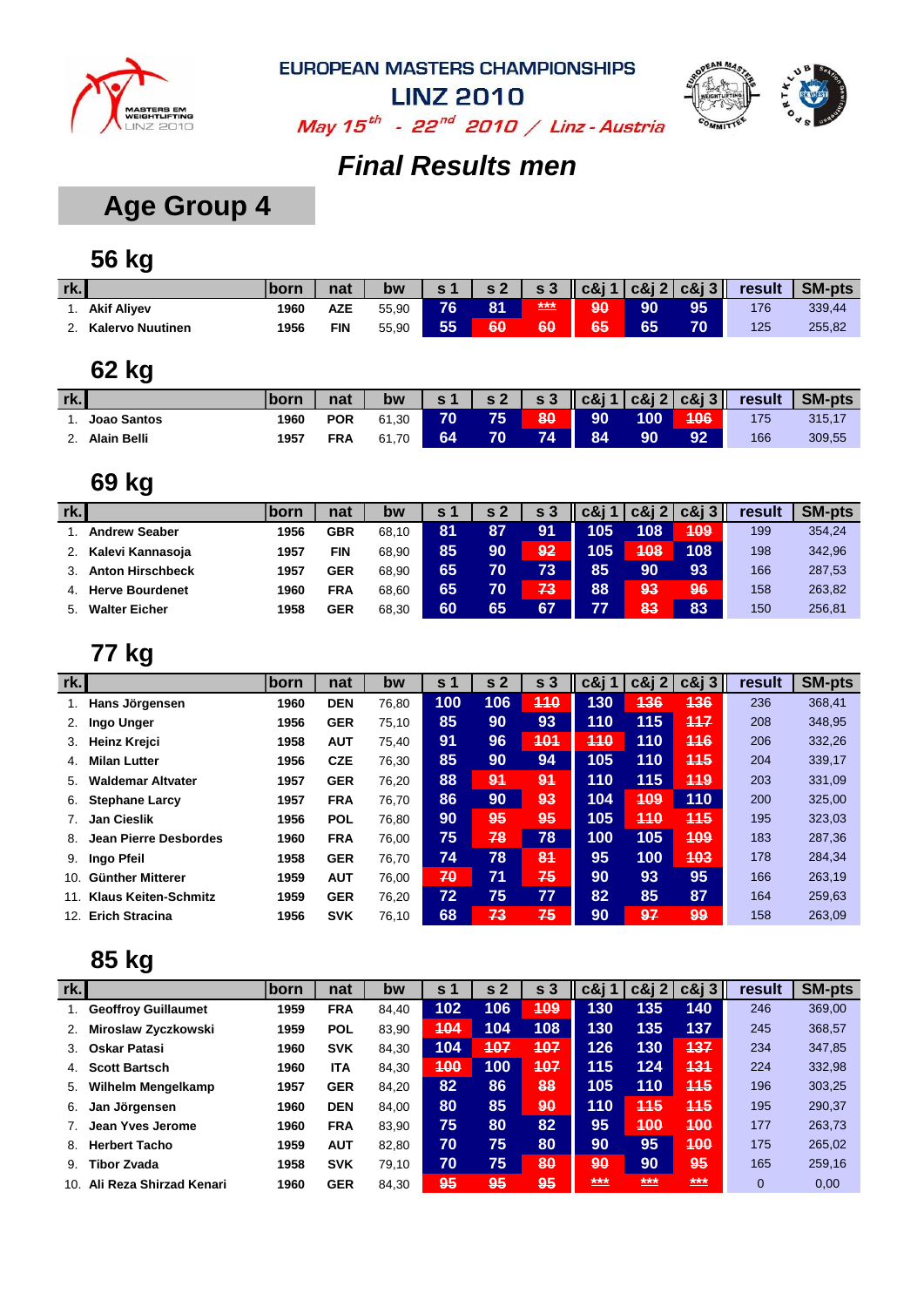



May  $15^{th}$  - 22<sup>nd</sup> 2010 / Linz - Austria

## *Final Results men*

## **Age Group 4**

## **94 kg**

| rk. |                         | born | nat        | bw    | <b>s</b> 1 | s <sub>2</sub> | s <sub>3</sub> | $c\&i1$ |     | $ c\&$ i 2 $ c\&$ i 3 $  $ | result | <b>SM-pts</b> |
|-----|-------------------------|------|------------|-------|------------|----------------|----------------|---------|-----|----------------------------|--------|---------------|
|     | <b>Gurdawar Dhesi</b>   | 1958 | <b>GBR</b> | 93.70 | 100        | 105            | 107            | 130     | 140 | 145                        | 252    | 364,94        |
|     | <b>Ralf Scott</b>       | 1957 | <b>SWE</b> | 91.00 | 102        | 105            | 408            | 120     | 125 | 427                        | 230    | 343,13        |
|     | <b>Manfred Modrey</b>   | 1957 | AUT        | 85.10 | 100        | 105            | 110            | 105     | 113 | 422                        | 223    | 343,21        |
|     | <b>Daniel Bohbot</b>    | 1958 | <b>FRA</b> | 93.70 | 85         | 90             | 92             | 115     | 121 | 125                        | 211    | 305,57        |
| 5.  | <b>Wolfgang Balling</b> | 1956 | <b>GER</b> | 86.80 | 75         | 78             | 80             | 95      | 198 | 98                         | 175    | 272.17        |

### **105 kg**

| rk. |                       | born | nat        | bw     | s 1 | s <sub>2</sub> | s <sub>3</sub> | c&i ' | $c\&i2$ | $c\&i3$ | result | <b>SM-pts</b> |
|-----|-----------------------|------|------------|--------|-----|----------------|----------------|-------|---------|---------|--------|---------------|
|     | <b>Bernhard Rank</b>  | 1958 | <b>GER</b> | 94,30  | 100 | 403            | 403            | 125   | 128     | 133     | 233    | 336,50        |
| 2.  | Jaroslav Solc         | 1957 | <b>SVK</b> | 102,30 | 95  | 100            | 103            | 125   | 430     | 130     | 233    | 331,63        |
| 3.  | <b>Marc Krettly</b>   | 1956 | <b>FRA</b> | 97.20  | 80  | 90             | 97             | 122   | 429     | 429     | 219    | 324,21        |
| 4.  | Dieter Langenhan      | 1960 | <b>GER</b> | 98.30  | 90  | 95             | 95             | 118   | 123     | 429     | 218    | 302,79        |
| 5.  | <b>Otakar Latal</b>   | 1960 | <b>CZE</b> | 104.20 | 95  | 100            | 405            | 110   | 420     | 420     | 210    | 285,49        |
| 6.  | <b>Heinrich Barth</b> | 1958 | <b>GER</b> | 102.70 | 83  | 88             | 92             | 97    | 102     | 409     | 190    | 265,47        |
|     | Gerhard Mörth         | 1957 | <b>AUT</b> | 98.70  | 400 | 400            | 400            | ***   | ***     | ***     | 0      | 0,00          |
| 8.  | Klaus-Dieter Cech     | 1960 | <b>GER</b> | 100.50 | *** | $***$          | $***$          | ***   | $***$   | $***$   | 0      | 0,00          |

## **+105 kg**

| rk. |                        | lborn | nat        | bw     | s <sub>1</sub> | s <sub>2</sub> | s <sub>3</sub> | $c\&i1$ |       | $\vert$ c&j 2 c&j 3 | result | <b>SM-pts</b> |
|-----|------------------------|-------|------------|--------|----------------|----------------|----------------|---------|-------|---------------------|--------|---------------|
|     | <b>Dusko Kadijevic</b> | 1959  | <b>CRO</b> | 118.50 | 110            | 117            | 122            | 145     | 153   | 460                 | 275    | 362,90        |
| 2.  | <b>Zdenek Klusak</b>   | 1959  | <b>CZE</b> | 124.20 | 110            | 115            | 120            | 140     | 145   | 150                 | 270    | 352,24        |
| 3.  | Jan Trebichavsky       | 1960  | <b>SVK</b> | 119.10 | 113            | 446            | 447            | 135     | ***   | ***                 | 248    | 323,71        |
| 4.  | <b>Harry Barth</b>     | 1958  | <b>GER</b> | 123.50 | 400            | 400            | 100            | 100     | 110   | $***$               | 210    | 277,80        |
| 5.  | <b>Vladimir Degtar</b> | 1957  | <b>CZE</b> | 152,00 | 75             | 80             | 80             | 100     | $***$ | ***                 | 180    | 234,18        |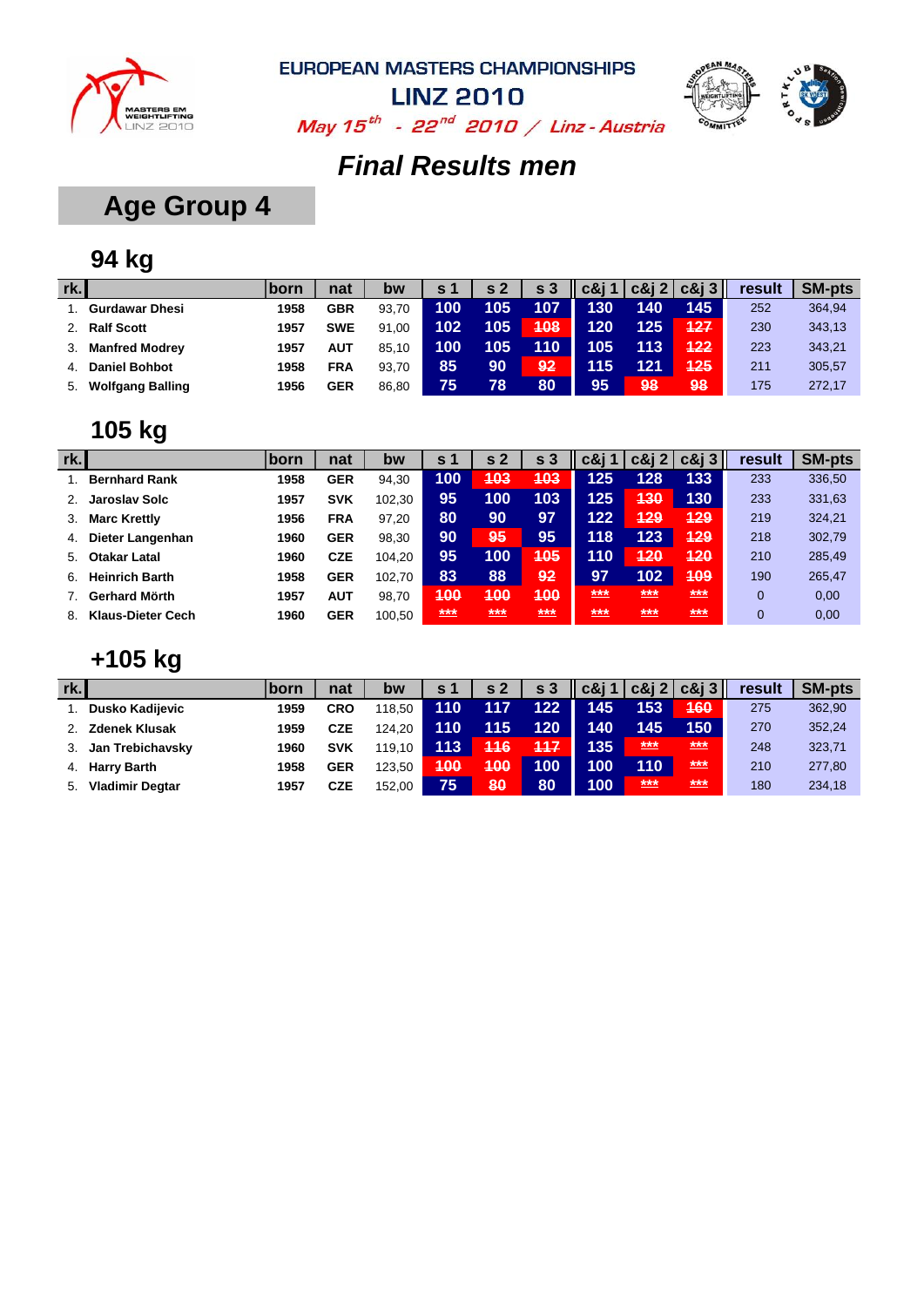



May  $15^{th}$  - 22<sup>nd</sup> 2010 / Linz - Austria

## *Final Results men*

## **Age Group 5**

## **56 kg**

| rk.                   | <b>Iborn</b> | nat        | bw    | <b>c</b> 1   | $\sim$ 2 | s <sub>3</sub> | $c\&11$ |     | $ c\&j2 c\&j3 $ | result | <b>SM-pts</b> |
|-----------------------|--------------|------------|-------|--------------|----------|----------------|---------|-----|-----------------|--------|---------------|
| Iurii Lagunov         | 1951         | UKR        | 55.80 | 60           | 60       | 65             | 80      | 89  | 89              | 149    | 342,62        |
| <b>Jakov Gorovits</b> | 1952         | ISR        | 55.40 | $65^{\circ}$ | 70       | 70             | 78      | 83  | 83              | 148    | 335,06        |
| Ari Välima            | 1955         | <b>FIN</b> | 55,80 | 65           | 65       | 65             | ***     | *** | ***             |        | 0,00          |

#### **62 kg**

| rk. |                        | <b>Iborn</b> | nat        | bw    | s 1 | s <sub>2</sub> | s <sub>3</sub> | c&i | $c\&i$ 2 | c&i | result | <b>SM-pts</b> |
|-----|------------------------|--------------|------------|-------|-----|----------------|----------------|-----|----------|-----|--------|---------------|
|     | Johann Anglberger      | 1951         | AUT        | 61.80 | 72  | 75             | 75             | 93  | 96       | 98  | 173    | 368,85        |
|     | <b>Geza Patrovics</b>  | 1954         | <b>HUN</b> | 61.60 | 70  | 73             | 75             | 91  | 95       | 98  | 171    | 341,72        |
| 3.  | <b>Anatoliy Lavrov</b> | 1953         | <b>BLR</b> | 61.20 | 70  | 74             | 75             | 85  | 89       | 92  | 164    | 337,10        |
| 4.  | German Zvi Adler       | 1953         | <b>ISR</b> | 61.60 | 58  | 61             | 63             | 78  | 82       | 84  | 145    | 296,67        |
| 5.  | Urpo Korpelainen       | 1954         | FIN        | 61.80 | 65  | 70             | 70             | 80  | 82       | 82  | 145    | 289,10        |
| 6.  | <b>Walter Kretz</b>    | 1954         | <b>GER</b> | 61.70 | 58  | 58             | 58             | 78  | 81       | 84  | 136    | 271,46        |

#### **69 kg**

| rk. |                          | <b>born</b> | nat        | bw    | S 1 | s <sub>2</sub> | s <sub>3</sub> | c&i | $c\&12$ | $c\&i3$ | result | <b>SM-pts</b> |
|-----|--------------------------|-------------|------------|-------|-----|----------------|----------------|-----|---------|---------|--------|---------------|
|     | <b>Harald Herberg</b>    | 1954        | <b>GER</b> | 68.60 | 85  | 90             | 96             | 105 | 108     | ***     | 204    | 379,27        |
|     | <b>Agzam Shavaliev</b>   | 1955        | <b>RUS</b> | 68.70 | 75  | 80             | 85             | 93  | 99      | 100     | 180    | 326,13        |
|     | <b>Leopold Dirsch</b>    | 1953        | GER        | 65.80 | 75  | 79             | 79             | 95  | 98      | 98      | 174    | 340,27        |
| 4.  | <b>Zbigniew Koper</b>    | 1953        | <b>POL</b> | 68.60 | 67  | 71             | 73             | 90  | 93      | 95      | 166    | 315,97        |
| 5.  | <b>Patrick Atteridge</b> | 1952        | <b>GBR</b> | 67.70 | 65  | 70             | 73             | 90  | 96      | 402     | 163    | 319,97        |
| 6.  | <b>Josef Vybiral</b>     | 1951        | CZE        | 68.30 | 65  | 68             | 70             | 80  | 83      | 85      | 155    | 309,00        |

#### **77 kg**

| rk.            |                           | lborn | nat        | bw    | s 1 | s <sub>2</sub> | s <sub>3</sub>  | $c\&j$ 1 | $c\&j2$ | $c\&13$ | result       | <b>SM-pts</b> |
|----------------|---------------------------|-------|------------|-------|-----|----------------|-----------------|----------|---------|---------|--------------|---------------|
|                | <b>Vasily Glinin</b>      | 1955  | <b>RUS</b> | 75.70 | 85  | 90             | 94              | 108      | 113     | 116     | 206          | 352,10        |
| 2.             | Jürgen Greiner            | 1951  | <b>GER</b> | 72,10 | 87  | 90             | 92              | 108      | 444     | $112$   | 204          | 393,32        |
| 3.             | Jozef Gabrhel MUDr.       | 1955  | <b>SVK</b> | 74.90 | 86  | 91             | 91              | 442      | 113     | 446     | 204          | 350,81        |
| 4 <sup>1</sup> | <b>Klaus Förster</b>      | 1955  | <b>GER</b> | 76.50 | 87  | 92             | 92 <sub>1</sub> | 105      | 110     | 442     | 202          | 343,22        |
| 5.             | <b>Detlef Augustin</b>    | 1951  | <b>GER</b> | 74.50 | 90  | 90             | 92              | 105      | 440     | ***     | 197          | 372,56        |
| 6.             | <b>Marian Skrajnowski</b> | 1953  | <b>POL</b> | 76,30 | 83  | 86             | 88              | 104      | 108     | 109     | 195          | 348,30        |
|                | Johann Schöberl           | 1952  | AUT        | 75.40 | 81  | 85             | 87              | 105      | 408     | ***     | 190          | 349,37        |
| 8.             | Dek Sen Kim               | 1954  | <b>RUS</b> | 76,70 | 75  | 80             | 85              | 95       | 100     | 405     | 180          | 313,09        |
| 9.             | <b>Francois Calle</b>     | 1951  | <b>FRA</b> | 76.70 | 70  | 75             | 80              | 90       | 95      | 95      | 175          | 325,52        |
| 10.            | <b>Boguslaw Dziki</b>     | 1955  | <b>GER</b> | 75,90 | 75  | 76             | 76              | ***      | ***     | $***$   | $\mathbf{0}$ | 0,00          |
|                |                           |       |            |       |     |                |                 |          |         |         |              |               |

| rk. |                         | <b>born</b> | nat        | bw    | S <sub>1</sub> | $s_{2}$ | s <sub>3</sub> | c&i        | c&i 2 l | $c\&i3$ | result | <b>SM-pts</b> |
|-----|-------------------------|-------------|------------|-------|----------------|---------|----------------|------------|---------|---------|--------|---------------|
|     | Jerzy Zalejko           | 1951        | <b>POL</b> | 84.70 | 95             | 400     | 400            | 123'       | 430     | 130     | 225    | 397,30        |
|     | Vesa Männistö           | 1955        | <b>FIN</b> | 83.60 | 95             | 95      | 400            | 115        | 120     | 423     | 215    | 348,53        |
| 3.  | <b>Witold Szczesny</b>  | 1951        | <b>POL</b> | 84.10 | 90             | 90      | 95             | 115        | 121     | 121     | 211    | 373,89        |
| 4.  | <b>Peter Simon</b>      | 1953        | <b>GER</b> | 84.70 | 93             | 93      | 97             | 111        | 445     | 118     | 211    | 356,72        |
| 5.  | <b>Gabriele Pittana</b> | 1955        | <b>ITA</b> | 83.30 | 85             | 90      | 90             | 110        | 115     | 117     | 202    | 328,05        |
| 6.  | <b>Peter Rehmund</b>    | 1951        | <b>GER</b> | 84.20 | 75             | 80      | 81             | <b>116</b> | 118     | 421     | 193    | 341,79        |
|     | <b>Karel Mrnustik</b>   | 1951        | <b>CZE</b> | 83,50 | 70             | 75      | 80             | 90         | 95      | 98      | 178    | 316,55        |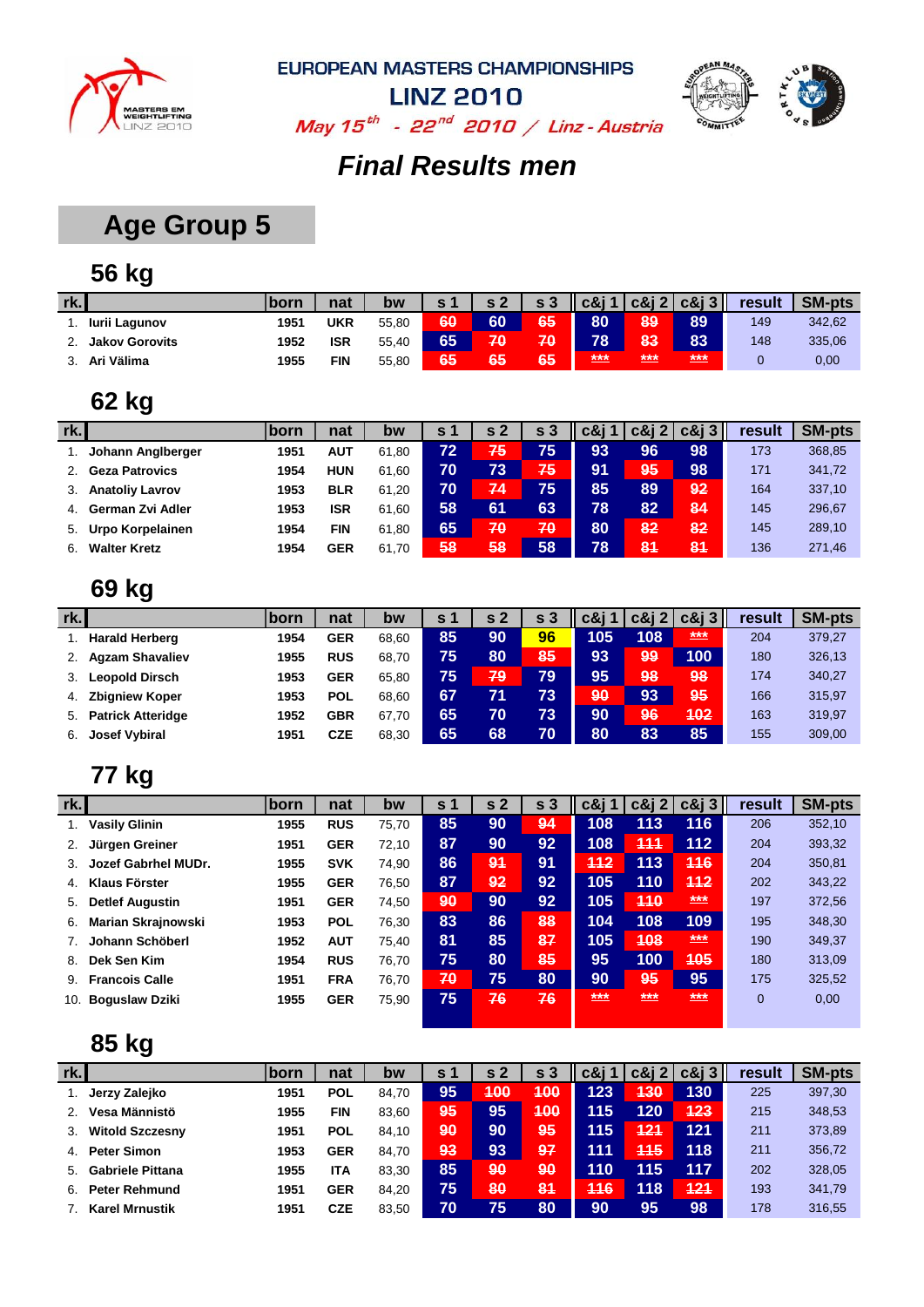



**LINZ 2010** May  $15^{th}$  - 22<sup>nd</sup> 2010 / Linz - Austria

### *Final Results men*

## **Age Group 5**

## **94 kg**

| rk. |                        | born | nat        | bw    | S <sub>1</sub> | s <sub>2</sub> |    | c&i 1 | $c\&12$      | $c\&13$        | result | <b>SM-pts</b> |
|-----|------------------------|------|------------|-------|----------------|----------------|----|-------|--------------|----------------|--------|---------------|
|     | <b>Zbigniew Cabaj</b>  | 1955 | <b>POL</b> | 90.90 | 90             | 95             | 98 | 110   | 115          | 118            | 216    | 336,63        |
|     | <b>Preben Krebs</b>    | 1951 | <b>DEN</b> | 93.80 | 87             | 90             | 92 | 115   | 423          | ***            | 205    | 345,54        |
|     | <b>Alain Chabert</b>   | 1955 | <b>FRA</b> | 93.40 | 84             | 84             | 90 | 100   | 405          | 405            | 184    | 283,40        |
| 4.  | <b>Giancarlo Roppa</b> | 1955 | ITA        | 85.10 | 75             | 78             | 78 | 95    | 400          | 400            | 170    | 273,18        |
| 5.  | Johann Pomberg         | 1952 | AUT        | 90.80 | 65             | 70             | 75 | 85    | 90           | 93             | 163    | 272,79        |
|     | DQ Volodymyk Nagalyuk  | 1951 | <b>UKR</b> | 91.80 | 84             | 87             | 90 | 102   | $***$<br>___ | $***$<br>_____ | 189    | 321,51        |

### **105 kg**

| rk.            |                              | <b>born</b> | nat        | bw     | s 1 | s <sub>2</sub> | s <sub>3</sub> | c&i 1 |            | $c\&12$ $c\&13$ | result | <b>SM-pts</b> |
|----------------|------------------------------|-------------|------------|--------|-----|----------------|----------------|-------|------------|-----------------|--------|---------------|
|                | <b>Frank Leuchte</b>         | 1955        | <b>GER</b> | 103.60 | 100 | 107            | 112            | 120   | 427        | 127             | 239    | 353,59        |
|                | <b>Richard Hermann</b>       | 1952        | <b>GER</b> | 95.80  | 100 | 405            | 405            | 120   | 130        | 438             | 230    | 376,26        |
| 3.             | <b>Sakhy Klychbaev</b>       | 1953        | <b>RUS</b> | 103.60 | 90  | 95             | 95             | 110   | <b>415</b> | 115             | 205    | 318,34        |
| 4 <sup>1</sup> | <b>Miloslav Pech</b>         | 1953        | CZE        | 94.50  | 81  | 86             | 87             | 107   | <b>419</b> | ***             | 188    | 302,44        |
| 5.             | <b>Bruno Savoldelli</b>      | 1951        | <b>FRA</b> | 101.20 | 80  | 83             | 83             | 400   | 100        | 403             | 180    | 294,43        |
| 6.             | <b>Nikolaos Sarapatsanos</b> | 1952        | <b>GER</b> | 96.80  | 83  | 87             | 87             | 95    | 400        | 400             | 178    | 289,95        |
|                | <b>Gerhard Pulsinger</b>     | 1952        | AUT        | 102.10 | 75  | 78             | 80             | 95    | 100        | 402             | 178    | 284,13        |

#### **+105 kg**

| rk. |                           | <b>lborn</b> | nat        | bw     | s <sub>1</sub> | s <sub>2</sub> | s <sub>3</sub> | $\parallel$ c&j 1 |       | $\vert$ $\vert$ c&j 2 $\vert$ c&j 3 $\vert\vert$ | result | <b>SM-pts</b> |
|-----|---------------------------|--------------|------------|--------|----------------|----------------|----------------|-------------------|-------|--------------------------------------------------|--------|---------------|
|     | <b>Anatoli Pocheliouk</b> | 1954         | <b>BLR</b> | 115.60 | 90             | 95             | 100            | 120               |       | 131                                              | 231    | 338,44        |
|     | <b>Bartl Baumgartner</b>  | 1954         | <b>GER</b> | 105.70 | 83             | 90             | 93             | 107               | 114   | 420                                              | 207    | 311,79        |
|     | Jan Hinrichsen            | 1953         | <b>SWE</b> | 140.20 | 80             | 87             | 87             | 110               | $***$ | ***                                              | 190    | 273,53        |
|     | <b>Anatoly Trishin</b>    | 1951         | <b>RUS</b> | 111.90 | 70             |                | 82             | 100               | 105   | 107                                              | 184    | 291,00        |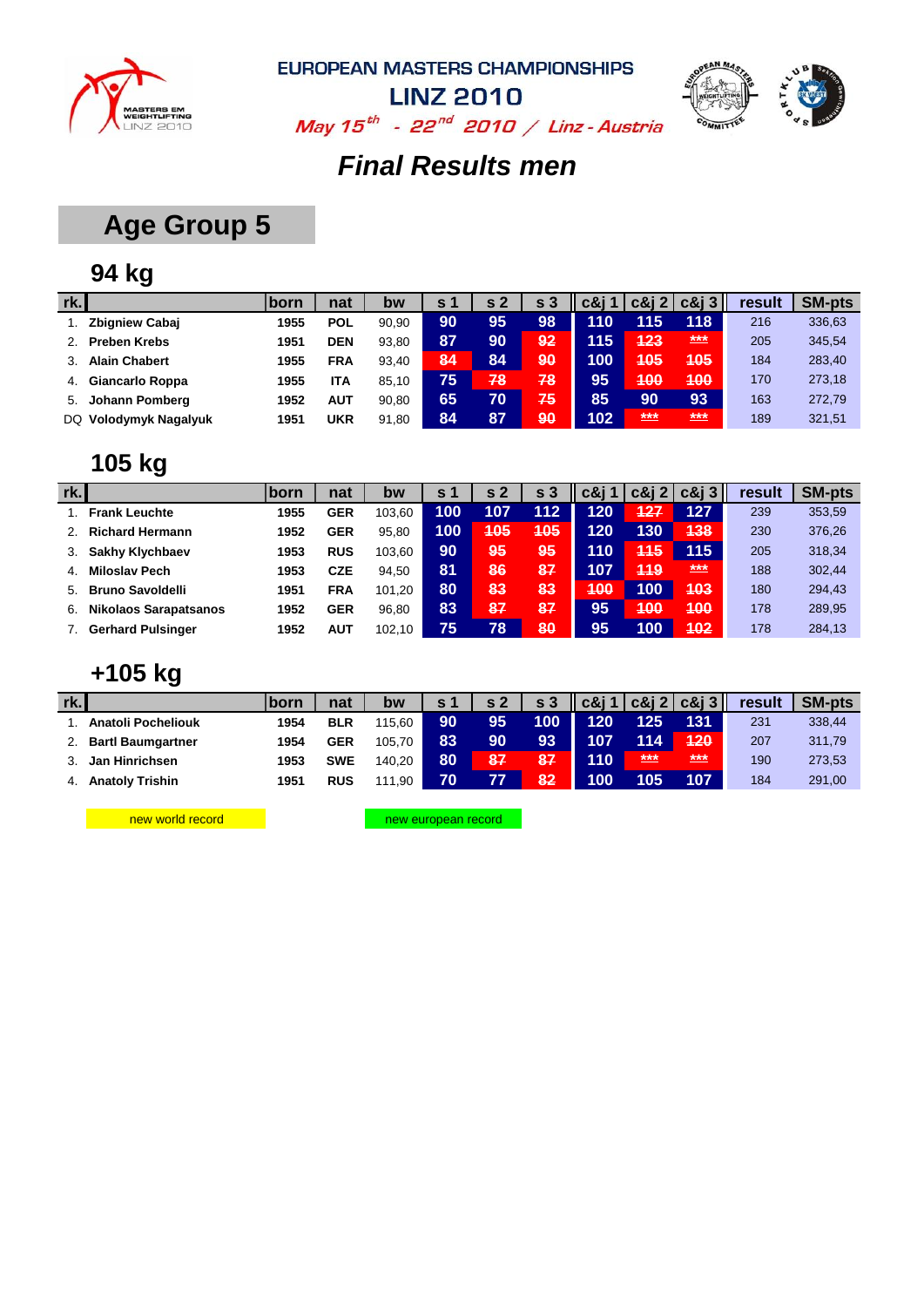



May  $15^{th}$  - 22<sup>nd</sup> 2010 / Linz - Austria

### *Final Results men*

## **Age Group 6**

## **56 kg**

| rk.      |                          | <b>Iborn</b> | nat        | bw    |    | s <sub>2</sub> | s <sub>3</sub> | $\vert \vert$ c&j 1 $\vert$ c&j 2 $\vert$ c&j 3 $\vert \vert$ |    |    | result | <b>SM-pts</b> |
|----------|--------------------------|--------------|------------|-------|----|----------------|----------------|---------------------------------------------------------------|----|----|--------|---------------|
|          | <b>Vladimir Shishkin</b> | 1950         | <b>RUS</b> | 55.40 | 55 | 58             | 58             | 70                                                            | 75 | 77 | 133    | 313,56        |
| <u>.</u> | Jiri Brodsky             | 1950         | CZE        | 55,90 | 42 | 46             | 48             | 55                                                            | 60 | 64 | 106    | 248,18        |

### **62 kg**

| rk. |                             | <b>born</b> | nat        | bw    | S 1 |     | s 3                               | c&i | c&i 2                           | $c\&i3$ | result | <b>SM-pts</b> |
|-----|-----------------------------|-------------|------------|-------|-----|-----|-----------------------------------|-----|---------------------------------|---------|--------|---------------|
|     | Igor Gursky                 | 1950        | SVK        | 61.10 | 71  |     | 74                                | 86  | 93                              | 93      | 160    | 350,64        |
|     | Karel Prohl                 | 1947        | CZE        | 60.00 | 63  | 66  | 70                                | 80  | 85                              | 94      | 151    | 351,94        |
|     | Jan Helebrant               | 1946        | CZE        | 61.30 | 58  | 58  | $***$                             | 65  | ***                             | $***$   | 123    | 286,57        |
| 4.  | <b>Krzysztof Korniowski</b> | 1949        | <b>POL</b> | 61.30 | 45  | 48  | 50                                | 65  | 68                              | 68      | 118    | 262,61        |
|     | <b>Walter Kirrstetter</b>   | 1948        | GER        | 61.60 | 58  | *** | $***$<br><b>PERSONAL PROPERTY</b> | *** | ***<br><b>PERSONAL PROPERTY</b> | ***     | 0      | 0,00          |

### **69 kg**

| rk. |                          | ∣born | nat        | bw    | s <sub>1</sub> | -2<br>S | s <sub>3</sub> | c&j 1 | $c\&i2$ | $c\&i3$ | result         | <b>SM-pts</b> |
|-----|--------------------------|-------|------------|-------|----------------|---------|----------------|-------|---------|---------|----------------|---------------|
|     | <b>Max Mühlbauer</b>     | 1946  | <b>GER</b> | 68.50 | 72             | 77      | 80             | 95    | 105     | 440     | 185            | 399,97        |
|     | Jean Claude Cozeret      | 1949  | <b>FRA</b> | 68.20 | 70             | 70      | 73             | 85    | 90      | 91      | 164            | 339,64        |
| 3.  | Leopold Höller           | 1948  | <b>AUT</b> | 68,70 | 70             | 73      | 75             | 82    | 91      | 92      | 164            | 343,59        |
| 4.  | Andrzej Borkiewicz       | 1946  | <b>POL</b> | 68.80 | 68             | 71      | 72             | 75    | 80      | 82      | 153            | 329,87        |
| 5.  | <b>Michael Hager</b>     | 1947  | <b>GER</b> | 68.50 | 60             | 61      | 63             | 75    | 80      | 83      | 143            | 304,55        |
| 6.  | <b>Rolf Sigle</b>        | 1946  | <b>GER</b> | 68.20 | 55             | 58      | 59             | 70    | 75      | 77      | 136            | 294,86        |
|     | <b>Bruno Elsässer</b>    | 1948  | <b>GER</b> | 68.20 | 50             | 55      | 57             | 70    | 75      | 78      | 135            | 284,14        |
| 8.  | Alexander Mendel         | 1946  | <b>ISR</b> | 68,10 | 57             | 60      | 60             | 72    | 80      | $***$   | 129            | 279,95        |
|     | <b>Ryszard Sliwinski</b> | 1950  | <b>POL</b> | 68,30 | 55             | 58      | 58             | 70    | 70      | 70      | $\overline{0}$ | 0,00          |

### **77 kg**

| rk. |                          | <b>born</b> | nat        | bw    | S 1 | s 2 | s <sub>3</sub> | c&i | $c\&12$ $c\&13$ |       | result | <b>SM-pts</b> |
|-----|--------------------------|-------------|------------|-------|-----|-----|----------------|-----|-----------------|-------|--------|---------------|
|     | <b>Zbigniew Makowski</b> | 1947        | <b>POL</b> | 76.60 | 78  | 80  | 81             | 98  | 100             | 403   | 180    | 358,60        |
|     | Morgan Ask               | 1949        | <b>SWE</b> | 77.00 | 79  | 79  | 79             | 95  | 400             | 404   | 174    | 335,18        |
| 3.  | <b>Bernard Halgand</b>   | 1947        | <b>FRA</b> | 71.90 | 72  | 76  | 79             | 90  | 93              | 402   | 169    | 349,29        |
| 4.  | <b>Josef Nosicky</b>     | 1947        | CZE        | 76.40 | 65  | 70  | 72             | 85  | 90              | 92    | 162    | 323,22        |
| 5.  | <b>Rudolf Dvorak</b>     | 1948        | AUT        | 76.60 | 50  | 54  | 56             | 55  | 55              | 60    | 109    | 214,00        |
|     | <b>Rainhard Kossmann</b> | 1948        | GER        | 76.90 | 70  | 72  | 74             | *** | ***             | $***$ | 0      | 0,00          |

| rk. |                          | <b>born</b> | nat        | bw    | s 1 | s <sub>2</sub> | -3<br>S | c&i 1 | c&i<br>$\mathbf{2}$ | $c\&i3$ | result       | <b>SM-pts</b> |
|-----|--------------------------|-------------|------------|-------|-----|----------------|---------|-------|---------------------|---------|--------------|---------------|
|     | <b>Miroslav Foltyn</b>   | 1946        | <b>CZE</b> | 84.00 | 85  | 88             | 90      | 105   | 108                 | 115     | 203          | 391,05        |
| 2.  | <b>Gennagy Murashov</b>  | 1950        | <b>RUS</b> | 82.50 | 85  | 89             | 92      | 106   | 110                 | 445     | 202          | 368,50        |
| 3.  | Stanislaw Kozlowski      | 1947        | <b>POL</b> | 84.50 | 80  | 85             | 88      | 100   | 109                 | $-112$  | 194          | 372,74        |
| 4.  | Inge Fält                | 1948        | <b>SWE</b> | 84.90 | 72  | 77             | 80      | 92    | <b>97</b>           | 99      | 176          | 327,40        |
| 5.  | Lars Högberg             | 1949        | <b>SWE</b> | 84.40 | 70  | 73             | 73      | 95    | 95                  | 96      | 168          | 308,42        |
| 6.  | Andrej Beskid            | 1947        | <b>SVK</b> | 81.90 | 71  | 71             | 76      | 91    | 94                  | 94      | 167          | 320,97        |
|     | <b>Franz Graf</b>        | 1948        | <b>AUT</b> | 84.10 | 58  | 62             | 65      | 68    | 72                  | 78      | 143          | 267,26        |
|     | <b>Eduard Dergatshew</b> | 1949        | <b>BLR</b> | 83.20 | 80  | 80             | 80      | ***   | ***                 | ***     | $\mathbf{0}$ | 0,00          |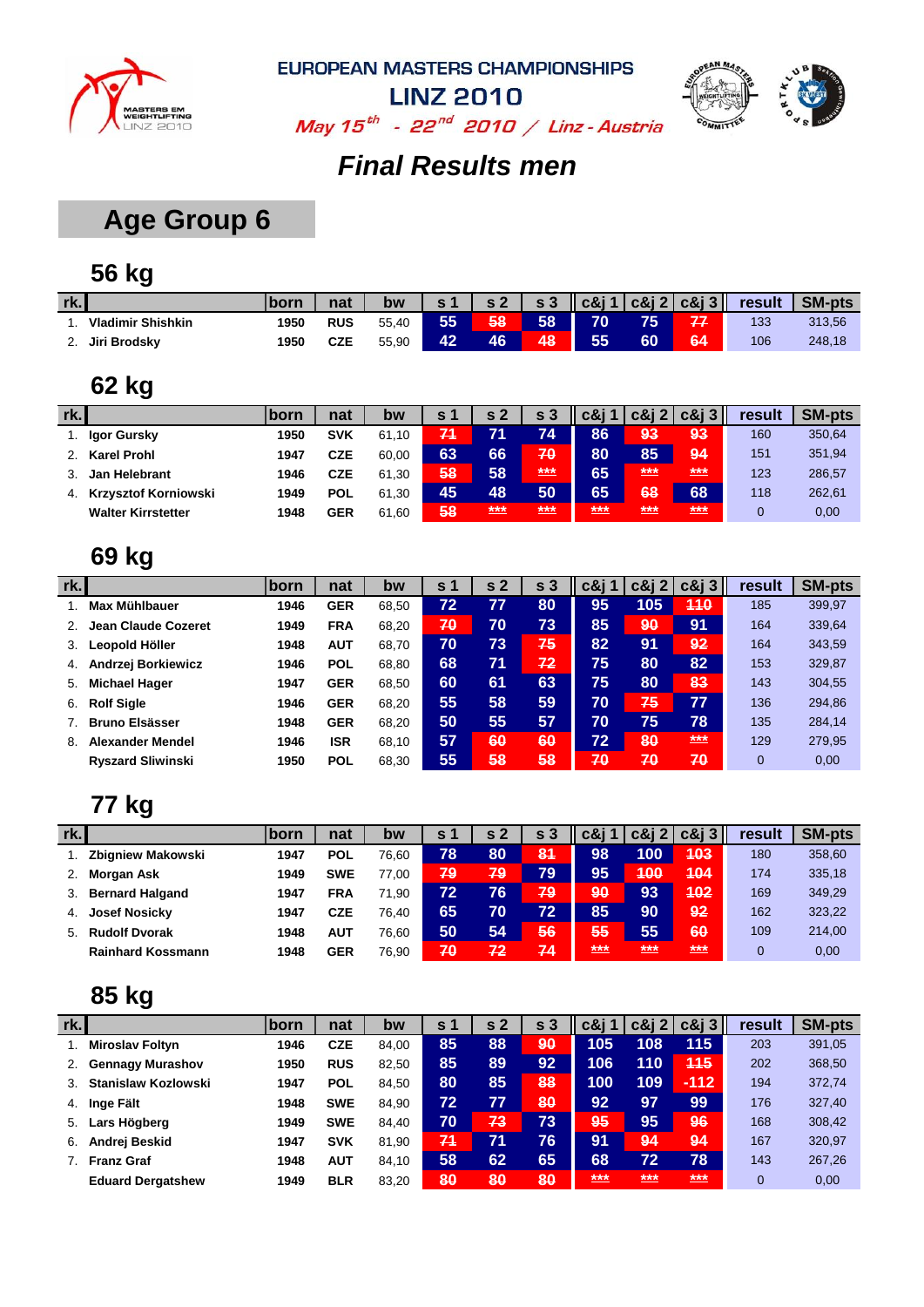



**LINZ 2010** May  $15^{th}$  - 22<sup>nd</sup> 2010 / Linz - Austria

### *Final Results men*

## **Age Group 6**

## **94 kg**

| rk. |                          | <b>Iborn</b> | nat        | bw    | <b>S</b> 1 | s <sub>2</sub> | s <sub>3</sub> | c&i |     | $c\&12 c\&13 $ | result | <b>SM-pts</b> |
|-----|--------------------------|--------------|------------|-------|------------|----------------|----------------|-----|-----|----------------|--------|---------------|
|     | Stefan Jakobsson         | 1947         | <b>SWE</b> | 93.90 | 89         | 93             | 93             | 444 | 114 | 120            | 207    | 373,27        |
|     | <b>Alfred Leopold</b>    | 1949         | <b>GER</b> | 93.30 | 85         | 90             | 90             | 105 | 110 | ***            | 200    | 350,64        |
|     | Jean Paul Belmas         | 1949         | <b>FRA</b> | 93.40 | 77         | 81             | 81             | 102 | 440 | 110            | 191    | 334,72        |
| 4.  | <b>Alois Stoifl</b>      | 1947         | AUT        | 88.40 | 78         | 81             | 85             | 90  | 95  | 402            | 176    | 325,93        |
| 5.  | <b>Ulf Georg Larsson</b> | 1948         | <b>SWE</b> | 93.10 | 64         | 66             | 68             | 82  | 88  | 91             | 159    | 283,56        |
|     | <b>Roger Bouko</b>       | 1947         | <b>FRA</b> | 87,00 | ***<br>___ | ***            | $***$<br>___   | *** | *** | $***$<br>_____ | 0      | 0,00          |

### **105 kg**

| rk. |                            | lborn | nat        | bw     | s 1 | s <sub>2</sub> | s <sub>3</sub> | $c\&j$ 1 |     | $c\&12$ $c\&13$ | result | <b>SM-pts</b> |
|-----|----------------------------|-------|------------|--------|-----|----------------|----------------|----------|-----|-----------------|--------|---------------|
|     | <b>Anton Magdolen</b>      | 1947  | CZE        | 98.40  | 90  | .94            | 96             | 445      | 120 | 124             | 210    | 371,56        |
|     | <b>Horst Frankenberger</b> | 1948  | <b>GER</b> | 103.20 | 85  | 90             | 90             | 106      | 110 | 445             | 195    | 334,04        |
|     | <b>Werner Steiner</b>      | 1947  | <b>AUT</b> | 104.70 | 83  | 86             | 86             | 100      | 103 | 405             | 186    | 321,67        |
| 4.  | <b>Svante Ragnarsson</b>   | 1947  | <b>SWE</b> | 99.30  | 70. | 75             | 75             | 95       | 100 | 105             | 180    | 317,37        |
| 5.  | Helmut Hörmandinger        | 1948  | <b>AUT</b> | 103.50 | 72  | 77             | 82             | 97       | 97  | 404             | 174    | 297,77        |
| 6.  | <b>Maximilian Poucherk</b> | 1947  | <b>AUT</b> | 102.70 | 55  | 60             | 60             | 75       | 80  | 83              | 140    | 243,78        |

### **+105 kg**

| rk. |                         | <b>Iborn</b> | nat        | bw     | s 1 | s <sub>2</sub> | s <sub>3</sub> | $c\&j$ 1 |     | $c\&12 c\&13 $ | result | <b>SM-pts</b> |
|-----|-------------------------|--------------|------------|--------|-----|----------------|----------------|----------|-----|----------------|--------|---------------|
|     | <b>Evgeniy Sidorok</b>  | 1947         | <b>RUS</b> | 107.60 | 91  | <b>95</b>      | 95             | 120      | 424 | 124            | 219    | 375,27        |
|     | <b>Jozef Ejsmont</b>    | 1947         | <b>POL</b> | 110.40 | 90  | 95             | 95             | 116      | 121 | 121            | 211    | 358,63        |
|     | <b>Manfred Schröder</b> | 1946         | <b>GER</b> | 110.00 | 83  | 87             | 89             | 115      | 424 | ***            | 202    | 348,92        |
| 4.  | <b>Petr Kalantaev</b>   | 1949         | <b>RUS</b> | 114.00 | 80  | 90             | 90             | 115      | 423 | 423            | 195    | 318,33        |
| 5.  | <b>Antonin Kratky</b>   | 1946         | <b>CZE</b> | 115.70 | 70  | 75             | 78             | 90       | 95  | 95             | 165    | 280,79        |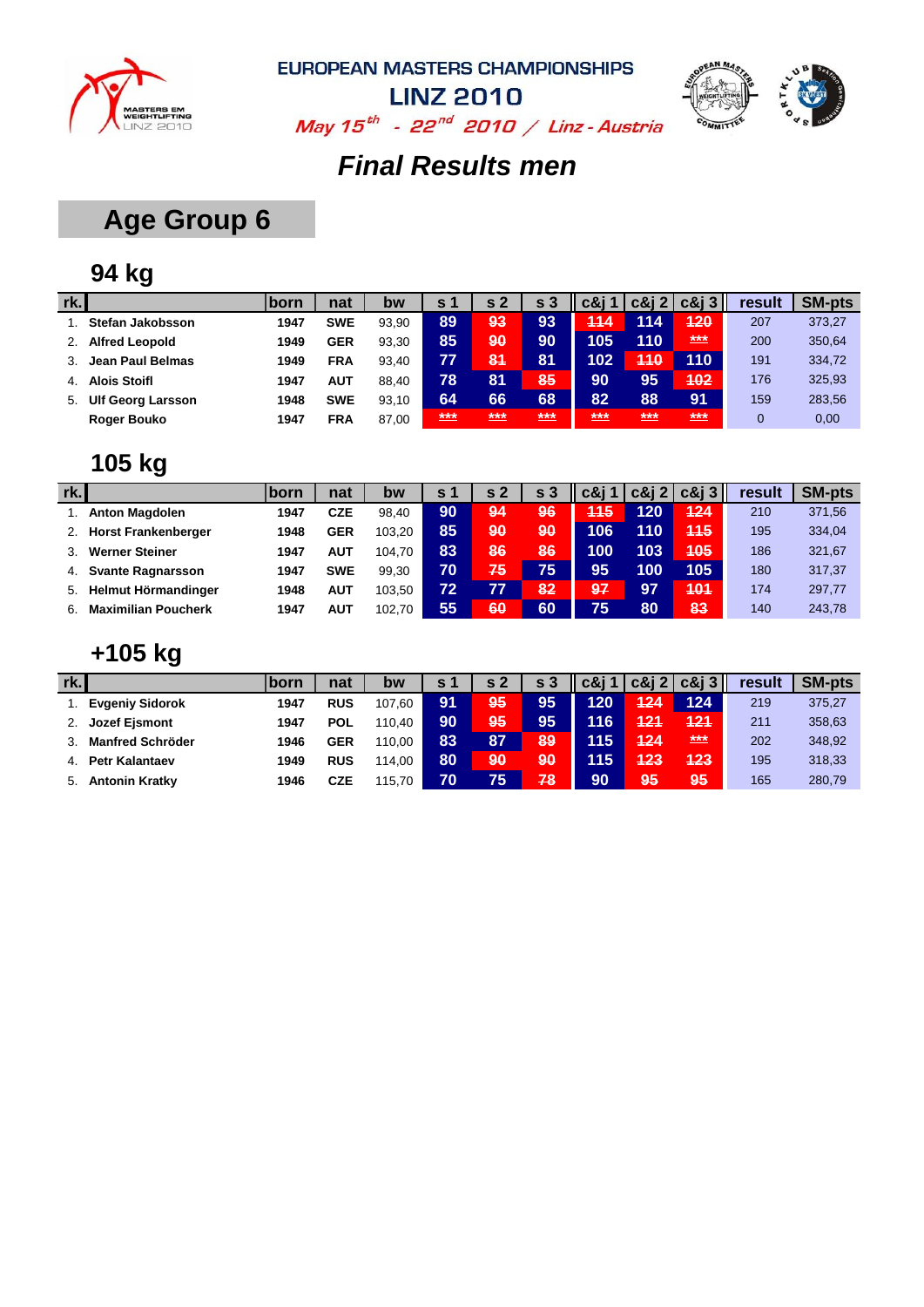



**LINZ 2010** May  $15^{th}$  - 22<sup>nd</sup> 2010 / Linz - Austria

## *Final Results men*

## **Age Group 7**

## **56 kg**

| rk. |                    | born | nat        | bw    |    | $\sim$ 2 | $\mathbf{s}$ 3 |    |    |    | $\ \cos 1  \cos 2  \cos 3\ $ result | <b>SM-pts</b> |
|-----|--------------------|------|------------|-------|----|----------|----------------|----|----|----|-------------------------------------|---------------|
|     | György Kasza       | 1945 | <b>HUN</b> | 55.60 | 45 | 50       | 52             | 55 | 60 | 65 | 110                                 | 280,39        |
|     | Karl-Heinz Fechter | 1944 | <b>GER</b> | 51,30 | 32 | 35       | 38             | 45 | 48 | 50 | 88                                  |               |

### **62 kg**

| rk. |                     | <b>lborn</b> | nat        | bw    | $\sim$ 1   | s <sub>2</sub> | $\sqrt{s}3$ |    |    |    | $\ \cos 1  \cos 2  \cos 3\ $ result | <b>SM-pts</b> |
|-----|---------------------|--------------|------------|-------|------------|----------------|-------------|----|----|----|-------------------------------------|---------------|
|     | <b>Egor Kulikov</b> | 1941         | <b>RUS</b> | 59.30 | <b>457</b> | 65             | 67          |    | 85 | 85 | 144                                 | 396,62        |
|     | Witold Tarkowski    | 1944         | <b>POL</b> | 60,60 | 40         | 43             |             | 55 | 55 | 60 | 103                                 | 251,42        |

#### **69 kg**

| rk. |                            | <b>born</b> | nat        | bw    | S 1 | s 2 | s <sub>3</sub> | c8i1 |    | $c\&12$ $c\&13$ | result | <b>SM-pts</b> |
|-----|----------------------------|-------------|------------|-------|-----|-----|----------------|------|----|-----------------|--------|---------------|
|     | <b>Siegfried Rosengart</b> | 1944        | <b>GER</b> | 68.70 | 63  | 66  | 68             | 75   | 75 | 78              | 143    | 320,70        |
|     | <b>Horst Wildenstein</b>   | 1941        | <b>GER</b> | 66.90 | 55  | 59  | 59             | 65   | 69 | 72              | 131    | 331,90        |
|     | <b>Pertti Rossi</b>        | 1942        | <b>FIN</b> | 68.80 | 50  | 55  | 58             | 68   | 73 | 75              | 131    | 313,00        |
| 4.  | <b>Adalberto Carvalho</b>  | 1942        | <b>POR</b> | 68.10 | 50  | 57  | 57             | 65   | 70 | 72              | 129    | 310,24        |
| 5.  | <b>Billy Caball</b>        | 1942        | <b>IRL</b> | 68.10 | 45  | 47  | 49             | 57   | 60 | 60              | 109    | 262,14        |

#### **77 kg**

| rk.            |                         | <b>Iborn</b> | nat        | bw    | s 1 | s 2 |       | c&i          | $c\&i$ 2       | $c\&i3$         | result   | <b>SM-pts</b> |
|----------------|-------------------------|--------------|------------|-------|-----|-----|-------|--------------|----------------|-----------------|----------|---------------|
|                | <b>Piotr Kowalewski</b> | 1942         | <b>POL</b> | 75.90 | 74  | 77  | 79    | 95           | 98             | 99              | 176      | 396,50        |
| 2.             | Janos Török             | 1944         | <b>HUN</b> | 75.80 | 73  | 73  | 76    | 92           | 96             | 99              | 172      | 363,64        |
|                | 3. Richard Walter       | 1944         | <b>AUT</b> | 76.70 | 64  | 68  | 71    | 81           | 84             | 87              | 155      | 325,52        |
| 4 <sup>1</sup> | <b>Dieter Untiedt</b>   | 1943         | <b>GER</b> | 76.20 | 68  | 71  | 72    | 82           | 82             | 86              | 154      | 333,93        |
|                | 5. Pavel Klatil         | 1942         | <b>CZE</b> | 76.70 | 55  | 57  | 60    | 75           | 78             | 80              | 138      | 309,07        |
| 6.             | Georg Ruff              | 1944         | <b>AUT</b> | 76.00 | *** | *** | $***$ | ***<br>_____ | $***$<br>_____ | ***<br><u>.</u> | $\Omega$ | 0,00          |

| rk. |                             | born | nat        | bw    | S <sub>1</sub> | s <sub>2</sub> | s <sub>3</sub> | c&i |     | $c\&12$ $c\&13$ | result | <b>SM-pts</b> |
|-----|-----------------------------|------|------------|-------|----------------|----------------|----------------|-----|-----|-----------------|--------|---------------|
|     | Pavel Kulikovski            | 1945 | <b>BLR</b> | 84.50 | 85             | 85             | 90             | 406 | 106 | 112             | 191    | 373,26        |
| 2.  | <b>Erling Johansen</b>      | 1944 | <b>DEN</b> | 81.50 | 77             | 82             | 85             | 100 | 406 | 406             | 185    | 376,07        |
| 3.  | <b>Valeriy Krushlinskiy</b> | 1942 | <b>RUS</b> | 84.30 | 70             | 70             | 70             | 90  | 103 | 404             | 173    | 368,68        |
| 4.  | <b>Alfred Wagner</b>        | 1944 | <b>GER</b> | 81.40 | 67             | 72             | 74             | 94  | 98  | 401             | 172    | 349,84        |
| 5.  | <b>Wilhelm Quast</b>        | 1943 | <b>GER</b> | 80.20 | 65             | 70             | 73             | 80  | 85  | 85              | 150    | 316,31        |
| 6.  | Ole Carstensen              | 1943 | <b>DEN</b> | 84.30 | 58             | 61             | 63             | 80  | 85  | 85              | 148    | 304,25        |
|     | <b>Alwin Otto</b>           | 1944 | <b>GER</b> | 81.50 | 57             | 60             | 63             | 83  | 83  | 88              | 143    | 290.69        |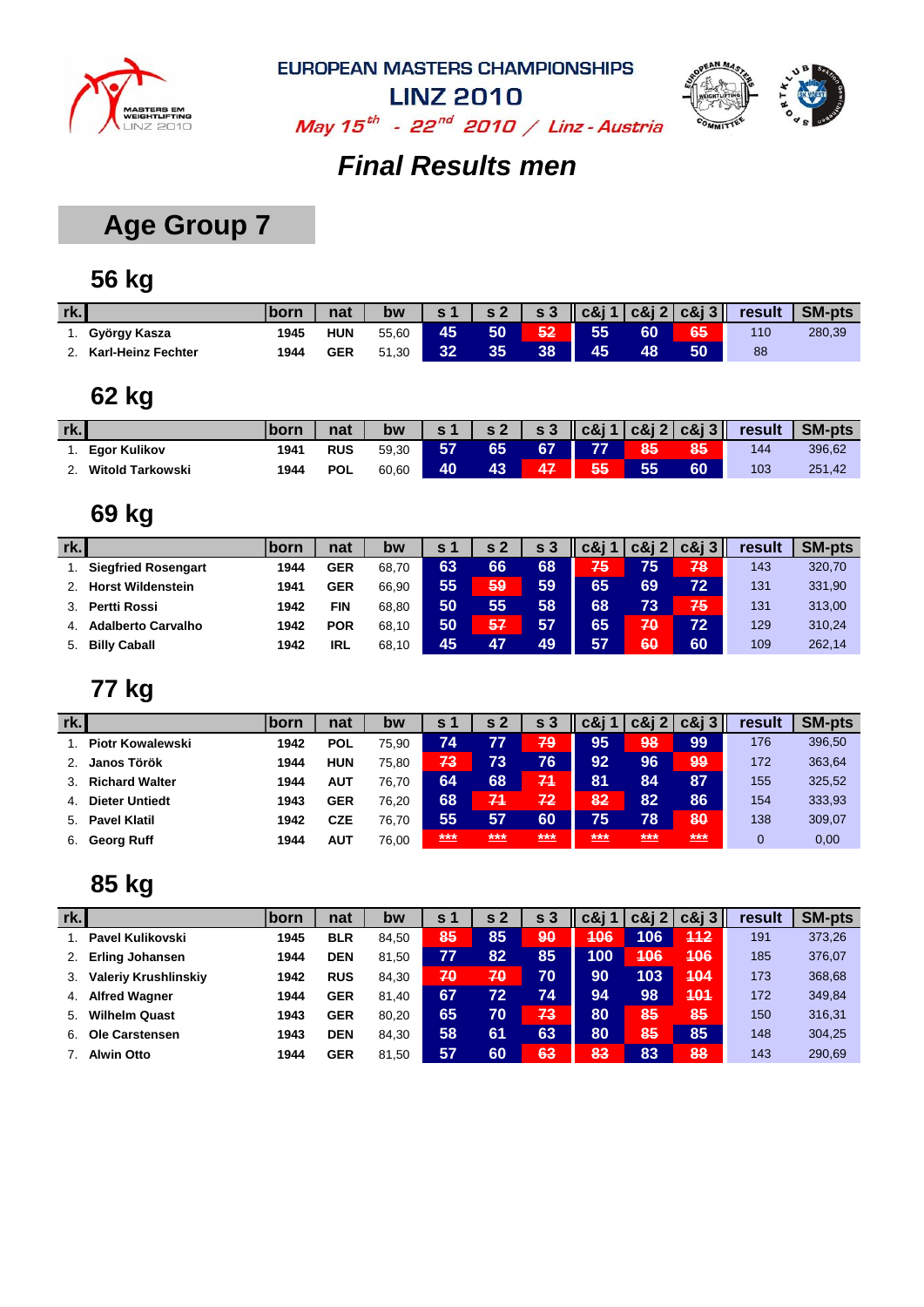



May  $15^{th}$  - 22<sup>nd</sup> 2010 / Linz - Austria

#### *Final Results men*

## **Age Group 7**

### **94 kg**

| rk. |                            | born | nat        | bw    | s <sub>1</sub> | s <sub>2</sub> | s <sub>3</sub> | c&i 1 | $c\&12$    | $c\&i3$    | result         | <b>SM-pts</b> |
|-----|----------------------------|------|------------|-------|----------------|----------------|----------------|-------|------------|------------|----------------|---------------|
|     | <b>Laszlo Szepessy</b>     | 1943 | <b>HUN</b> | 91,50 | 75             | 80             | 82             | 105   | 108        | 110        | 192            | 379,92        |
|     | Walter Schüssler           | 1943 | <b>GER</b> | 93,50 | 77             | 80             | 82             | 104   | 408        | 110        | 192            | 376,39        |
| 3.  | <b>Peter Vintersborg</b>   | 1941 | <b>DEN</b> | 90,70 | 76             | 80             | 80             | 96    | 400        | 400        | 172            | 368,87        |
| 4.  | <b>Kestutis Kardelis</b>   | 1944 | <b>LTU</b> | 88,60 | 70             | 70             | 70             | 100   | <b>405</b> | <b>405</b> | 170            | 331,74        |
| 5.  | Jean Pierre Brunet         | 1944 | <b>FRA</b> | 91,90 | 75             | 75             | 78             | 95    | 400        | 400        | 170            | 326,37        |
| 6.  | Xaver Fleischmann          | 1944 | <b>GER</b> | 90,90 | 65             | 70             | 73             | 75    | 80         | 83         | 156            | 300,93        |
|     | <b>Pierre Le Bailly</b>    | 1944 | <b>FRA</b> | 92,20 | 63             | 65             | 65             | 84    | 87         | 90         | 150            | 287,57        |
| 8.  | <b>Gerd Ottawa</b>         | 1945 | <b>AUT</b> | 91,00 | 58             | 63             | 65             | 78    | 83         | 89         | 143            | 269,93        |
| 9.  | <b>Wilhelm Mailberg</b>    | 1944 | <b>AUT</b> | 89.70 | 55             | 60             | 60             | 75    | 75         | 75         | 130            | 252,27        |
| 10. | <b>Josef Pfaffenberger</b> | 1942 | <b>AUT</b> | 88,10 | 50             | 50             | 52             | 62    | 65         | 68         | 118            | 246,21        |
| 11. | <b>Borys Kovalskyy</b>     | 1943 | <b>UKR</b> | 89,20 | 70             | 74             | 76             | 90    | 92         | 97         | $\overline{0}$ | 0,00          |
| 12. | <b>Bernhard Riedl</b>      | 1941 | <b>AUT</b> | 91,50 | 75             | 75             | 75             | 400   | 400        | 400        | $\mathbf{0}$   | 0,00          |

## **105 kg**

| rk. |                           | <u>Iborn</u> | nat        | bw     | s 1 | s 2             | s <sub>3</sub> | c&i             | $c\&i\;2$ | $c\&i3$ | result | <b>SM-pts</b> |
|-----|---------------------------|--------------|------------|--------|-----|-----------------|----------------|-----------------|-----------|---------|--------|---------------|
|     | <b>Laurence McConnell</b> | 1945         | IRL        | 99,80  | 92  | 98              | 101            | <b>117</b>      | 121       | 124     | 225    | 408,96        |
|     | Dieter Wagner             | 1941         | <b>GER</b> | 94.60  | 70  | 74              | 76             | 85              | 90        | 90      | 164    | 345,42        |
|     | <b>Helmut Baer</b>        | 1944         | <b>GER</b> | 99.50  | 62  | 65              | 68             | 80              | 85        | 90      | 158    | 293,64        |
| 4.  | John Carlsson             | 1941         | <b>DEN</b> | 100.10 | 45  | 50 <sub>l</sub> | 53             | 60              | 63        | 65      | 115    | 236,85        |
| 5.  | <b>Bernhard Riehn</b>     | 1942         | <b>GER</b> | 103,80 | 60  | 63              | $***$          | $***$<br>$\sim$ | ***       | $***$   |        | 0,00          |

## **+105 kg**

| rk.          |                               | <b>Iborn</b> | nat        | bw     | S 1 | s 2 | s <sub>3</sub> | c&i             | $c\&i$ 2 | $c\&i3$ | result | <b>SM-pts</b> |
|--------------|-------------------------------|--------------|------------|--------|-----|-----|----------------|-----------------|----------|---------|--------|---------------|
|              | Adolf Höschele                | 1942         | <b>GER</b> | 105.10 | 85  | 90  | 90             | 100             | 105      | 409     | 195    | 378,90        |
|              | Jan Olav Nyström              | 1944         | <b>NOR</b> | 106.40 | 83  | 88  | 89             | 92 <sub>1</sub> | 103      | 443     | 186    | 337,51        |
| $\mathbf{3}$ | <b>Klaus Samer</b>            | 1941         | <b>GER</b> | 117.60 | 70  | 73. | 73             | 90              | 93       | 95      | 168    | 328,52        |
| 4.           | <b>Erich Figge</b>            | 1943         | <b>GER</b> | 105.20 | 68  | 71  | 73             | 85              | 88       | 90      | 161    | 301,67        |
| .5.          | Adi Brana                     | 1943         | <b>ISR</b> | 118.60 | 50  | 55  | 57             | 68              | 72       | 75      | 130    | 234,94        |
| 6.           | <b>Louise Mawrice Denayer</b> | 1944         | <b>BEL</b> | 106.80 | 53  | 56  | 57             | 64              | 66       | 68      | 124    | 224,71        |
|              | <b>Rudolf Leszkovits</b>      | 1944         | AUT        | 105,20 | 52  | 55  | 57             | 63              | 65       | 66      | 123    | 224,03        |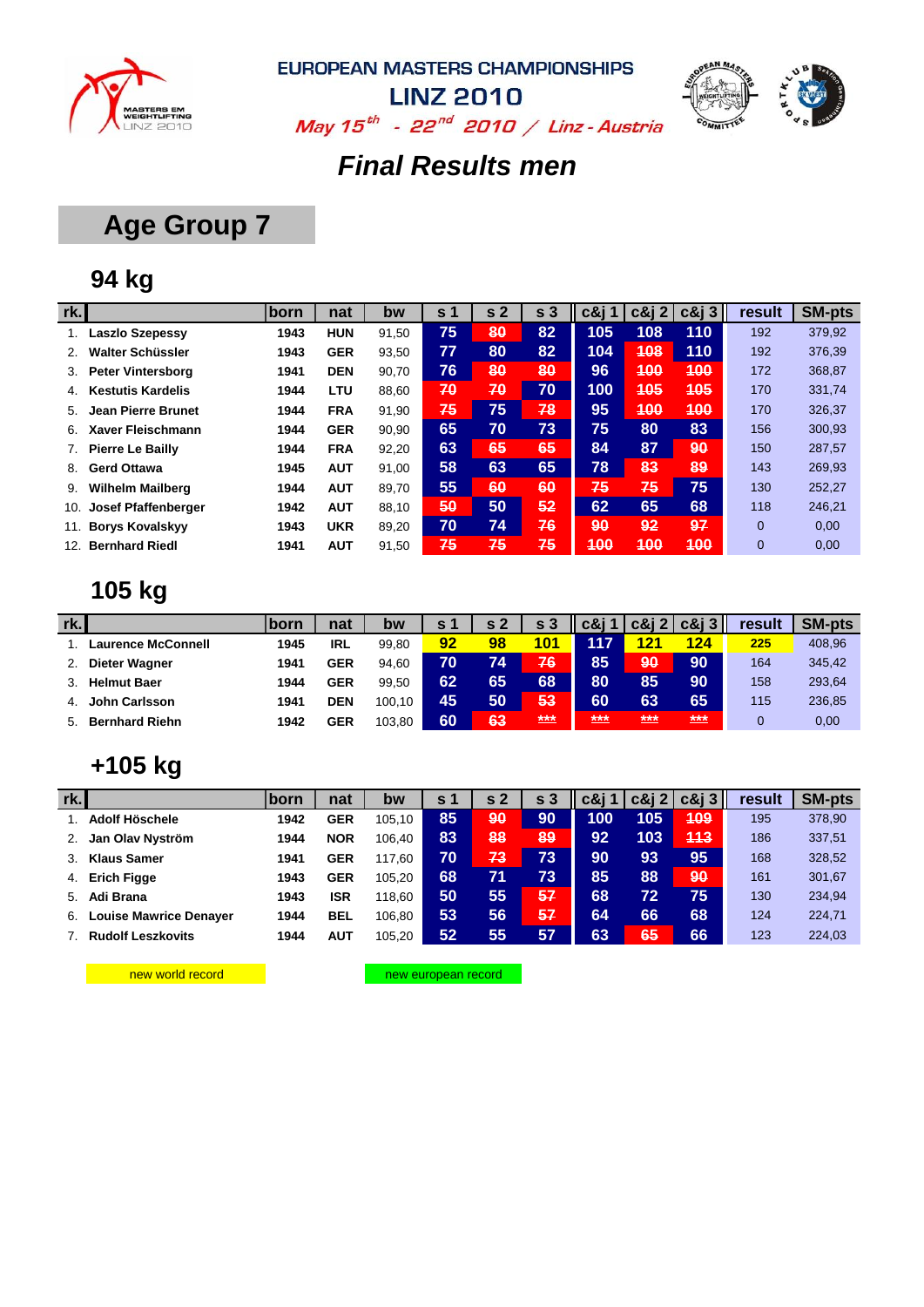



**LINZ 2010** May  $15^{th}$  - 22<sup>nd</sup> 2010 / Linz - Austria

### *Final Results men*

## **Age Group 8**

## **56 kg**

| rk. |                          | ∣born | nat        | bw    | S 1             | s <sub>2</sub> | s <sub>3</sub> | c&i | $c\&12$ | $c\&i3$ | result | <b>SM-pts</b> |
|-----|--------------------------|-------|------------|-------|-----------------|----------------|----------------|-----|---------|---------|--------|---------------|
|     | <b>Miroslav Kubinec</b>  | 1939  | CZE        | 55.80 | 48              | 48             | 50             | 58  | 60      | 65      | 113    | 351,48        |
|     | <b>Ernst Reusch</b>      | 1940  | GER        | 55.30 | 46              | 46             | 46             | 52  | 56      | 58      | 104    | 314,53        |
|     | <b>Matti Oksanen</b>     | 1940  | FIN        | 55.80 | 37              | 40             | 40             | 53  | 57      | 60      | 100    | 300,33        |
| 4.  | <b>Mikhail Stolnikov</b> | 1937  | <b>RUS</b> | 54.10 | 38              | 42             | 42             | 53  | 56      | 56      | 98     | 325,61        |
| 5.  | <b>Myrola Soynikov</b>   | 1938  | UKR        | 54.30 | 37              | 38             | 39             | 52  | 57      | 57      | 90     | 293,28        |
| 6.  | <b>Fritz Niedermayer</b> | 1940  | AUT        | 55.70 | 35 <sub>1</sub> | 38             | 40             | 45  | 48      | 50      | 88     | 264,67        |

## **62 kg**

| rk. |                          | <b>lborn</b> | nat        | bw    | <b>S</b> 1 |    | s 3 | c&i |     | $c\&i\&i\&i\&j\ $ | result | <b>SM-pts</b> |
|-----|--------------------------|--------------|------------|-------|------------|----|-----|-----|-----|-------------------|--------|---------------|
|     | <b>Manfred Heide</b>     | 1940         | <b>GER</b> | 61.70 | 54         | 57 | 60  | 67  | 70  | 73                | 130    | 362,41        |
|     | <b>Claus Hess</b>        | 1939         | GER        | 61.10 | 50         | 52 | 53  | 65  | 68  | 69                | 122    | 354,72        |
|     | <b>Silvestre Fonseca</b> | 1940         | <b>POR</b> | 60.80 | 50         | 53 | 53  | 60  | 65  | 68                | 121    | 340,88        |
| 4.  | <b>Horst Nitschke</b>    | 1937         | GER        | 61.90 | 46         | 49 | 51  | 55  | 59  | 64                | 110    | 330,33        |
| 5.  | Ludwig-Heinrich Werner   | 1938         | <b>GER</b> | 61,20 | 42         | 44 | 46  | 52  | 55/ | 57                | 101    | 300,79        |

### **69 kg**

| rk. |                            | <b>Iborn</b> | nat        | bw    | s <sub>1</sub>  | s 2 | s 3 | <b>c&amp;i</b> 1 | $c\&12$ | $c\&i3$   | result | <b>SM-pts</b> |
|-----|----------------------------|--------------|------------|-------|-----------------|-----|-----|------------------|---------|-----------|--------|---------------|
|     | <b>Friedrich Faber Dr.</b> | 1940         | <b>GER</b> | 68.00 | 58              | 61  | 63  | 75               | 78      | 80        | 141    | 368,17        |
|     | <b>Mikhail Kazadoy</b>     | 1936         | <b>RUS</b> | 68.10 | 60              | 63  | 65  | 70               | 73      | 75        | 138    | 393,54        |
|     | <b>Trantisek Huisl</b>     | 1937         | CZE        | 67.50 | 55              | 60  | 63  | 70               | 76      | <b>84</b> | 136    | 385,24        |
| 4.  | <b>Ulrich Mielich</b>      | 1939         | <b>GER</b> | 68.30 | 39 <sub>1</sub> | 42  | 44  | 49               | 49      | 52        | 93     | 250,79        |
| 5.  | <b>Rolf Schumann</b>       | 1939         | <b>GER</b> | 67,40 | 40              | 42  | 42  | 52               | 52      | 55,       | 92     | 250,24        |

### **77 kg**

| rk. |                          | <b>lborn</b> | nat        | bw    | s 1 | s 2 | s  | c&i | c&i | $c\&i3$ | result | <b>SM-pts</b> |
|-----|--------------------------|--------------|------------|-------|-----|-----|----|-----|-----|---------|--------|---------------|
|     | Lothar Ebermann          | 1938         | <b>GER</b> | 76.10 | 53  | 55  | 57 | 70  | 73  | 75      | 132    | 342,11        |
|     | <b>Miloslav GLIZ</b>     | 1936         | <b>CZE</b> | 75.60 | 50  | 52  | 56 | 68  | 72  | 74      | 130    | 348,06        |
|     | <b>Hans-Dieter Tibus</b> | 1940         | <b>GER</b> | 74.90 | 55  | 55  | 56 | 65  | 68  | 74      | 124    | 305,32        |
| 4.  | <b>Hermann Meyer</b>     | 1940         | <b>GER</b> | 70.80 | 52  | 54  | 55 | 63  | 66  | 66      | 120    | 305,51        |
| 5.  | <b>Peter Gustavik</b>    | 1937         | AUT        | 75.50 | 50  | 53  | 55 | 63  | 66  | 69      | 119    | 314,91        |
| 6.  | Tadeusz Wosk             | 1937         | <b>POL</b> | 76.80 | 37  | 40  | 40 | 50  | 53  | 53      | 87     | 228,03        |

| rk. |                         | born | nat        | bw    | s 1 | s <sub>2</sub> | -3<br>S | c&i 1 | $c\&12$ | $c\&i3$ | result       | <b>SM-pts</b> |
|-----|-------------------------|------|------------|-------|-----|----------------|---------|-------|---------|---------|--------------|---------------|
|     | <b>Victor Rack</b>      | 1940 | <b>GER</b> | 84.40 | 82  | 85             | 87      | 105   | 110     | 112     | 199          | 459,76        |
|     | <b>Rolf Peter</b>       | 1938 | <b>GER</b> | 84.00 | 70  | 75             | 75      | 90    | 95      | 400     | 165          | 405,81        |
| 3.  | <b>Adolf Pögl</b>       | 1937 | <b>AUT</b> | 84.60 | 58  | 60             | 62      | 78    | 80      | 82      | 142          | 353,79        |
| 4.  | <b>Franz Esterbauer</b> | 1939 | <b>AUT</b> | 81.50 | 55  | 59             | 59      | 73    | 78      | 83      | 137          | 333,65        |
| 5.  | <b>Edward Korolko</b>   | 1940 | <b>POL</b> | 79.30 | 50  | 55             | 57      | 70    | 75      | 77      | 132          | 314,88        |
| 6.  | <b>Roald Bjerkholt</b>  | 1940 | <b>NOR</b> | 84.50 | 50  | 50             | 56      | 63    | 66      | 67      | 123          | 284,00        |
|     | <b>Ryszard Mozola</b>   | 1940 | <b>POL</b> | 83,60 | 40  | 42             | 42      | 50    | 50      | 50      | $\mathbf{0}$ |               |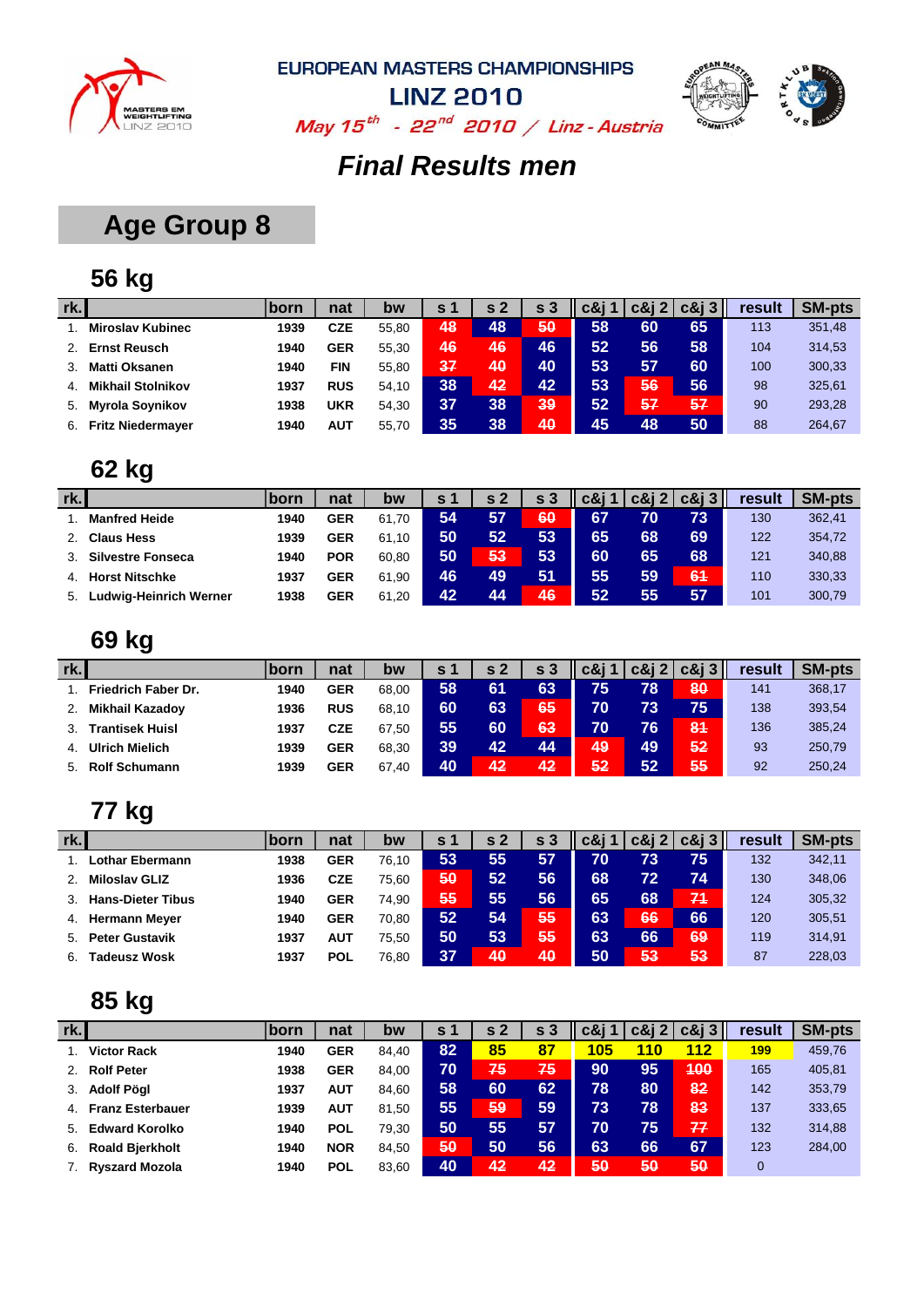



May  $15^{th}$  - 22<sup>nd</sup> 2010 / Linz - Austria

#### *Final Results men*

## **Age Group 8**

### **94 kg**

| rk. |                           | <b>born</b> | nat        | bw    | s 1 | s 2 | s <sub>3</sub> | c&i 1 |     | $c\&12$ $c\&13$ | result | <b>SM-pts</b> |
|-----|---------------------------|-------------|------------|-------|-----|-----|----------------|-------|-----|-----------------|--------|---------------|
|     | <b>Frantisek Novacek</b>  | 1940        | <b>CZE</b> | 90.10 | 70  | 70  | 70             | 95    | 400 | 400             | 165    |               |
|     | <b>Heinz Kuhn</b>         | 1937        | <b>GER</b> | 91.30 | 65  | 68  | 69             | 86    | 90  | 92              | 161    | 387,15        |
| 3.  | <b>Francois Ortiz</b>     | 1939        | <b>FRA</b> | 93.30 | 66  | 69  | 70             | 86    | 91  | 93              | 160    | 365,61        |
| 4.  | Preben Bejlegärd Petersen | 1939        | <b>DEN</b> | 89.70 | 62  | 65  | 65             | 83    | 87  | ***             | 145    | 337,12        |
| 5.  | <b>Horst Jooss</b>        | 1940        | <b>GER</b> | 94.00 | 65  | 68  | 70             | 72    | 75  | 77              | 145    | 318,91        |
| 6.  | <b>Manfred Werra</b>      | 1940        | <b>GER</b> | 93.60 | 62  | 64  | 64             | 75    |     | 78              | 139    | 306,27        |

## **105 kg**

| rk. |                       | born | nat        | bw     | s 1 | s 2 | s 3 | c&i 1 | $c\&i2$ | $c\&13$ | result | <b>SM-pts</b> |
|-----|-----------------------|------|------------|--------|-----|-----|-----|-------|---------|---------|--------|---------------|
|     | <b>Hans Beisiegel</b> | 1939 | <b>GER</b> | 101,60 | 70  | 73  | 73  | 100   | 405     | 105     | 175    | 386,65        |
|     | Günter Möse           | 1936 | <b>GER</b> | 96.00  | 70  | 73  | 73  | 90    | 95      | ***     | 168    | 400,42        |
|     | <b>Gustl Strobl</b>   | 1937 | <b>AUT</b> | 97.00  | 66  |     | 74  | 88    | 94      | 95/     | 168    | 393,85        |
| 4.  | Johann Karlhofer      | 1937 | AUT        | 103.10 | 55  | 59  | 62  | 70    | 75      | 75      | 134    | 307,01        |
| 5.  | Pierre Lenzi          | 1937 | <b>FRA</b> | 98.90  | 45  | 50  | 50  | 68    | 70      | 71      | 120    | 279,19        |

### **+105 kg**

| rk. |                        | born | nat        | bw     | S <sub>1</sub> | s <sub>2</sub> | s 3 | c&i ' | $c\&i2$ | $c\&i3$ | result | <b>SM-pts</b> |
|-----|------------------------|------|------------|--------|----------------|----------------|-----|-------|---------|---------|--------|---------------|
|     | Lev Nikiforov          | 1936 | <b>RUS</b> | 149.00 | 65             | 70             | 72  | 85    | 90      | 92      | 162    |               |
|     | <b>Wolfgang Woelky</b> | 1939 | <b>GER</b> | 105.90 | 65             | 70             | 70  | 85    | 90      | 92      | 157    | 341,85        |
|     | Günter Schmolke        | 1938 | <b>GER</b> | 105.40 | 62             | 66             | 66  | 84    | 88      | 93      | 150    | 335,45        |
| 4.  | Käre Sömme             | 1938 | <b>NOR</b> | 112.60 | 60             | 65             | 65  | 84    | 81      | 85      | 146    | 319,70        |
|     | Joachim Mittmann       | 1936 | <b>GER</b> | 105,20 | 58             | 60             | 62  | 70    | 74      | 74      | 134    | 308,62        |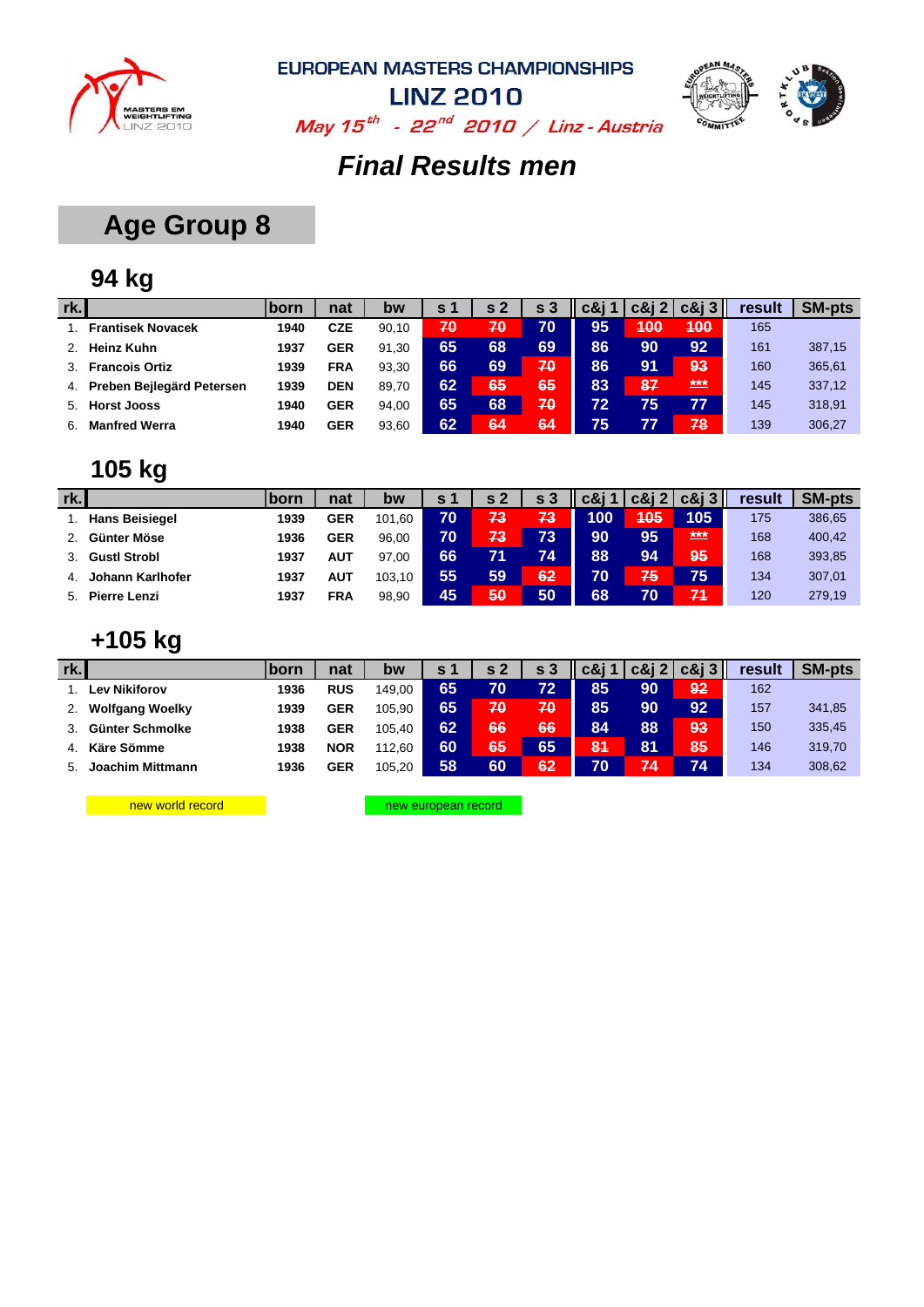



May  $15^{th}$  - 22<sup>nd</sup> 2010 / Linz - Austria

### *Final Results men*

## **Age Group 9**

### **56 kg**

| rk. |               | born | nat        | bw    | s <sub>1</sub> |    |    |    |    |    | s 2   s 3    c&j 1   c&j 2   c&j 3    result | SM-pts |
|-----|---------------|------|------------|-------|----------------|----|----|----|----|----|----------------------------------------------|--------|
|     | Yriö Haatanen | 1933 | FIN        | 55,70 | 40             | 41 | 42 | 50 | 53 | 55 | 95                                           | 332,72 |
| 2.  | Yevgen Tamchi | 1935 | <b>UKR</b> | 56,00 | 35             | 36 | 40 | 40 | 43 | 45 | 80                                           | 265,51 |

#### **62 kg**

| rk. |                     | <b>born</b> | nat        | bw    | $\epsilon$ 1 | s <sub>2</sub> |    | $ $ s 3 $ $ c&j 1 $ $ c&j 2 $ $ c&j 3 $ $ |    |    | result | <b>SM-pts</b> |
|-----|---------------------|-------------|------------|-------|--------------|----------------|----|-------------------------------------------|----|----|--------|---------------|
|     | <b>Georg Schall</b> | 1934        | <b>GER</b> | 60.90 | 41           | 43             | 45 | 54                                        | 56 | 58 | 103    | 327.47        |
| z.  | Vasily Zubov        | 1931        | <b>RUS</b> | 61,30 | 38           | 43             | 43 | 55                                        | 59 | 65 | 97     | 351,36        |

#### **69 kg**

| rk. |                        | lborn | nat        | bw    | c 1 | $\epsilon$ 2 | c <sub>2</sub> | $c\&i1$ |    | $c\&i\&i\&i\&j\ $ | result | <b>SM-pts</b> |
|-----|------------------------|-------|------------|-------|-----|--------------|----------------|---------|----|-------------------|--------|---------------|
|     | <b>Eduard Zhyhalka</b> | 1934  | <b>BLR</b> | 68.20 | 55  | 55           | 58             | 70      | 70 | 73                | 128    | 376,92        |
|     | <b>Kroum Veltchew</b>  | 1935  | <b>BUL</b> | 68.20 | 50  | 50           | 51             | 70      | 75 | 76                | 126    | 363,89        |
|     | <b>Kurt Bohatschek</b> | 1935  | <b>AUT</b> | 65.40 | 52  | 55           | 57             | 63      | 67 | 68                | 123    | 365,09        |

### **77 kg**

| rk. |                       | <b>lborn</b> | nat        | bw    | S 1 | s <sub>2</sub> | s 3 | c&i | $c\&$ j 2 | $c\&13$ | result | <b>SM-pts</b> |
|-----|-----------------------|--------------|------------|-------|-----|----------------|-----|-----|-----------|---------|--------|---------------|
|     | Jan Borkowski         | 1935         | <b>POL</b> | 76.70 | 57  | 62             | 62  | 75  | 80        | 83      | 137    | 368,82        |
|     | <b>Otto Huber</b>     | 1933         | AUT        | 69.40 | 54  | 56             | 56  | 65  | 69        | 72      | 125    | 375,22        |
|     | <b>Albert Kozemov</b> | 1932         | <b>RUS</b> | 77.00 | 52  | 55             | 55  | 63  | 68        | 69      | 118    | 348,94        |
| 4.  | <b>Helmut Greif</b>   | 1935         | <b>GER</b> | 75.60 | 42  | 44             | 45  | 60  | 64        | 65      | 109    | 295,84        |
| 5.  | Väinö Kupari          | 1932         | FIN        | 75,60 | 40  | 45             | 48  | 50  | 55        | 58      | 103    | 307,75        |

#### **85 kg**

| rk. |                       | born | nat        | bw    | s 1 | s <sub>2</sub> | c <sub>2</sub> | c&i 1 |           | $c\&12 c\&13 $ | <b>result</b> | <b>SM-pts</b> |
|-----|-----------------------|------|------------|-------|-----|----------------|----------------|-------|-----------|----------------|---------------|---------------|
|     | <b>Werner Deppner</b> | 1935 | <b>GER</b> | 80.00 | 55  | 58             | 58             | 67    | 72        | 72             | 130           | 342,03        |
|     | Josef Schaumann       | 1934 | <b>AUT</b> | 82.70 | 50  | 52             | 52             | 65    |           | 73             | 119           | 313,80        |
|     | <b>Rupert Glück</b>   | 1935 | <b>GER</b> | 83.90 | 45  |                | 48             | 65    | <b>67</b> | 67             | 115           | 295,28        |
|     | Preben Jakobsen       | 1935 | <b>DEN</b> | 81.60 | 31  | 34             | 37             | 50    | 54        | 54             | 84            | 218,74        |

#### **94 kg**

| rk. |                         | <u>Iborn</u> | nat        | bw    | <b>S</b> 1 | s 2 | s 3 | c&i | $c\&i2$ | $c\&i3$ | result | <b>SM-pts</b> |
|-----|-------------------------|--------------|------------|-------|------------|-----|-----|-----|---------|---------|--------|---------------|
|     | <b>Karoly Csizmadia</b> | 1934         | <b>HUN</b> | 88.00 | 57         | 60  | 63  | 77  | 80      | 83      | 146    | 373,55        |
|     | <b>Rudolf Rumsauer</b>  | 1933         | AUT        | 92.40 | 50         | 55  | 58  | 70  | 75      | 78      | 130    | 335,42        |
|     | <b>Klaus Obergfell</b>  | 1931         | <b>GER</b> | 85.70 | 48         | 50  | 52  | 68  | 69      | 74      | 119    | 352,93        |
| 4.  | <b>Robert Crisp</b>     | 1934         | <b>GBR</b> | 89.70 | 40         | 45  | 48  | 60  | 60      | 60      | 105    | 266,31        |
| 5.  | <b>Heins Schulz</b>     | 1931         | <b>GER</b> | 85.50 | 43         | 46  | 46  | 53  | 56      | 56      | 102    | 302,83        |

| rk. |                      | <b>Iborn</b> | nat        | bw     | s 1 | $\epsilon$ 2 | $\mathsf{S}3$ | $\vert \vert$ c&j 1 $\vert$ c&j 2 $\vert$ c&j 3 $\vert \vert$ |    |    | result | SM-pts |
|-----|----------------------|--------------|------------|--------|-----|--------------|---------------|---------------------------------------------------------------|----|----|--------|--------|
|     | <b>Hans Ehlenz</b>   | 1935         | <b>GER</b> | 102.20 | 62  | 67           | 67            | 72                                                            |    | 84 | 139    | 327,87 |
|     | <b>Donald Walker</b> | 1932         | <b>GBR</b> | 101.50 | 41  | 44           | 47            | 55                                                            | 60 | 65 | 107    | 278,54 |
|     | Roger Aner           | 1934         | <b>FRA</b> | 95.00  | 43  | 45           | 46            | 52                                                            | 52 | 54 | 98     | 242.46 |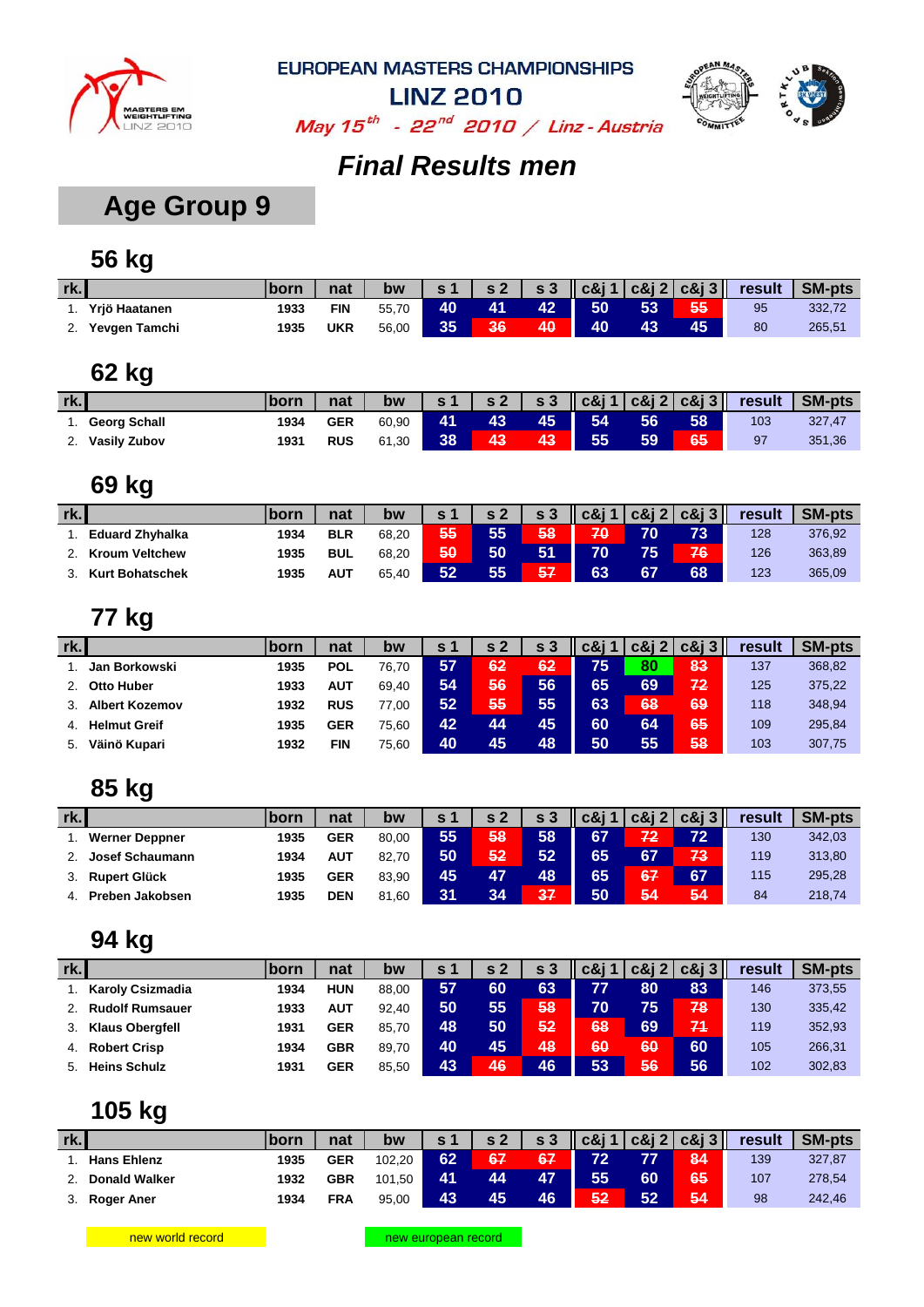



**LINZ 2010** May  $15^{th}$  - 22<sup>nd</sup> 2010 / Linz - Austria

## *Final Results men*

## **Age Group 10**

### **62 kg**

| rk. |                          | born        | nat        | bw    | s <sub>1</sub> | s <sub>2</sub> | s <sub>3</sub> | $c\&11$         | c8i2 | $c\&13$                           | result | <b>SM-pts</b> |
|-----|--------------------------|-------------|------------|-------|----------------|----------------|----------------|-----------------|------|-----------------------------------|--------|---------------|
| 1.  | <b>J.Jaques Bretagne</b> | 1928        | <b>FRA</b> | 61,40 | 42             | 43             | 45             | 55              | 57   | 59                                | 102    | 445,50        |
|     |                          |             |            |       |                |                |                |                 |      |                                   |        |               |
|     | 69 kg                    |             |            |       |                |                |                |                 |      |                                   |        |               |
| rk. |                          | born        | nat        | bw    | s 1            | s <sub>2</sub> | s <sub>3</sub> | c8i1            | c8j2 | $c\&$ j 3                         | result | <b>SM-pts</b> |
| 1.  | Vaclav Popilka           | 1929        | <b>CZE</b> | 68,90 | 44             | 44             | 47             | 55              | 58   | 58                                | 102    | 389,29        |
| 2.  | <b>Karel Saitl</b>       | 1924        | <b>CZE</b> | 66,40 | 30             | $***$          | $***$          | 30 <sub>1</sub> | ***  | $***$                             | 60     | 284,62        |
|     |                          |             |            |       |                |                |                |                 |      |                                   |        |               |
|     | 77 kg                    |             |            |       |                |                |                |                 |      |                                   |        |               |
| rk. |                          | <b>born</b> | nat        | bw    | s <sub>1</sub> | s <sub>2</sub> | s <sub>3</sub> | $c\&j$ 1        | c8j2 | $c\&j3$                           | result | <b>SM-pts</b> |
|     | <b>Jensen Tormod</b>     | 1926        | <b>NOR</b> | 69,80 | 30             | 30             | 30             | 30              | 30   | 34                                | 60     | 262,12        |
|     |                          |             |            |       |                |                |                |                 |      |                                   |        |               |
|     | 85 kg                    |             |            |       |                |                |                |                 |      |                                   |        |               |
| rk. |                          | <b>born</b> | nat        | bw    | s <sub>1</sub> | s <sub>2</sub> | s <sub>3</sub> |                 |      | $\vert$ c&j 1 c&j 2 c&j 3 $\vert$ | result | <b>SM-pts</b> |

#### **94 kg**

| rk. |                          | born | nat | bw    | $\sim$ 2 | $\sim$ s 3 | $\ c\&1 c\&1 c\&1 c\&1 $ |    | result | <b>SM-pts</b> |
|-----|--------------------------|------|-----|-------|----------|------------|--------------------------|----|--------|---------------|
|     | <b>Petro Baziuchenko</b> | 1930 | UKR | 87,40 | æ        | 55         | 70                       | 78 | 130    | 407,80        |

1. **Andre Deschaintres 1929 FRA** 77,50 **38 40 40 45 48 51** 91 323,97

### **105 kg**

| rk.                 | <b>Iborn</b> | nat |       |  |  |                   |    | bw $ s1 s2 s3 c8j1 c8j2 c8j3 $ result SM-pts |
|---------------------|--------------|-----|-------|--|--|-------------------|----|----------------------------------------------|
| Kurt A. Rosenberger | 1928         | GER | 95.00 |  |  | 33 35 38 50 54 56 | 92 | 314.52                                       |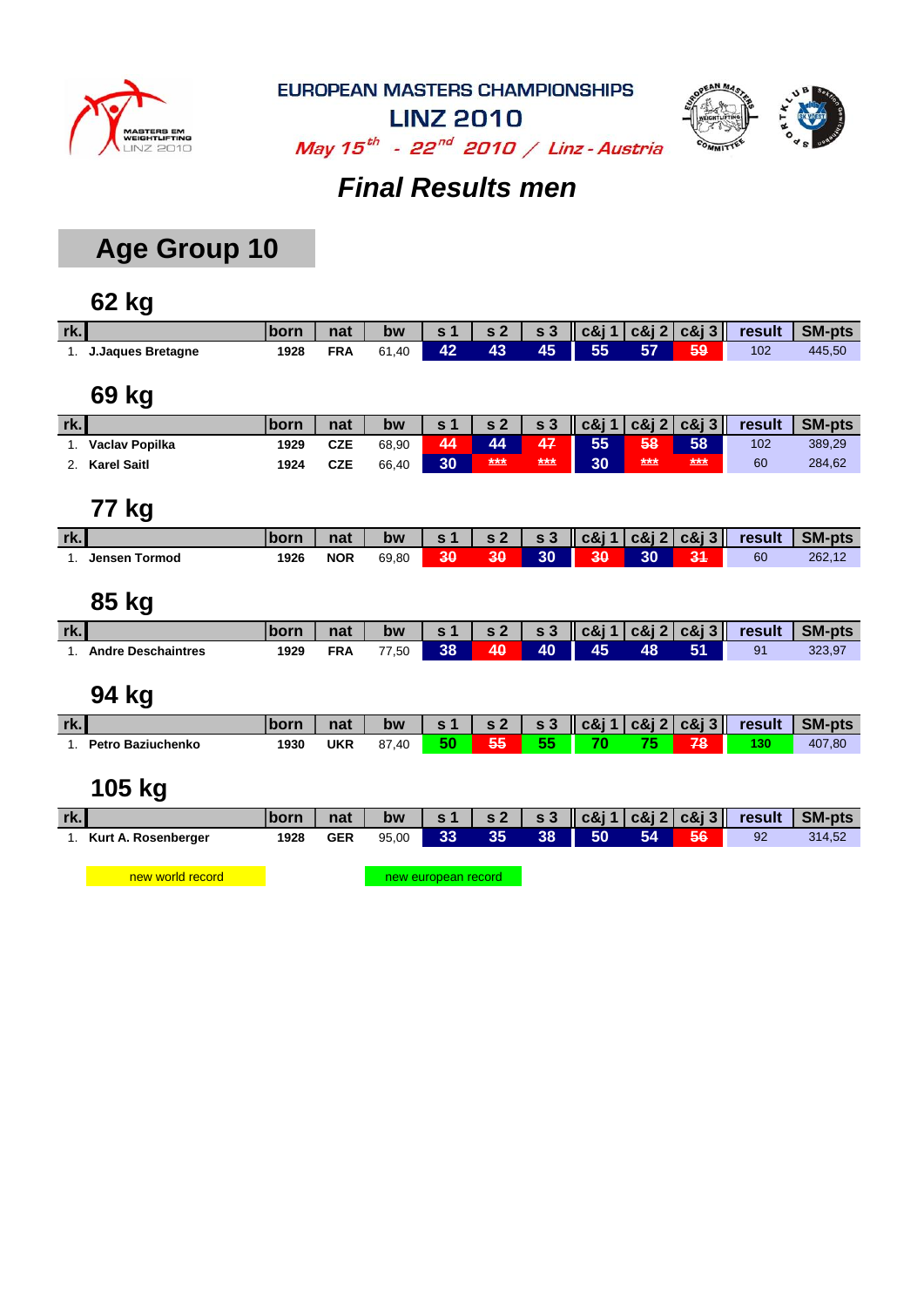

**LINZ 2010** 



May  $15^{th}$  - 22<sup>nd</sup> 2010 / Linz - Austria

## *Team Competition women*

## **1. place**

|   | <b>Team Germany</b>                |            |      |       |           |                | Melzer  | Points |
|---|------------------------------------|------------|------|-------|-----------|----------------|---------|--------|
| 1 | <b>Dagmar Mc Swain</b>             | <b>GER</b> | cat. | -58   | AG        | 7              | 161,42  | 28     |
| 2 | <b>Margot Schukies</b>             | <b>GER</b> | cat. | $-58$ | AG        | 5              | 166,05  | 25     |
| 3 | <b>Gudrun Schmiedberger</b>        | <b>GER</b> | cat. | $-48$ | <b>AG</b> | 3              | 176,42  | 28     |
| 4 | <b>Viola Lauber</b>                | <b>GER</b> | cat. | $-53$ | AG        | 3              | 190,71  | 28     |
| 5 | Sabina Eschemann                   | <b>GER</b> | cat. | $-63$ | AG        | 3              | 183,24  | 28     |
| 6 | Silke Weingärtner                  | <b>GER</b> | cat. | $-58$ | <b>AG</b> | $\overline{2}$ | 171,67  | 28     |
| 7 | <b>Annett Damme</b>                | <b>GER</b> | cat. | $-63$ | AG        | $\overline{2}$ | 191,83  | 28     |
|   |                                    |            |      |       |           |                | 1241,34 | 193    |
|   | 2. place                           |            |      |       |           |                |         |        |
|   | <b>Team Great Britain</b>          |            |      |       |           |                | Melzer  | Points |
| 1 | <b>Sandra Smith</b>                | <b>GBR</b> | cat. | >75   | AG        | 3              | 177,54  | 28     |
| 2 | <b>Janis Kerr</b>                  | <b>GBR</b> | cat. | >75   | AG        | 6              | 131,59  | 28     |
| 3 | <b>Jo Mc Mannus</b>                | <b>GBR</b> | cat. | 58    | AG        | 2              | 162,62  | 25     |
| 4 | <b>Caroline Charles</b>            | <b>GBR</b> | cat. | 53    | AG        | 4              | 160,81  | 28     |
| 5 | <b>Diane Trebillock</b>            | <b>GBR</b> | cat. | 63    | AG        | 4              | 171,82  | 28     |
| 6 | <b>Gwendolin Leick</b>             | <b>GBR</b> | cat. | 53    | AG        | 4              | 148,39  | 28     |
| 7 | <b>Trisha Forbes</b>               | <b>GBR</b> | cat. | 69    | AG        | 3              | 108,83  | 25     |
|   |                                    |            |      |       |           |                | 1061,60 | 190    |
|   | 3. place                           |            |      |       |           |                |         |        |
|   | <b>Team Austria</b>                |            |      |       |           |                | Melzer  | Points |
| 1 | <b>Friderike Pfeiffer</b>          | <b>AUT</b> | cat. | 63    | AG        | 5              | 181,58  | 28     |
| 2 | <b>Edith Fenzl</b>                 | <b>AUT</b> | cat. | 63    | <b>AG</b> | 3              | 98,54   | 23     |
| 3 | <b>Andrea Reithner</b>             | <b>AUT</b> | cat. | 69    | AG        | 4              | 113,24  | 23     |
| 4 | <b>Claudia Hirz</b>                | <b>AUT</b> | cat. | 63    | AG        | 1              | 158,67  | 28     |
| 5 | <b>Elisabeth Stockinger-Picker</b> | <b>AUT</b> | cat. | 69    | AG        | 1              | 186,18  | 28     |
| 6 | Daniela Schebesta                  | <b>AUT</b> | cat. | 69    | AG        | 1              | 124,56  | 25     |
| 7 |                                    |            |      |       |           |                | 862,77  | 155    |
|   | 4. place                           |            |      |       |           |                |         |        |
|   | <b>Team France</b>                 |            |      |       |           |                | Melzer  | Points |
| 1 | <b>Sandrine Mabit</b>              | <b>FRA</b> | cat. | 53    | AG        | 2              | 204,48  | 28     |
| 2 | <b>Annick Burban</b>               | <b>FRA</b> | cat. | 69    | AG        | 4              | 147,19  | 25     |
| 3 | <b>Isabelle Le Guennec</b>         | <b>FRA</b> | cat. | 69    | AG        | 4              |         |        |
| 4 | Chrystel Inäbit                    | <b>FRA</b> | cat. | 48    | AG        | 1              | 177,39  | 28     |
| 5 | <b>Isabelle Giraud</b>             | <b>FRA</b> | cat. | 58    | AG        | 2              | 133,64  | 25     |
| 6 | <b>Anabelle Troudet</b>            | <b>FRA</b> | cat. | 58    | AG        | 1              | 197,20  | 28     |
|   | <b>Florence Ramon</b>              | <b>FRA</b> | cat. | 70    | <b>AG</b> | 2              |         |        |

**859,90 134**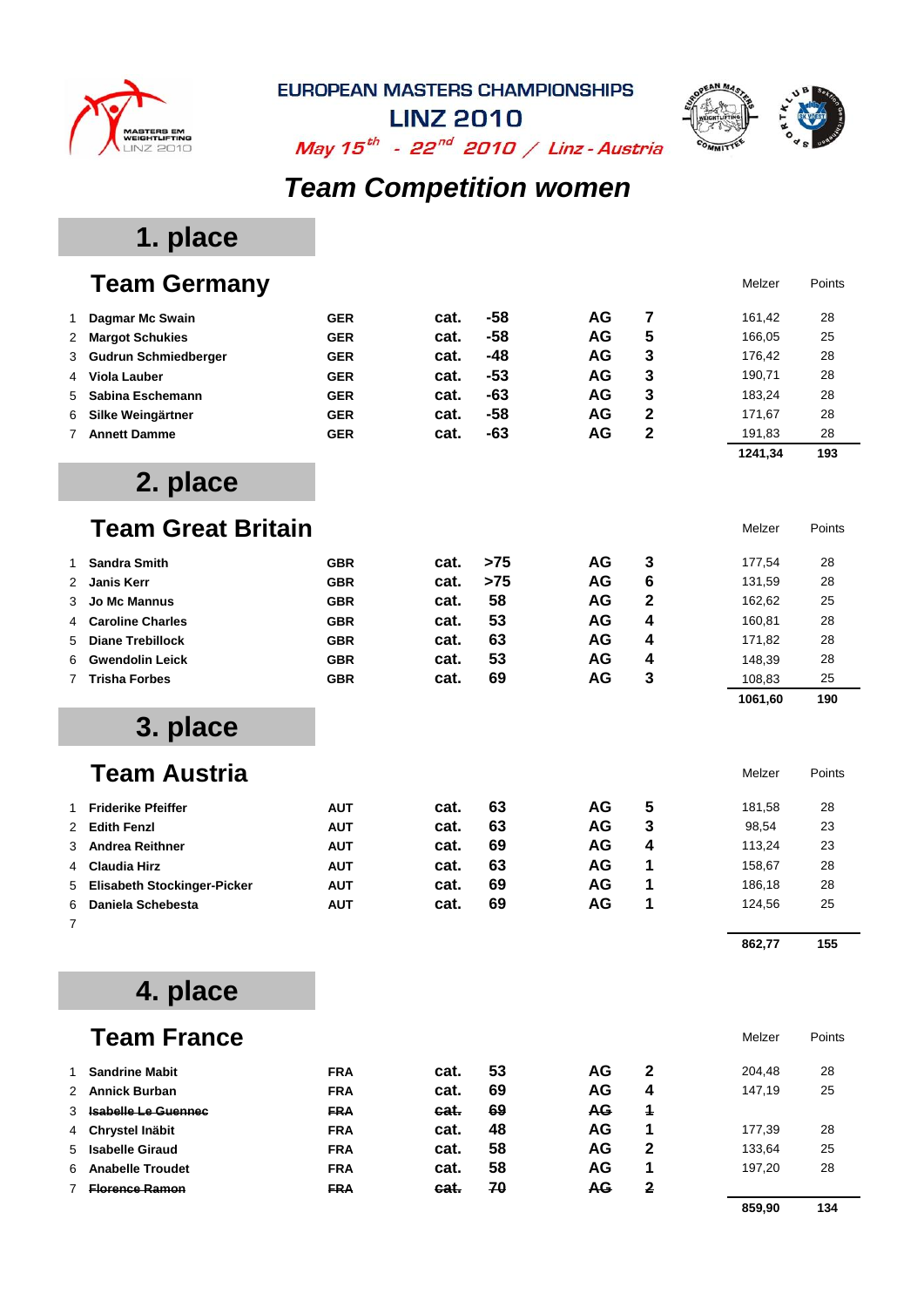



**2760,70 201**

**LINZ 2010** 

## May  $15^{th}$  - 22<sup>nd</sup> 2010 / Linz - Austria *Team Competition men*

## **1. place**

|   | <b>Team Germany</b>        |            |      |      |    |                         | Melzer  | Points |
|---|----------------------------|------------|------|------|----|-------------------------|---------|--------|
| 1 | <b>Victor Rack</b>         | <b>GER</b> | cat. | 85   | AG | 8                       | 459,76  | 28     |
| 2 | <b>Hans Beisiegl</b>       | <b>GER</b> | cat. | 105  | AG | 8                       | 386,65  | 28     |
| 3 | Max Mühlbauer              | <b>GER</b> | cat. | 69   | AG | 6                       | 399,97  | 28     |
| 4 | <b>Harald Herberg</b>      | <b>GER</b> | cat. | 69   | AG | 5                       | 379,27  | 28     |
| 5 | <b>Holger Worm</b>         | <b>GER</b> | cat. | 77   | AG | 3                       | 356,45  | 28     |
| 6 | <b>Tino Platzer</b>        | <b>GER</b> | cat. | 69   | AG | $\overline{2}$          | 397,84  | 28     |
| 7 | <b>Bernd Schmiedel</b>     | <b>GER</b> | cat. | 69   | AG | 3                       | 343,00  | 28     |
| 8 | <b>Manfred Heide</b>       | <b>GER</b> | cat. | 62   | AG | 8                       | 362,41  | 28     |
|   |                            |            |      |      |    |                         | 3085,35 | 224    |
|   | 2. place                   |            |      |      |    |                         |         |        |
|   | <b>Team Russia</b>         |            |      |      |    |                         | Melzer  | Points |
| 1 | <b>Vasily Zubov</b>        | <b>RUS</b> | cat. | 62   | AG | 9                       | 351,36  | 25     |
| 2 | <b>Mikhail Kazadov</b>     | <b>RUS</b> | cat. | 69   | AG | 8                       | 393,54  | 25     |
| 3 | <b>Egor Kulikow</b>        | <b>RUS</b> | cat. | 62   | AG | 7                       | 396,62  | 28     |
| 4 | <b>Albert Kozemov</b>      | <b>RUS</b> | cat. | 77   | AG | 9                       | 348,94  | 23     |
| 5 | <b>Gennagy Murashov</b>    | <b>RUS</b> | cat. | 85   | AG | 6                       | 368,50  | 25     |
| 6 | <b>Mikhail Shcherbak</b>   | <b>RUS</b> | cat. | 94   | AG | 3                       | 385,18  | 28     |
| 7 | <b>Alexey Nikitin</b>      | <b>RUS</b> | cat. | >105 | AG | $\overline{2}$          | 357,59  | 25     |
| 8 | <b>Vladimir Sushak</b>     | <b>RUS</b> | cat. | >105 | AG | 1                       | 426,84  | 28     |
|   |                            |            |      |      |    |                         | 3028,57 | 207    |
|   | 3. place                   |            |      |      |    |                         |         |        |
|   | <b>Team Austria</b>        |            |      |      |    |                         | Melzer  | Points |
| 1 | <b>Kurt Bohatschek</b>     | <b>AUT</b> | cat. | 69   | AG | 9                       | 365,09  | 23     |
| 2 | <b>Otto Huber</b>          | <b>AUT</b> | cat. | 69   | AG | 9                       | 375,22  | 25     |
| 3 | <b>Rudolf Rumsauer</b>     | <b>AUT</b> | cat. | 94   | AG | 9                       | 335,42  | 25     |
| 4 | <b>August Strobl</b>       | <b>AUT</b> | cat. | 105  | AG | 8                       | 393,85  | 23     |
| 5 | Johann Anglberger          | <b>AUT</b> | cat. | 62   | AG | 5                       | 368,85  | 28     |
| 6 | Jürgen Matzku              | <b>AUT</b> | cat. | 94   | AG | $\overline{\mathbf{2}}$ | 417,46  | 28     |
| 7 | <b>Markus Fertl</b>        | <b>AUT</b> | cat. | >105 | AG | $\overline{2}$          | 370,73  | 28     |
| 8 | <b>Robert Petlan</b>       | <b>AUT</b> | cat. | 85   | AG | 1                       | 360,98  | 23     |
|   |                            |            |      |      |    |                         | 2987,60 | 203    |
|   | 4. place                   |            |      |      |    |                         |         |        |
|   | <b>Team Ukraine</b>        |            |      |      |    |                         | Melzer  | Points |
| 1 | <b>Jury Lagunov</b>        | <b>UKR</b> | cat. | 56   | AG | 5                       | 342,62  | 28     |
| 2 | <b>Vitaliy Marsavin</b>    | <b>UKR</b> | cat. | 105  | AG | 3                       | 331,73  | 25     |
| 3 | <b>Mykmaylo Burkov</b>     | <b>UKR</b> | cat. | 77   | AG | 3                       | 345,17  | 25     |
| 4 | Hernadi Jurkevyck          | <b>UKR</b> | cat. | 77   | AG | 2                       | 399,29  | 28     |
| 5 | <b>Serriy Hrechkosiy</b>   | <b>UKR</b> | cat. | 85   | AG | 1                       | 331,68  | 22     |
| 6 | <b>Mykhaylo Hal</b>        | <b>UKR</b> | cat. | 105  | AG | 1                       | 349,31  | 22     |
| 7 | <b>Mykhaylo Kukharskyy</b> | <b>UKR</b> | cat. | 62   | AG | 2                       | 339,39  | 28     |
| 8 | <b>Volodymyk Nagalyuk</b>  | <b>UKR</b> | cat. | 94   | AG | 5                       | 321,51  | 23     |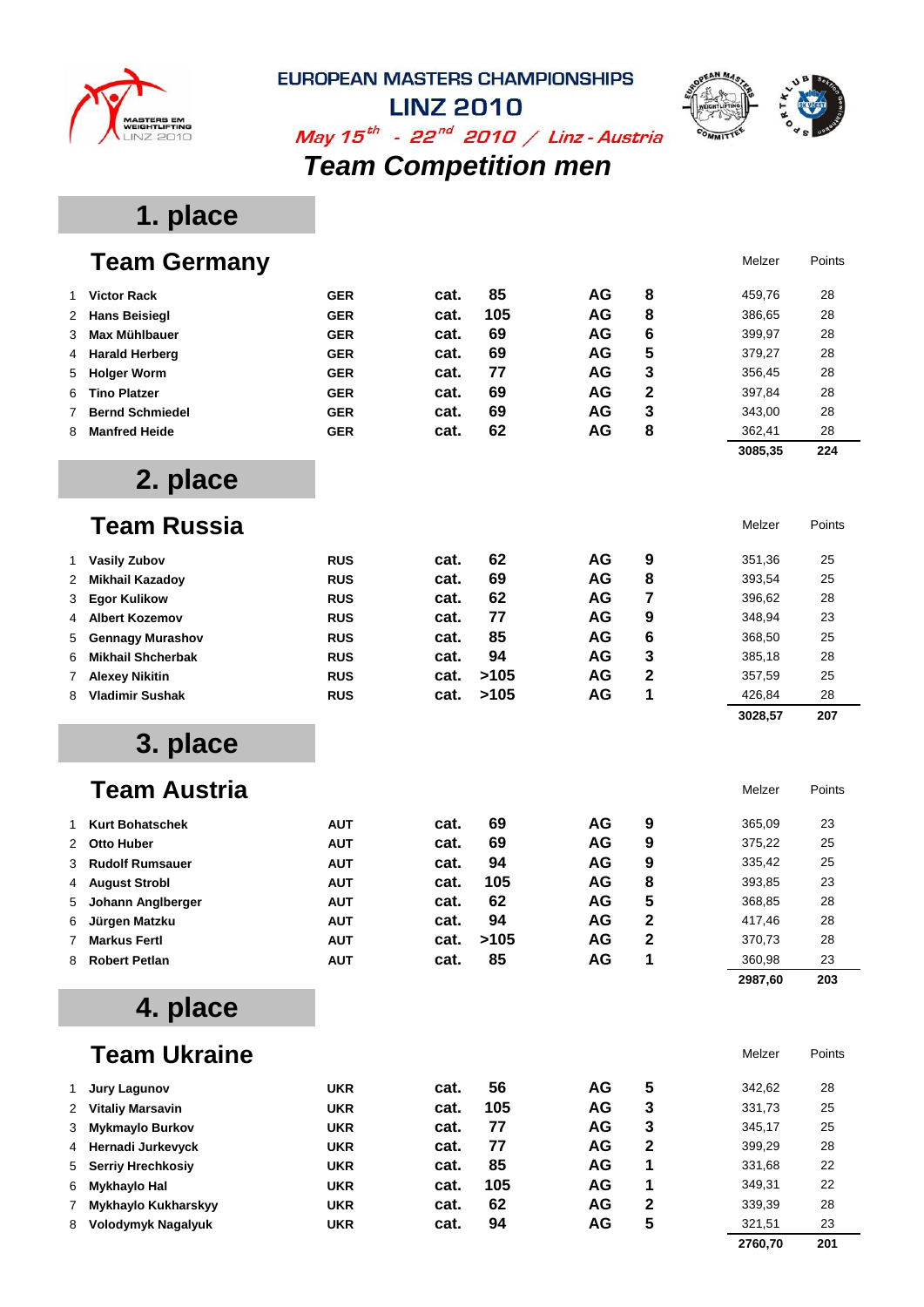

**LINZ 2010** 



May  $15^{th}$  - 22<sup>nd</sup> 2010 / Linz - Austria

## **Medal Statistic men**

|                 |                      |                  |                  | <b>Total</b>     |                            |                  | <b>AG 10</b> |              |             | AG <sub>9</sub>         |              |                | AG <sub>8</sub> |                |                | AG <sub>7</sub> |                      |              | AG <sub>6</sub> |                |              | AG <sub>5</sub> |              |              | AG <sub>4</sub> |                |                         | AG <sub>3</sub> |                 |                | AG <sub>2</sub>         |                |              | AG <sub>1</sub> |                 |
|-----------------|----------------------|------------------|------------------|------------------|----------------------------|------------------|--------------|--------------|-------------|-------------------------|--------------|----------------|-----------------|----------------|----------------|-----------------|----------------------|--------------|-----------------|----------------|--------------|-----------------|--------------|--------------|-----------------|----------------|-------------------------|-----------------|-----------------|----------------|-------------------------|----------------|--------------|-----------------|-----------------|
|                 |                      | Sum              | G                | S                | B                          | G                | $\mathbf{s}$ | $\, {\bf B}$ | G           | S                       | В            | G              | S               | B              | G              | $\mathbf{s}$    | $\, {\bf B}$         | G            | S               | B              | G            | $\mathbf{s}$    | B            | G            | $\mathbf{s}$    | В              | G                       | $\mathbf{s}$    | B               | G              | $\mathbf{s}$            | B              | G            | S               | $\, {\bf B} \,$ |
|                 | Germany              | 60               | 24               | 19               | 17                         | $\mathbf{1}$     |              |              | 3           |                         | $\mathbf{2}$ | 5              | 6               | $\overline{2}$ | $\mathbf{2}$   | 4               | $\mathbf{2}$         | $\mathbf{1}$ | $\mathbf{2}$    | $\mathbf 1$    | $\mathbf{2}$ | $\mathbf{3}$    | $\mathbf{1}$ | $\mathbf 1$  | $\mathbf{1}$    | 1              | $\mathbf{3}$            |                 | 3               | $\mathbf{3}$   | $\mathbf{2}$            | $\mathbf{3}$   | $\mathbf{3}$ | $\mathbf 1$     | $\overline{2}$  |
| $\overline{2}$  | Austria              | 19               | $\mathbf{3}$     | 4                | 12                         |                  |              |              |             | 3                       | $\mathbf 1$  |                |                 | $\mathbf{2}$   |                |                 | $\blacktriangleleft$ |              |                 | $\mathbf{2}$   | $\mathbf{1}$ |                 |              |              |                 | $\mathbf{2}$   |                         |                 |                 | $\overline{2}$ |                         | $\overline{2}$ |              | $\mathbf{1}$    | $\overline{2}$  |
| 3.              | Chech Rep.           | 17               | 6                | 8                | 3                          | $\mathbf{1}$     | $\mathbf{1}$ |              |             |                         |              | $\overline{2}$ | $\mathbf{1}$    | $\overline{1}$ |                |                 |                      | $\mathbf{2}$ | $\overline{2}$  | $\mathbf 1$    |              |                 |              |              | $\mathbf{1}$    |                |                         | $\mathbf{2}$    |                 |                |                         |                | $\mathbf{1}$ | $\mathbf{1}$    | $\mathbf 1$     |
| 4.              | Russia               | 16               | $\overline{7}$   | 6                | 3                          |                  |              |              |             | 1                       | -1           | $\mathbf 1$    | $\mathbf 1$     |                | $\mathbf{1}$   |                 | $\mathbf 1$          | $\mathbf{2}$ | $\mathbf{1}$    |                | $\mathbf{1}$ | $\mathbf{1}$    | $\mathbf{1}$ |              |                 |                | $\mathbf 1$             | $\mathbf 1$     |                 |                | $\mathbf 1$             |                | $\mathbf{1}$ |                 |                 |
| 5.              | France               | 15 <sup>1</sup>  | 3                | 5                | $\overline{7}$             | $\boldsymbol{2}$ |              |              |             |                         | $\mathbf 1$  |                |                 | $\mathbf 1$    |                |                 |                      |              | $\mathbf 1$     | $\overline{2}$ |              |                 |              | -1           | $\mathbf 1$     | $\mathbf 1$    |                         | $\mathbf 1$     |                 |                | $\mathbf{2}$            |                |              |                 | $\overline{2}$  |
| 6.              | <b>Ukraine</b>       | 10 <sup>1</sup>  | 6                | 3                | 1                          | $\mathbf{1}$     |              |              |             | $\blacktriangleleft$    |              |                |                 |                |                |                 |                      |              |                 |                | $\mathbf{1}$ |                 | $\mathbf{1}$ |              |                 |                | $\mathbf 1$             | $\overline{2}$  |                 | $\mathbf{3}$   |                         |                |              |                 |                 |
| $\overline{7}$  | Poland               | $\overline{10}$  | 5                | 3                | $\boldsymbol{2}$           |                  |              |              | 1           |                         |              |                |                 |                | $\mathbf{1}$   | $\mathbf{1}$    |                      | $\mathbf{1}$ | $\mathbf{1}$    | $\mathbf 1$    | $\mathbf{2}$ |                 | $\mathbf{1}$ |              | $\mathbf 1$     |                |                         |                 |                 |                |                         |                |              |                 |                 |
| 8               | Finland              | 9                | $\boldsymbol{2}$ | 3                | 4                          |                  |              |              | $\mathbf 1$ |                         |              |                |                 | $\mathbf{1}$   |                |                 | $\mathbf{1}$         |              |                 |                |              | $\mathbf{1}$    | $\mathbf{1}$ |              | $\mathbf{2}$    |                | $\mathbf{1}$            |                 | $\mathbf 1$     |                |                         |                |              |                 |                 |
| $\overline{9}$  | Slowakia             | 9                | $\mathbf{2}$     | $\boldsymbol{2}$ | $\overline{5}$             |                  |              |              |             |                         |              |                |                 |                |                |                 |                      | $\mathbf{1}$ |                 |                |              |                 | $\mathbf{1}$ |              | $\mathbf 1$     | $\overline{2}$ | $\mathbf{1}$            |                 | $\mathbf{1}$    |                |                         | $\mathbf 1$    |              | $\mathbf{1}$    |                 |
| 10.             | Hungary              | 8                | 4                | 3                | $\mathbf{1}$               |                  |              |              | $\mathbf 1$ |                         |              |                |                 |                | $\overline{2}$ | $\mathbf 1$     |                      |              |                 |                |              | $\mathbf{1}$    |              |              |                 |                |                         | 1               |                 |                |                         | $\mathbf 1$    | $\mathbf{1}$ |                 |                 |
| 11              | <b>Belarus</b>       | $\mathbf{5}$     | 3                | 0                | $\boldsymbol{2}$           |                  |              |              | 1           |                         |              |                |                 |                | $\mathbf 1$    |                 |                      |              |                 |                | $\mathbf{1}$ |                 | $\mathbf{1}$ |              |                 |                |                         |                 | $\mathbf{1}$    |                |                         |                |              |                 |                 |
| 12              | <b>Great Britain</b> | 4                | $\boldsymbol{2}$ | $\boldsymbol{2}$ | 0                          |                  |              |              |             | $\mathbf 1$             |              |                |                 |                |                |                 |                      |              |                 |                |              |                 |              | $\mathbf{2}$ |                 |                |                         |                 |                 |                | $\mathbf 1$             |                |              |                 |                 |
| 13              | <b>Denmark</b>       | $\vert$          | $\mathbf{1}$     | $\boldsymbol{2}$ | $\mathbf{1}$               |                  |              |              |             |                         |              |                |                 |                |                | $\mathbf 1$     | $\mathbf{1}$         |              |                 |                |              | $\mathbf{1}$    |              | $\mathbf{1}$ |                 |                |                         |                 |                 |                |                         |                |              |                 |                 |
| 14.             | Sweden               | $\boldsymbol{4}$ | $\mathbf{1}$     | $\boldsymbol{2}$ | $\mathbf{1}$               |                  |              |              |             |                         |              |                |                 |                |                |                 |                      | $\mathbf{1}$ | $\mathbf{1}$    |                |              |                 | $\mathbf{1}$ |              | $\mathbf 1$     |                |                         |                 |                 |                |                         |                |              |                 |                 |
| 15.             | Aserbaijan           | 3                | $\boldsymbol{2}$ | $\mathbf{1}$     | 0                          |                  |              |              |             |                         |              |                |                 |                |                |                 |                      |              |                 |                |              |                 |              | $\mathbf 1$  |                 |                |                         |                 |                 |                |                         |                | $\mathbf{1}$ | $\mathbf{1}$    |                 |
| 16.             | <b>Italy</b>         | 3 <sup>1</sup>   | 0                | $\boldsymbol{2}$ | $\mathbf{1}$               |                  |              |              |             |                         |              |                |                 |                |                |                 |                      |              |                 |                |              |                 |              |              |                 |                |                         |                 | $\mathbf 1$     |                | $\mathbf 1$             |                |              | $\mathbf{1}$    |                 |
| 17.             | Norway               | $\overline{2}$   | $\mathbf{1}$     | $\mathbf{1}$     | 0                          | $\mathbf{1}$     |              |              |             |                         |              |                |                 |                |                | $\mathbf{1}$    |                      |              |                 |                |              |                 |              |              |                 |                |                         |                 |                 |                |                         |                |              |                 |                 |
| 18.             | Portugal             | 2 <sup>1</sup>   | $\mathbf{1}$     | 0                | $\boldsymbol{\mathcal{L}}$ |                  |              |              |             |                         |              |                |                 | $\overline{1}$ |                |                 |                      |              |                 |                |              |                 |              | $\mathbf 1$  |                 |                |                         |                 |                 |                |                         |                |              |                 |                 |
| 19.             | Croatia              | $\mathbf{1}$     | $\mathbf{1}$     | 0                | 0                          |                  |              |              |             |                         |              |                |                 |                |                |                 |                      |              |                 |                |              |                 |              | $\mathbf 1$  |                 |                |                         |                 |                 |                |                         |                |              |                 |                 |
| $\frac{20}{21}$ | Greece               | $\mathbf{1}$     | $\mathbf{1}$     | 0                | 0                          |                  |              |              |             |                         |              |                |                 |                |                |                 |                      |              |                 |                |              |                 |              |              |                 |                |                         |                 |                 |                |                         |                | $\mathbf 1$  |                 |                 |
|                 | Irleand              | $\mathbf{1}$     | $\mathbf{1}$     | 0                | 0                          |                  |              |              |             |                         |              |                |                 |                | $\mathbf{1}$   |                 |                      |              |                 |                |              |                 |              |              |                 |                |                         |                 |                 |                |                         |                |              |                 |                 |
| 22.             | Bulgaria             | $\mathbf{1}$     | 0                | $\mathbf{1}$     | 0                          |                  |              |              |             | $\mathbf{1}$            |              |                |                 |                |                |                 |                      |              |                 |                |              |                 |              |              |                 |                |                         |                 |                 |                |                         |                |              |                 |                 |
| 23.             | <b>Israel</b>        | $\mathbf{1}$     | 0                | $\mathbf{1}$     | 0                          |                  |              |              |             |                         |              |                |                 |                |                |                 |                      |              |                 |                |              | $\mathbf{1}$    |              |              |                 |                |                         |                 |                 |                |                         |                |              |                 |                 |
| 24.             | Luxemburg            | $\mathbf{1}$     | 0                | $\mathbf{1}$     | 0                          |                  |              |              |             |                         |              |                |                 |                |                |                 |                      |              |                 |                |              |                 |              |              |                 |                |                         |                 |                 |                |                         |                |              | $\mathbf{1}$    |                 |
| 25.             | Belgium              | $\boldsymbol{o}$ | 0                | 0                | 0                          |                  |              |              |             |                         |              |                |                 |                |                |                 |                      |              |                 |                |              |                 |              |              |                 |                |                         |                 |                 |                |                         |                |              |                 |                 |
| 26.             | Cyprus               | 0                | 0                | 0                | 0                          |                  |              |              |             |                         |              |                |                 |                |                |                 |                      |              |                 |                |              |                 |              |              |                 |                |                         |                 |                 |                |                         |                |              |                 |                 |
| 27              | Lattia               | 0                | 0                | 0                | 0                          |                  |              |              |             |                         |              |                |                 |                |                |                 |                      |              |                 |                |              |                 |              |              |                 |                |                         |                 |                 |                |                         |                |              |                 |                 |
| 28              | Monaco               | 0                | 0                | 0                | 0                          |                  |              |              |             |                         |              |                |                 |                |                |                 |                      |              |                 |                |              |                 |              |              |                 |                |                         |                 |                 |                |                         |                |              |                 |                 |
| 29              | San Marino           | 0                | 0                | 0                | 0                          |                  |              |              |             |                         |              |                |                 |                |                |                 |                      |              |                 |                |              |                 |              |              |                 |                |                         |                 |                 |                |                         |                |              |                 |                 |
| 30.             | Scottland            | 0                | 0                | 0                | 0                          |                  |              |              |             |                         |              |                |                 |                |                |                 |                      |              |                 |                |              |                 |              |              |                 |                |                         |                 |                 |                |                         |                |              |                 |                 |
| 31              | Spain                | 0                | 0                | 0                | 0                          |                  |              |              |             |                         |              |                |                 |                |                |                 |                      |              |                 |                |              |                 |              |              |                 |                |                         |                 |                 |                |                         |                |              |                 |                 |
|                 | 32. Turkey           | 0                | 0                | 0                | 0                          |                  |              |              |             |                         |              |                |                 |                |                |                 |                      |              |                 |                |              |                 |              |              |                 |                |                         |                 |                 |                |                         |                |              |                 |                 |
|                 |                      |                  |                  | <b>Total</b>     |                            |                  | <b>AG 10</b> |              |             | AG <sub>9</sub>         |              |                | AG <sub>8</sub> |                |                | AG <sub>7</sub> |                      |              | AG <sub>6</sub> |                |              | AG <sub>5</sub> |              |              | AG <sub>4</sub> |                |                         | AG <sub>3</sub> |                 |                | AG <sub>2</sub>         |                |              | AG <sub>1</sub> |                 |
|                 |                      | Sum              | G                | $\mathbf{s}$     | B                          | G                | S            | B            | G           | $\mathbf{s}$            | B            | G              | S               | B              | G              | S               | B                    | $\mathbf G$  | $\mathbf{s}$    | B              | G            | $\mathbf{s}$    | $\, {\bf B}$ | G            | $\mathbf s$     | В              | $\mathbf G$             | $\mathbf{s}$    | $\, {\bf B} \,$ | G              | S                       | B              | G            | $\mathbf{s}$    | $\mathbf{B}$    |
|                 | <b>Summary</b>       |                  | 206 76           | 69               | 61                         | 6                | 1            | $\bf{0}$     | 7           | $\overline{\mathbf{7}}$ | 5            | 8              | 8               | $\pmb{8}$      | 8              | $\bf8$          | $\bf 6$              | 8            | 8               | $\bf 7$        | 8            | 8               | 8            | $\pmb{8}$    | 8               | 6              | $\overline{\mathbf{r}}$ | $\overline{7}$  | $\overline{7}$  | 8              | $\overline{\mathbf{r}}$ | $\bf 7$        | 8            | $\overline{7}$  | $\overline{7}$  |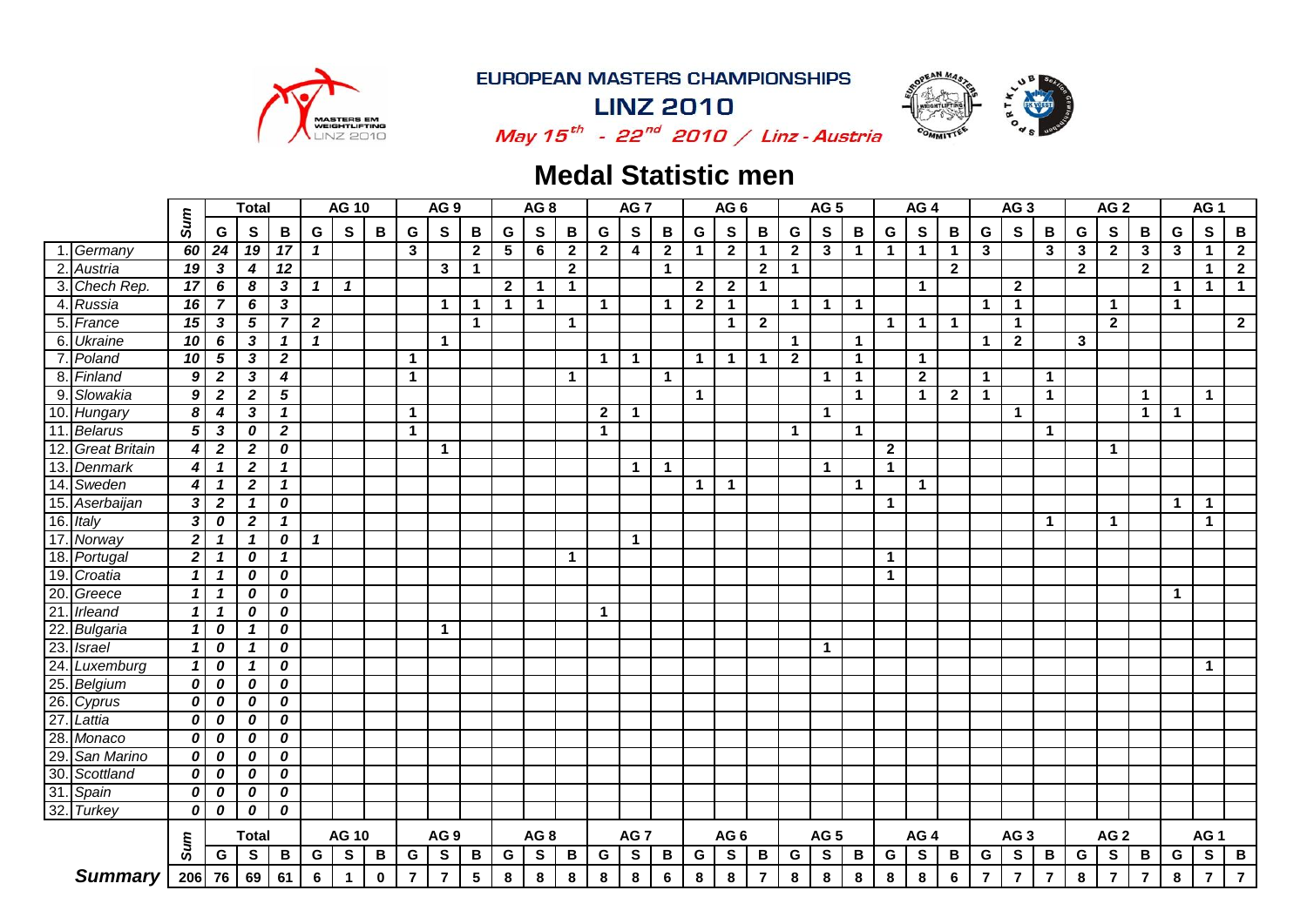

**LINZ 2010** 



May  $15^{th}$  - 22<sup>nd</sup> 2010 / Linz - Austria

 $G[S|B|G[S|B|G|S|B|G|S|B|G|S|B|G|S|B|G|S|B|G|S|B|G|S|B|G|S|B$ 

### *Medal Statistic women*

|    |                          | Sum          |                  | <b>Total</b>            |                  |   | AG8             |   |   | AG <sub>7</sub> |                |   | AG6 |   |                      | AG <sub>5</sub> |   |              | AG4          |                      |              | AG3             |   |             | AG2             |   |              | AG <sub>1</sub>      |             |
|----|--------------------------|--------------|------------------|-------------------------|------------------|---|-----------------|---|---|-----------------|----------------|---|-----|---|----------------------|-----------------|---|--------------|--------------|----------------------|--------------|-----------------|---|-------------|-----------------|---|--------------|----------------------|-------------|
|    |                          |              | G                | S                       | B                | G | S               | B | G | $\mathbf{s}$    | B              | G | S   | B | G                    | $\mathbf{s}$    | B | G            | S            | B                    | G            | $\mathbf{s}$    | B | G           | S               | B | G            | ${\bf S}$            | $\mathbf B$ |
| 1. | Germany                  | 18           | 11               | $\overline{7}$          | 0                |   |                 |   | 1 |                 |                |   |     |   |                      | $\mathbf{2}$    |   | $\mathbf{2}$ |              |                      | $\mathbf{3}$ | $\mathbf{2}$    |   | $2^{\circ}$ |                 |   | $\mathbf{2}$ |                      |             |
| 2. | <b>Great Britain</b>     | 9            | 5                | 4                       | 0                |   |                 |   |   |                 |                | 1 |     |   | 1                    |                 |   | $\mathbf{2}$ |              |                      | 1            | $\mathbf{2}$    |   |             | $\mathbf{2}$    |   |              |                      |             |
| 3. | Austria                  | 6            | 3                |                         | $\boldsymbol{2}$ |   |                 |   |   |                 |                |   |     |   | $\blacktriangleleft$ |                 |   |              |              | $\blacktriangleleft$ |              |                 | 1 |             |                 |   | $\mathbf{2}$ |                      |             |
| 4. | France                   | 5            | $\mathbf{3}$     | $\boldsymbol{2}$        | 0                |   |                 |   |   |                 |                |   |     |   |                      |                 |   |              |              |                      |              |                 |   | 1           |                 |   | $\mathbf 2$  |                      |             |
| 5. | Denmark                  | 3            |                  | $\overline{\mathbf{2}}$ | 0                |   |                 |   |   |                 |                |   |     |   | 1                    |                 |   |              |              |                      |              |                 |   |             |                 |   |              |                      |             |
| 6. | Greece                   | 3            | $\boldsymbol{2}$ |                         | 0                |   |                 |   |   |                 |                |   |     |   | 1                    |                 |   |              |              |                      |              |                 |   |             |                 |   |              |                      |             |
| 7. | Italy                    | 3            | $\boldsymbol{2}$ |                         | 0                |   |                 |   |   |                 |                |   |     |   |                      |                 |   |              |              |                      | 1            |                 |   |             |                 |   |              | 1                    |             |
| 8. | Finland                  | $\mathbf{2}$ | 1                |                         | 0                |   |                 |   |   |                 |                |   |     |   |                      |                 |   |              |              |                      |              |                 |   |             |                 |   | 1            |                      |             |
| 9. | <b>Chech Republik</b>    | $\mathbf{2}$ | $\boldsymbol{2}$ | 0                       | 0                |   |                 |   |   |                 |                |   |     |   |                      |                 |   | 1            |              |                      |              |                 |   | 1           |                 |   |              |                      |             |
|    | 10. Belgium              | 1            | 0                |                         | 0                |   |                 |   |   |                 |                |   |     |   |                      |                 |   |              |              |                      |              | $\mathbf 1$     |   |             |                 |   |              |                      |             |
|    | $\overline{11}$ . Cyprus | 1            | 1                | 0                       | 0                |   |                 |   |   |                 |                |   |     |   |                      |                 |   |              |              |                      | 1            |                 |   |             |                 |   |              |                      |             |
|    | 12. Russia               | 1            | 1                | 0                       | 0                |   |                 |   |   |                 |                |   |     |   | 1                    |                 |   |              |              |                      |              |                 |   |             |                 |   |              |                      |             |
|    | 13. Scottland            | 1            | $\mathbf 1$      | 0                       | 0                |   |                 |   |   |                 |                |   |     |   |                      |                 |   | 1            |              |                      |              |                 |   |             |                 |   |              |                      |             |
|    | 14. Slowakia             | 1            | 0                |                         | 0                |   |                 |   |   |                 |                |   |     |   |                      |                 |   |              |              |                      |              |                 |   |             |                 |   |              | $\blacktriangleleft$ |             |
|    |                          |              |                  |                         |                  |   |                 |   |   |                 |                |   |     |   |                      |                 |   |              |              |                      |              |                 |   |             |                 |   |              |                      |             |
|    |                          | Sum          |                  | Total                   |                  |   | AG <sub>8</sub> |   |   | AG <sub>7</sub> |                |   | AG6 |   |                      | AG <sub>5</sub> |   |              | AG4          |                      |              | AG <sub>3</sub> |   |             | AG <sub>2</sub> |   |              | AG <sub>1</sub>      |             |
|    |                          |              | G                | $\mathbf{s}$            | B                | G | S               | B | G | $\mathbf{s}$    | $\overline{B}$ | G | S   | B | G                    | $\mathbf{s}$    | B | G            | $\mathbf{s}$ | B                    | G            | $\mathbf{s}$    | B | G           | S               | B | G            | S                    | $\mathbf B$ |

Summary | 56 | 33 | 21 | 2 | 1 | 0 | 0 | 1 | 0 | 0 | 1 | 0 | 0 | 5 | 4 | 0 | 6 | 2 | 1 | 6 | 5 | 1 | 6 | 6 | 0 | 7 | 4 | 0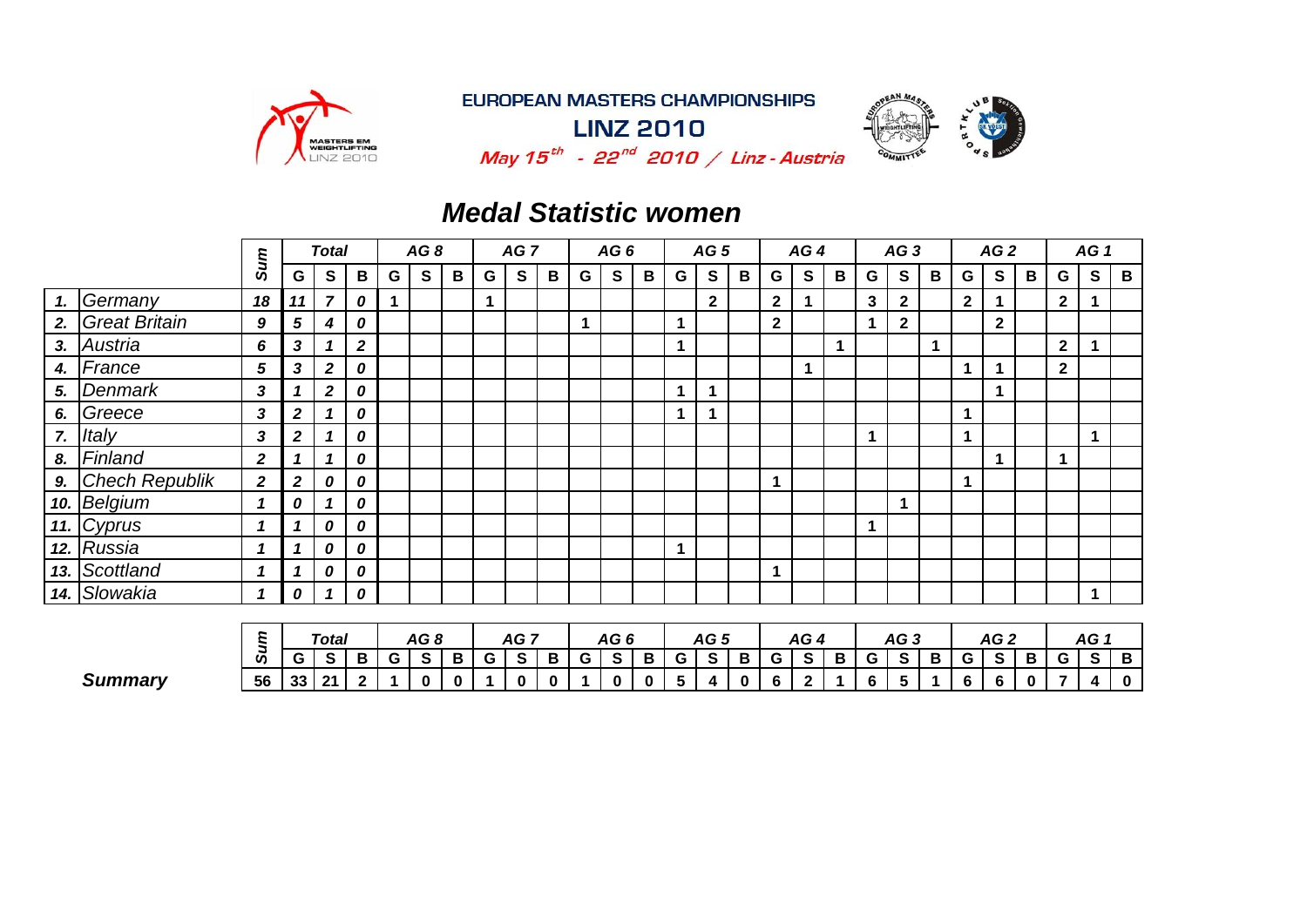



May  $15^{th}$  - 22<sup>nd</sup> 2010 / Linz - Austria

## **5. place**

|   | <b>Team France</b>       |            |      |    |    |   | Melzer  | Points |
|---|--------------------------|------------|------|----|----|---|---------|--------|
|   | <b>Michel Leme</b>       | <b>FRA</b> | cat. | 77 | AG | 1 | 321,95  | 22     |
|   | 2 Yvan Corbet            | <b>FRA</b> | cat. | 62 | AG | 3 | 321,91  | 25     |
|   | 3 Jean Claude Cozeret    | <b>FRA</b> | cat. | 69 | AG | 6 | 339,64  | 25     |
| 4 | Alain Belli              | <b>FRA</b> | cat. | 62 | AG | 4 | 309,55  | 25     |
|   | 5 Geoffroy Guillaumet    | <b>FRA</b> | cat. | 85 | AG | 4 | 369,00  | 28     |
|   | 6 Bruno Colin            | <b>FRA</b> | cat. | 85 | AG | 3 | 326,70  | 20     |
|   | Jerome Baillet           | <b>FRA</b> | cat. | 85 | AG | 2 | 345,43  | 25     |
| 8 | <b>Christophe Helena</b> | <b>FRA</b> | cat. | 94 | AG | 2 | 361,69  | 25     |
|   |                          |            |      |    |    |   | 2695.87 | 195    |

## **6. place**

# **Team Great Britain** Melzer Points

| <b>Andrew Seaber</b> | <b>GBR</b> | cat. | 69   | AG        | 4 | 354,24  | 28  |
|----------------------|------------|------|------|-----------|---|---------|-----|
| 2 Dhesi Gudarwas     | <b>GBR</b> | cat. | 94   | AG        | 4 | 364,94  | 28  |
| 3 Donald Walker      | <b>GBR</b> | cat. | 105  | AG        | 9 | 278,54  | 25  |
| 4 Mark Beck          | <b>GBR</b> | cat. | 62   | AG        | 2 | 283,77  | 25  |
| 5 Robert Crisp       | <b>GBR</b> | cat. | 94   | AG        | 9 | 266,31  | 22  |
| 6 Pat Atteridge      | <b>GBR</b> | cat. | 69   | AG        | 5 | 319.97  | 21  |
| <b>Mel Barton</b>    | <b>GBR</b> | cat. | 62   | <b>AG</b> | 8 |         |     |
| 8 Mark Hanley        | <b>GBR</b> | cat. | >105 | AG        | 3 | 254,54  | 21  |
|                      |            |      |      |           |   | 2122,31 | 170 |

## **7. place**

|   | <b>Team Portugal</b>      |            |      |    |    |   | Melzer  | Points |
|---|---------------------------|------------|------|----|----|---|---------|--------|
|   | <b>Silvestre Fonseca</b>  | <b>POR</b> | cat. | 62 | AG | 8 | 340,88  | 23     |
| 2 | Joao Santos               | <b>POR</b> | cat. | 62 | AG | 4 | 315,17  | 28     |
| 3 | <b>Paulo Duarte</b>       | <b>POR</b> | cat. | 69 | AG | 2 | 349,92  | 21     |
| 4 | <b>Antonio Novelo</b>     | <b>POR</b> | cat. | 77 | AG | 3 | 261,94  | 14     |
| 5 | Pedro Claro               | <b>POR</b> | cat. | 77 | AG | 3 | 300,47  | 17     |
| 6 | <b>Adalberto Carvalho</b> | <b>POR</b> | cat. | 69 | AG | 7 | 310,24  | 22     |
| 7 | <b>Antonio Frade</b>      | <b>POR</b> | cat. | 94 | AG | 3 | 342,77  | 22     |
| 8 | Mycola Stasyuk            | <b>POR</b> | cat. | 94 | AG | 1 | 279,15  | 17     |
|   |                           |            |      |    |    |   | 2500.54 | 164    |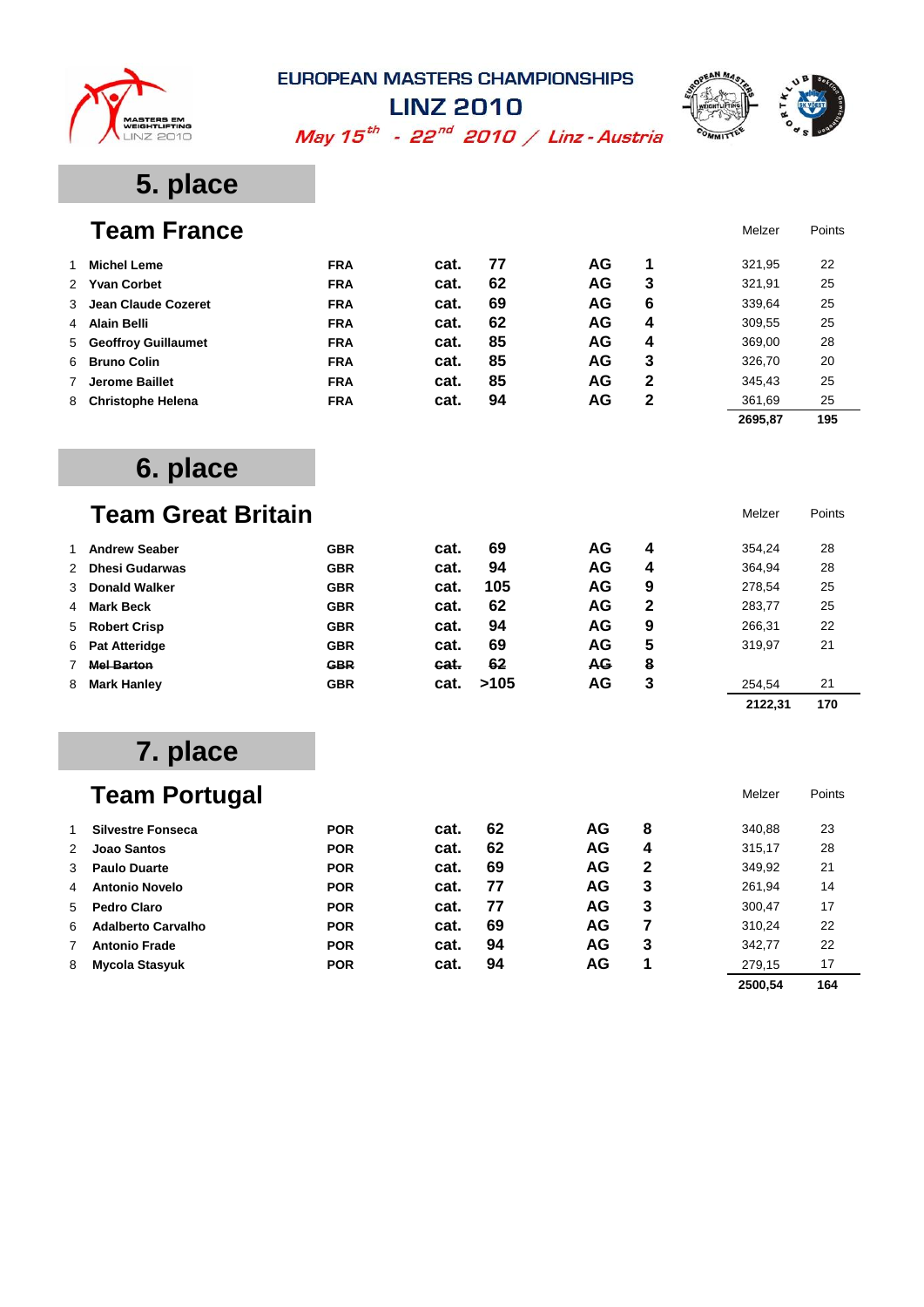



**LINZ 2010** May  $15^{th}$  - 22<sup>nd</sup> 2010 / Linz - Austria

| 1.  | Susana Mariela Perrone                  | 1964 | ITA        | 74,10          | 60 | 65 | 67       | 81       | 83       | 85       | 150      | 205,60 |
|-----|-----------------------------------------|------|------------|----------------|----|----|----------|----------|----------|----------|----------|--------|
| 2.  | <b>Sandrine Mabit</b>                   | 1969 | <b>FRA</b> | 48,60          | 45 | 50 | 53       | 55       | 60       | 65       | 118      | 204,48 |
| 3.  | <b>Susanna Samuelsson</b>               | 1973 | <b>FIN</b> | 68,10          | 63 | 66 | 68       | 80       | 85       | 88       | 154      | 201,04 |
| 4.  | <b>Annabelle Troudet</b>                | 1974 | <b>FRA</b> | 56,80          | 58 | 61 | 63       | 69       | 73       | 77       | 136      | 197,20 |
| 5.  | <b>Marie Orsagowa</b>                   | 1956 | <b>CZE</b> | 74,20          | 52 | 55 | 60       | 70       | 75       | 77       | 130      | 194,60 |
| 6.  | <b>Tina Schneider</b>                   | 1973 | <b>GER</b> | 65,30          | 60 | 65 | 68       | 70       | 77       | 82       | 145      | 193,96 |
| 7.  | <b>Annett Damme</b>                     | 1967 | <b>GER</b> | 61,60          | 55 | 59 | 59       | 72       | 75       | 77       | 130      | 191,83 |
| 8.  | Viola Lauber                            | 1964 | <b>GER</b> | 51,60          | 42 | 44 | 46       | 60       | 62       | 64       | 110      | 190,71 |
| 9.  | Marga Jörgensen                         | 1955 | <b>DEN</b> | 53,80          | 42 | 42 | 46       | 55       | 60       | 60       | 101      | 189,44 |
| 10. | <b>Elisabeth Stockinger-Picker</b>      | 1975 | <b>AUT</b> | 69,50          | 63 | 68 | 71       | 73       | 78       | 80       | 148      | 186,18 |
|     | 11. Alessia Milesi                      | 1970 | <b>ITA</b> | 68,60          | 60 | 63 | 66       | 75       | 75       | 80       | 138      | 185,29 |
|     | 12. Sabina Eschemann                    | 1964 | <b>GER</b> | 62,90          | 50 | 53 | 53       | 68       | 70       | 72       | 122      | 183,24 |
|     | 13. Frederike Pfeiffer                  | 1952 | <b>AUT</b> | 64,20          | 40 | 42 | 42       | 56       | 60       | 63       | 102      | 181,58 |
|     | 14. Kamila Jarabekova                   | 1975 | <b>SVK</b> | 55,60          | 52 | 55 | 57       | 63       | 66       | 68       | 125      | 181,57 |
|     | 15. Olga Albrandt                       | 1974 | <b>GER</b> | 84,80          | 63 | 67 | 70       | 80       | 85       | 87       | 154      | 179,60 |
|     | 16. Beverley Pattison                   | 1962 | <b>GBR</b> | 51,40          | 38 | 40 | 40       | 58       | 61       | 63       | 101      | 178,42 |
|     | 17. Denise Offermann - Loizu            | 1965 | <b>CYP</b> | 68,4           | 53 | 55 | 57       | 68       | 70       | 71       | 126      | 178,26 |
|     | 18. Pirjo Palosaari                     | 1970 | <b>FIN</b> | 62,20          | 51 | 55 | 57       | 68       | 72       | 72       | 125      | 177,96 |
|     | 19. Sandra Smith                        | 1962 | <b>GBR</b> | 95,60          | 55 | 60 | 63       | 74       | 80       | 82       | 140      | 177,54 |
|     | 20. Chrystel Inabnit                    | 1972 | <b>FRA</b> | 47,30          | 42 | 46 | 49       | 52       | 57       | 60       | 103      | 177,39 |
| 21. | <b>Gudrun Schmidberger</b>              | 1961 | <b>GER</b> | 53,20          | 48 | 48 | 50       | 50       | 52       | 54       | 102      | 176,42 |
| 22. | <b>Diana Suzsnne Trebillcock</b>        | 1959 | <b>GBR</b> | 65,70          | 45 | 48 | 51       | 55       | 59       | 62       | 113      | 171,82 |
|     | 23. Silke Weingärtner                   | 1967 | <b>GER</b> | 56,80          | 40 | 46 | 48       | 55       | 59       | 62       | 110      | 171,67 |
|     | 24. Jitka Stolfova                      | 1966 | <b>CZE</b> | 72,50          | 47 | 50 | 52       | 65       | 69       | 72       | 124      | 168,38 |
|     | 25. Margot Schukies                     | 1952 | <b>GER</b> | 57,80          | 35 | 37 | 40       | 48       | 50       | 52       | 87       | 166,05 |
|     | 26. Joanne McManus                      | 1966 | <b>GBR</b> | 51,80          | 32 | 35 | 38       | 52       | 55       | 58       | 96       | 162,62 |
|     | 27. Dagmar Mac Swain                    | 1944 | <b>GER</b> | 55,30          | 29 | 31 | 33       | 38       | 40       | 42       | 71       | 161,42 |
|     | 28. Caroline Charles                    | 1958 | <b>GBR</b> | 56,10          | 40 | 44 | 45       | 47       | 50       | 52       | 94       | 160,81 |
| 29. | Magda Roilidou-Tstsoula                 | 1951 | <b>GRE</b> | 71,80          | 36 | 38 | 39       | 51       | 54       | 55       | 94       | 160,49 |
|     | 30. Claudia Hirz                        | 1973 | <b>AUT</b> | 61,30          | 48 | 48 | 51       | 60       | 63       | 65       | 114      | 158,67 |
|     | 31. Natalia Zubekhina                   | 1951 | <b>RUS</b> | 96,60          | 44 | 48 | 51       | 55       | 60       | 60       | 103      | 157,29 |
|     | 32. Alea Fairchild                      | 1964 | <b>BEL</b> | 66,30          | 40 | 43 | 46       | 57       | 61       | 64       | 107      | 155,64 |
|     | 33. Obdulia Blesing                     | 1973 | <b>GER</b> | 52,20          | 37 | 40 | 40       | 53       | 55       | 57       | 95       | 148,70 |
|     | 34. Gwendolyn Leick                     | 1951 | <b>GBR</b> | 52,70          | 34 | 31 | 32       | 38       | 40       | 42       | 71       | 148,39 |
|     | 35. Annick Burban                       | 1960 | <b>FRA</b> | 66,00          | 40 | 43 | 45       | 50       | 53       | 55       | 98       | 147,19 |
|     | 36.  Ulrike Lackus                      | 1958 | <b>GER</b> | 61,80          | 40 | 44 | 48       | 48       | 52       | 52       | 92       | 147,17 |
|     | 37. Ute Hehl                            | 1963 | <b>GER</b> | 53,10          | 33 | 36 | 38       | 43       | 46       | 48       | 86       | 146,92 |
|     | 38. Regina Zeltner                      | 1940 | <b>GER</b> |                | 24 | 26 | 26       | 30       | 33       | 36       | 60       | 145,07 |
|     | 39. Barbara Hermann                     | 1955 | <b>GER</b> | 62,40<br>73,50 | 34 | 37 | 40       | 51       | 54       | 56       | 94       | 144,68 |
|     | 40. Natasa Aktypi                       | 1968 | <b>GRE</b> | 93,80          | 46 | 50 | 53       | 55       | 60       | 65       | 118      | 142,04 |
|     | 41. Nadia RE                            | 1974 | <b>ITA</b> |                | 33 | 36 | 39       | 48       | 53       | 53       | 92       | 141,87 |
|     |                                         | 1960 | <b>GER</b> | 52,40          | 31 | 33 | 34       | 43       | 45       | 47       | 79       | 141,50 |
|     | 42. Monika Pipke<br>43. Martina Dosquet | 1970 | <b>GER</b> | 51,40          | 39 | 42 | 44       | 49       | 52       | 55       | 99       | 134,14 |
|     | 44. Isabelle Giraud                     |      |            | 67,50          | 30 | 34 | 36       | 40       | 48       | 51       | 82       | 133,64 |
|     |                                         | 1966 | <b>FRA</b> | 54,40          | 33 | 35 | 37       | 42       | 45       | 47       | 80       |        |
|     | 45. Lene Dorrit Larsen                  | 1955 | <b>DEN</b> | 63,70          | 35 | 36 | 37       | 39       | 41       | 43       |          | 133,33 |
|     | 46. Janis Kerr                          | 1946 | <b>GBR</b> | 90,80          | 32 | 35 | 37       | 43       | 46       | 46       | 78<br>83 | 131,59 |
|     | 47. Silvia Winter                       | 1962 | <b>GER</b> | 63,00          |    | 45 | 45       |          | 60       |          | 100      | 126,50 |
|     | 48. Daniela Schebesta                   | 1975 | <b>AUT</b> | 70,80          | 40 |    | 53       | 55<br>57 |          | 62       |          | 124,56 |
|     | 49. Dorthe Salin Lauridsen              | 1970 | <b>DEN</b> | 118,70         | 45 | 50 |          |          | 63<br>55 | 63       | 108      | 122,86 |
|     | 50. Joanne O'Raw                        | 1970 | <b>GBR</b> | 72,60          | 35 | 38 | 40       | 52       |          | 57<br>51 | 92       | 119,88 |
|     | 51. Claire Cameron                      | 1958 | <b>SCO</b> | 94,90          | 35 | 37 | 38<br>32 | 47<br>40 | 49<br>43 |          | 89       | 117,24 |
|     | 52. Evgenia Bekatorou                   | 1951 | <b>GRE</b> | 76,40          | 30 | 32 |          |          |          | 43       | 70       | 115,97 |
|     | 53. Andrea Reithner                     | 1959 | <b>AUT</b> | 65,00          | 28 | 30 | 32       | 40       | 42       | 45       | 74       | 113,24 |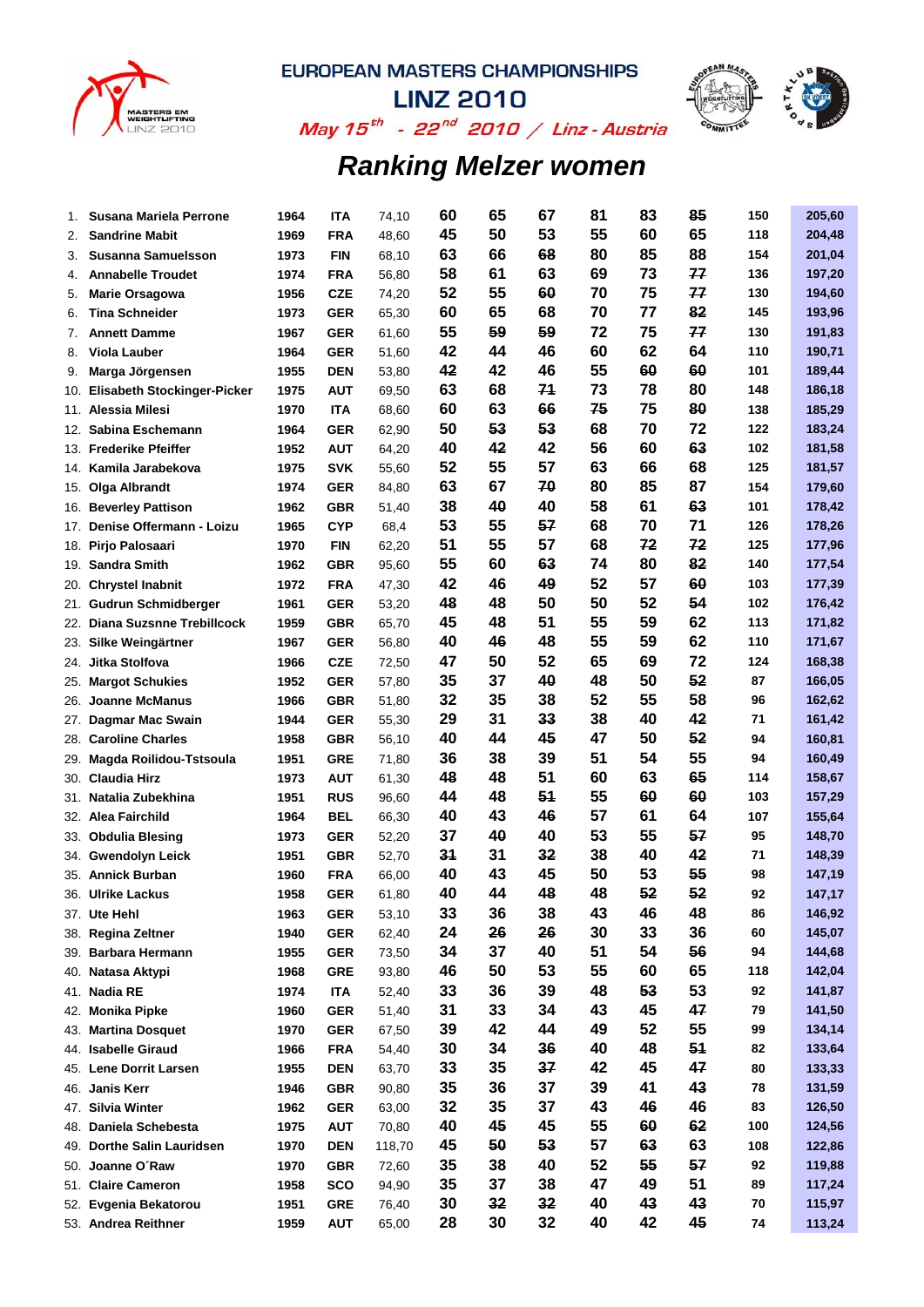



**LINZ 2010** May  $15^{th}$  - 22<sup>nd</sup> 2010 / Linz - Austria

| 54. Trisha Forbes  | 1962 | <b>GBR</b> | 71.90 | 30 | 32 | 35 | 40 | 45 | 48 | 77 | 108.83 |
|--------------------|------|------------|-------|----|----|----|----|----|----|----|--------|
| 55. Briska Cech    | 1957 | <b>GER</b> | 94.70 | 32 | 34 | 37 | 41 | 44 | 47 | 81 | 108.60 |
| 56. Edith Fenzl    | 1964 | AUT        | 62.00 | 26 | 29 | 29 | 36 | 36 | 38 | 65 | 98.54  |
| 57. Lucia Marcolin | 1958 | <b>ITA</b> | 68.80 | 25 | 28 | 28 | 30 | 33 | 33 | 58 | 86,98  |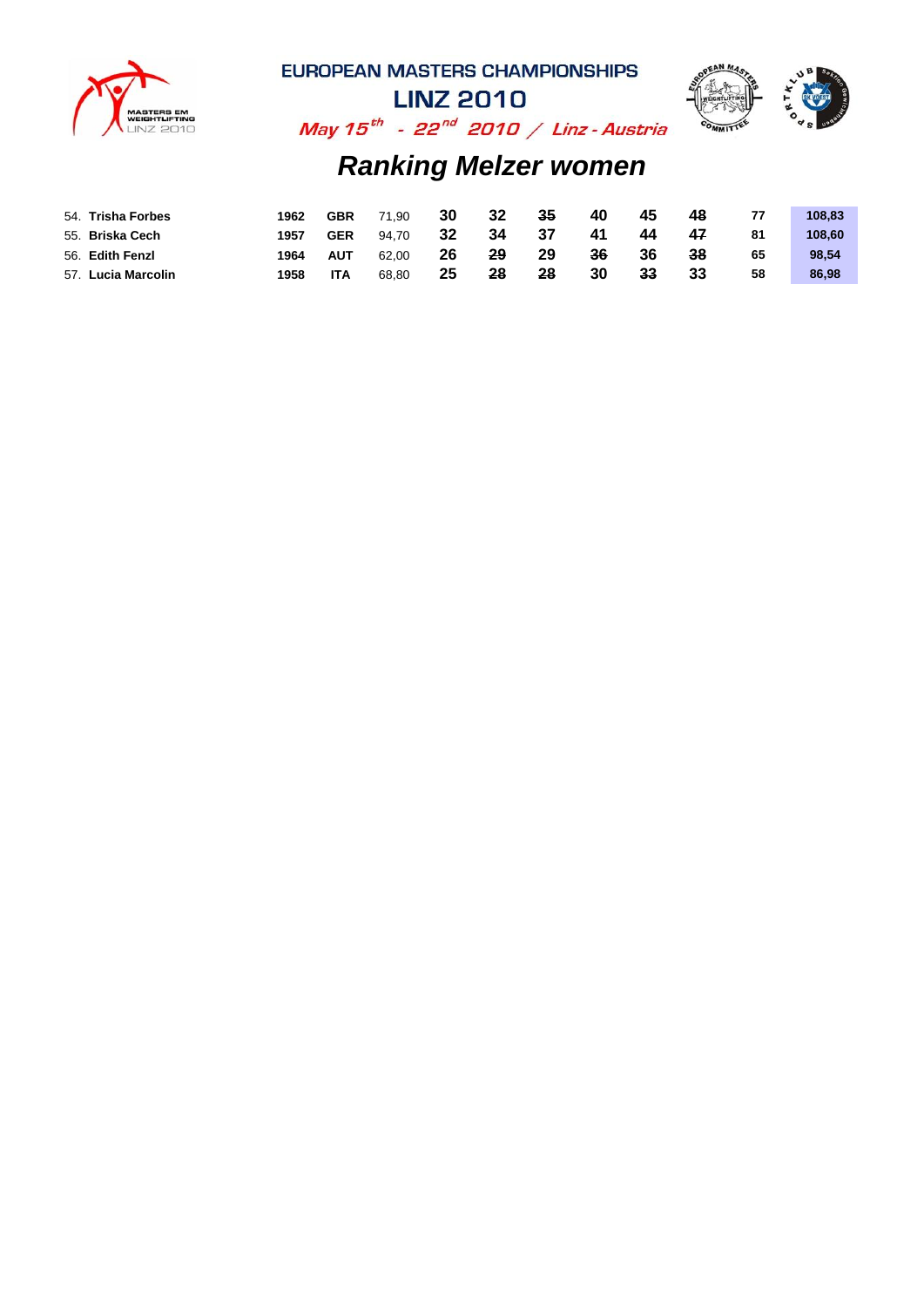



May 15 $^{th}$  - 22 $^{nd}$  2010 / Linz - Austria

| 1.         | <b>Victor Rack</b>                            | 1940         | <b>GER</b>               | 84,40          | 82       | 85         | 87       | 105       | 110       | 112        | 199        | 459,76           |
|------------|-----------------------------------------------|--------------|--------------------------|----------------|----------|------------|----------|-----------|-----------|------------|------------|------------------|
| 2.         | <b>J.Jaques Bretagne</b>                      | 1928         | <b>FRA</b>               | 61,40          | 42       | 43         | 45       | 55        | 57        | 59         | 102        | 445,50           |
| 3.         | <b>Vladimir Sushchak</b>                      | 1972         | <b>RUS</b>               | 132,60         | 155      | 155        | 171      | 180       | 203       | 203        | 374        | 426,84           |
| 4.         | Jürgen Matzku                                 | 1966         | <b>AUT</b>               | 93,20          | 130      | 138        | 138      | 162       | 171       | 177        | 309        | 417,46           |
| 5.         | <b>Laurence McConnell</b>                     | 1945         | <b>IRL</b>               | 99,80          | 92       | 98         | 101      | 117       | 121       | 124        | 225        | 408,96           |
| 6.         | <b>Petro Baziuchenko</b>                      | 1930         | <b>UKR</b>               | 87,40          | 50       | 55         | 55       | 70        | 75        | 78         | 130        | 407,80           |
| 7.         | <b>Rolf Peter</b>                             | 1938         | <b>GER</b>               | 84,00          | 70       | 75         | 75       | 90        | 95        | 400        | 165        | 405,81           |
| 8.         | Günter Möse                                   | 1936         | <b>GER</b>               | 96,00          | 70       | 73         | 73       | 90        | 95        | $***$      | 168        | 400,42           |
| 9.         | Max Mühlbauer                                 | 1946         | <b>GER</b>               | 68,50          | 72       | 77         | 80       | 95        | 105       | <b>110</b> | 185        | 399,97           |
| 10.        | Gennadii lurkevych                            | 1970         | <b>UKR</b>               | 76,40          | 118      | 124        | 129      | 140       | 150       | 158        | 279        | 399,23           |
| 11.        | <b>Tino Platzer</b>                           | 1969         | <b>GER</b>               | 68,10          | 102      | 109        | 112      | 135       | 141       | 145        | 257        | 397,84           |
| 12.        | Jerzy Zalejko                                 | 1951         | <b>POL</b>               | 84,70          | 95       | 100        | 100      | 123       | 130       | 130        | 225        | 397,30           |
| 13.        | Egor Kulikov                                  | 1941         | <b>RUS</b>               | 59,30          | 57       | 65         | 67       | 77        | 85        | 85         | 144        | 396,62           |
| 14.        | <b>Piotr Kowalewski</b>                       | 1942         | <b>POL</b>               | 75,90          | 74       | 77         | 79       | 95        | 98        | 99         | 176        | 396,50           |
| 15.        | Jari Hirvonen                                 | 1963         | <b>FIN</b>               | 104,80         | 135      | 135        | 141      | 155       | 162       | 168        | 297        | 394,52           |
|            | 16. Gustl Strobl                              | 1937         | <b>AUT</b>               | 97,00          | 66       | 71         | 74       | 88        | 94        | 95         | 168        | 393,85           |
| 17.        | <b>Mikhail Kazadoy</b>                        | 1936         | <b>RUS</b>               | 68,10          | 60       | 63         | 65       | 70        | 73        | 75         | 138        | 393,54           |
| 18.        | Jürgen Greiner                                | 1951         | <b>GER</b>               | 72,10          | 87       | 90         | 92       | 108       | 111       | 112        | 204        | 393,32           |
| 19.        | <b>Miroslav Foltyn</b>                        | 1946         | <b>CZE</b>               | 84,00          | 85       | 88         | 90       | 105       | 108       | 115        | 203        | 391,05           |
| 20.        | Vasyl Martynyuk                               | 1969         | <b>UKR</b>               | 103,70         | 135      | 140        | 145      | 161       | 166       | 171        | 311        | 390,79           |
| 21.        | Sergio Mannironi                              | 1967         | <b>ITA</b>               | 76,60          | 120      | 125        | 125      | 145       | 157       | 160        | 265        | 389,95           |
| 22.        | Vaclav Popilka                                | 1929         | <b>CZE</b>               | 68,90          | 44       | 44         | 47       | 55        | 58        | 58         | 102        | 389,29           |
| 23.        | <b>Gabor Molnar</b>                           | 1972         | <b>HUN</b>               | 68,90          | 110      | <b>115</b> | 120      | 140       | 147       | 147        | 260        | 387,66           |
| 24.        | Libor Wälzer                                  | 1975         | <b>CZE</b>               | 103,80         | 140      | 145        | 150      | 170       | 175       | 180        | 330        | 387,40           |
| 25.        | <b>Heinz Kuhn</b>                             | 1937         | <b>GER</b>               | 91,30          | 65       | 68         | 69       | 86        | 90        | 92         | 161        | 387,15           |
| 26.        | <b>Hans Beisiegel</b>                         | 1939         | <b>GER</b>               | 101,60         | 70       | 73         | 73       | 100       | 105       | 105        | 175        | 386,65           |
| 27.        | <b>Trantisek Huisl</b>                        | 1937         | <b>CZE</b>               | 67,50          | 55       | 60         | 63       | 70        | 76        | 81         | 136        | 385,24           |
| 28.        | <b>Mikhail Shcherbak</b>                      | 1965         | <b>RUS</b>               | 93,00          | 120      | 125        | 127      | 150       | 155       | 157        | 282        | 385,18           |
| 29.        | <b>Konstantin Kiselev</b>                     | 1965         | <b>RUS</b>               | 93,40          | 112      | 120        | 125      | 145       | 151       | 156        | 281        | 383,11           |
|            | 30. Rene Rüdiger                              | 1967         | <b>GER</b>               | 68,80          | 100      | 105        | 108      | 130       | 135       | 140        | 243        | 381,20           |
| 31.        | <b>Michael Winklbauer</b>                     | 1970         | <b>GER</b>               | 103,90         | 133      | 138        | 141      | 160       | 165       | 171        | 306        | 380,57           |
| 32.        | <b>Ludek Becvar</b>                           | 1964         | <b>CZE</b>               | 84,60          | 120      | 125        | 127      | 130       | 135       | 139        | 264        | 380,40           |
|            | 33. Laszlo Szepessy                           | 1943         | <b>HUN</b>               | 91,50          | 75       | 80         | 82       | 105       | 108       | 110        | 192        | 379,92           |
|            | 34. Harald Herberg                            | 1954         | <b>GER</b>               | 68,60          | 85       | 90         | 96       | 105       | 108       | $***$      | 204        | 379,27           |
| 35.        | Adolf Höschele                                | 1942         | <b>GER</b>               | 105,10         | 85       | 90         | 90       | 100       | 105       | 109        | 195        | 378,90           |
|            | 36. Eduard Zhyhalka                           | 1934         | <b>BLR</b>               | 68,20          | 55       | 55         | 58       | 70        | 70        | 73         | 128        | 376,92           |
|            | 37. Walter Schüssler                          | 1943         | <b>GER</b>               | 93,50          | 77       | 80         | 82       | 104       | 108       | 110        | 192        | 376,39           |
| 38.        | <b>Richard Hermann</b>                        | 1952         | <b>GER</b>               | 95,80          | 100      | <b>105</b> | 105      | 120       | 130       | 138        | 230        | 376,26           |
| 39.        | <b>Erling Johansen</b>                        | 1944         | <b>DEN</b>               | 81,50          | 77       | 82<br>95   | 85       | 100       | 106       | 106        | 185        | 376,07           |
| 40.        | <b>Evgeniy Sidorok</b>                        | 1947         | <b>RUS</b>               | 107,60         | 91<br>54 | 56         | 95<br>56 | 120<br>65 | 124<br>69 | 124<br>72  | 219        | 375,27           |
| 41.        | <b>Otto Huber</b>                             | 1933         | <b>AUT</b>               | 69,40          | 103      | 108        | 111      | 126       | 131       | 136        | 125<br>247 | 375,22<br>374,66 |
| 42.<br>43. | <b>Asif Malikov</b><br><b>Witold Szczesny</b> | 1971<br>1951 | <b>AZE</b><br><b>POL</b> | 68,20          | 90       | 90         | 95       | 115       | 121       | 121        | 211        | 373,89           |
|            | 44. Karoly Csizmadia                          | 1934         | <b>HUN</b>               | 84,10<br>88,00 | 57       | 60         | 63       | 77        | 80        | 83         | 146        | 373,55           |
|            | Stefan Jakobsson                              | 1947         | <b>SWE</b>               |                | 89       | 93         | 93       | 114       | 114       | 120        | 207        | 373,27           |
| 45.<br>46. | Pavel Kulikovski                              | 1945         | <b>BLR</b>               | 93,90<br>84,50 | 85       | 85         | 90       | 106       | 106       | 112        | 191        | 373,26           |
| 47.        | <b>Stanislaw Kozlowski</b>                    | 1947         | <b>POL</b>               | 84,50          | 80       | 85         | 88       | 100       | 109       | $-112$     | 194        | 372,74           |
| 48.        | <b>Detlef Augustin</b>                        | 1951         | <b>GER</b>               | 74,50          | 90       | 90         | 92       | 105       | 110       | $***$      | 197        | 372,56           |
| 49.        | <b>Ahmad Shahbuzov</b>                        | 1972         | <b>AZE</b>               |                | 125      | 125        | 130      | 155       | 160       | <b>165</b> | 285        | 372,21           |
| 50.        | <b>Anton Magdolen</b>                         | 1947         | CZE                      | 87,70<br>98,40 | 90       | 94         | 96       | 115       | 120       | 424        | 210        | 371,56           |
| 51.        | <b>Markus Fertl</b>                           | 1966         | <b>AUT</b>               | 120,00         | 128      | 132        | 134      | 155       | 165       | 186        | 299        | 370,73           |
| 52.        | <b>Frantisek Novacek</b>                      | 1940         | <b>CZE</b>               | 90,10          | 70       | 70         | 70       | 95        | 100       | <b>100</b> | 165        | 369,65           |
|            | 53. Geoffroy Guillaumet                       | 1959         | <b>FRA</b>               | 84,40          | 102      | 106        | 109      | 130       | 135       | 140        | 246        | 369,00           |
|            | 54. Peter Vintersborg                         | 1941         | <b>DEN</b>               | 90,70          | 76       | 80         | 80       | 96        | 100       | 100        | 172        | 368,87           |
|            | 55. Johann Anglberger                         | 1951         | <b>AUT</b>               | 61,80          | 72       | 75         | 75       | 93        | 96        | 98         | 173        | 368,85           |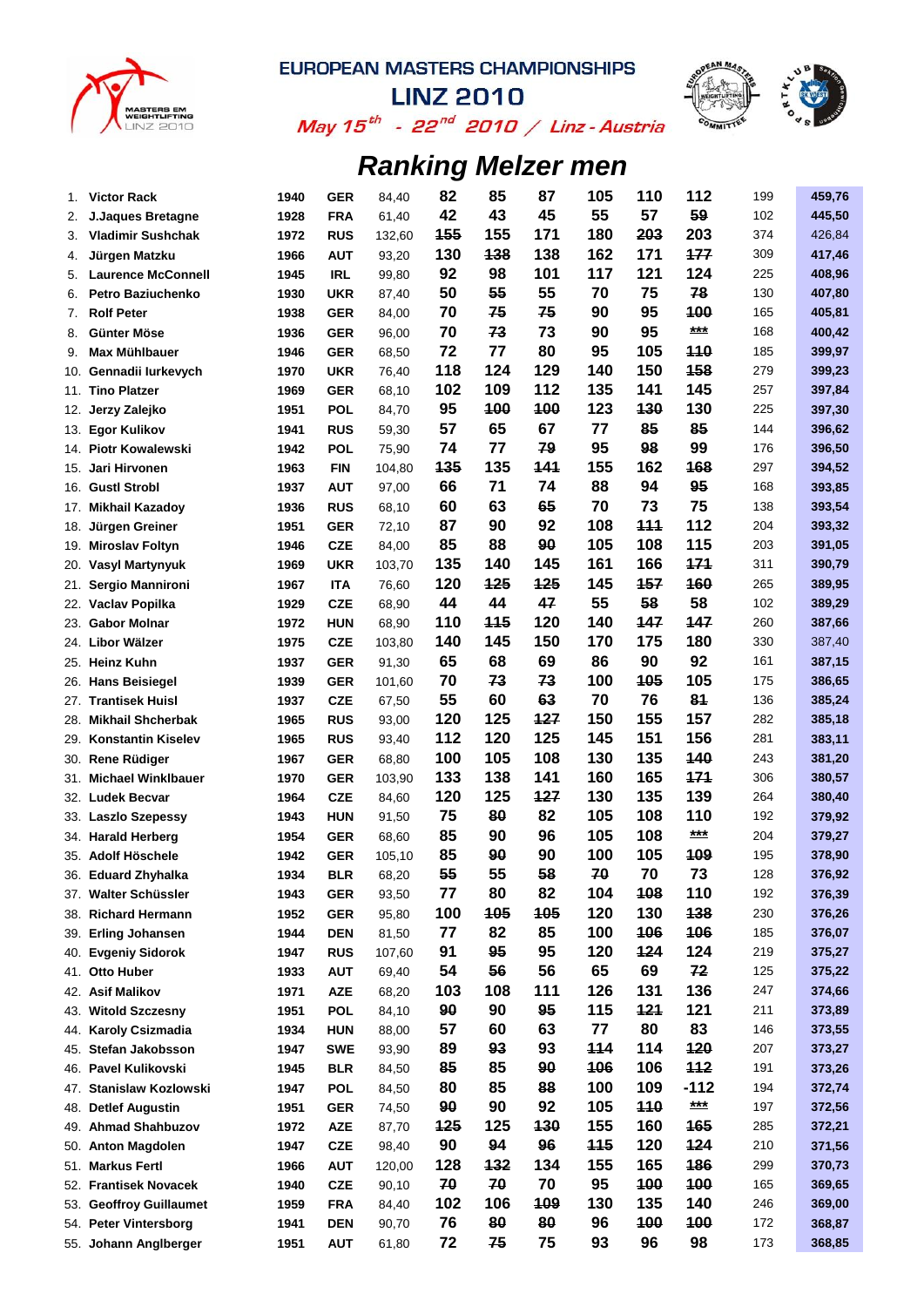



May 15<sup>th</sup> - 22<sup>nd</sup> 2010 / Linz-Austria

| 56. | Jan Borkowski                          | 1935         | <b>POL</b>               | 76,70           | 57         | 62  | 62         | 75  | 80         | 83         | 137 | 368,82           |
|-----|----------------------------------------|--------------|--------------------------|-----------------|------------|-----|------------|-----|------------|------------|-----|------------------|
| 57. | <b>Valeriy Krushlinskiy</b>            | 1942         | <b>RUS</b>               | 84,30           | 70         | 70  | 70         | 90  | 103        | 104        | 173 | 368,68           |
| 58. | Miroslaw Zyczkowski                    | 1959         | <b>POL</b>               | 83,90           | 104        | 104 | 108        | 130 | 135        | 137        | 245 | 368,57           |
| 59. | <b>Gennagy Murashov</b>                | 1950         | <b>RUS</b>               | 82,50           | 85         | 89  | 92         | 106 | 110        | <b>115</b> | 202 | 368,50           |
| 60. | Hans Jörgensen                         | 1960         | <b>DEN</b>               | 76,80           | 100        | 106 | <b>110</b> | 130 | 136        | 136        | 236 | 368,41           |
| 61. | Friedrich Faber Dr.                    | 1940         | <b>GER</b>               | 68,00           | 58         | 61  | 63         | 75  | 78         | 80         | 141 | 368,17           |
| 62. | <b>Peter Janicek</b>                   | 1969         | <b>SVK</b>               | 68,20           | 100        | 105 | 107        | 120 | 125        | 130        | 237 | 366,53           |
|     | 63. Francois Ortiz                     | 1939         | <b>FRA</b>               | 93,30           | 66         | 69  | 70         | 86  | 91         | 93         | 160 | 365,61           |
|     | 64. Kurt Bohatschek                    | 1935         | <b>AUT</b>               | 65,40           | 52         | 55  | 57         | 63  | 67         | 68         | 123 | 365,09           |
| 65. | <b>Gurdawar Dhesi</b>                  | 1958         | <b>GBR</b>               | 93,70           | 100        | 105 | 107        | 130 | 140        | 145        | 252 | 364,94           |
| 66. | <b>Tibor Mezei</b>                     | 1965         | <b>SVK</b>               | 105,30          | 125        | 130 | 134        | 146 | 455        | <b>456</b> | 280 | 364,61           |
| 67. | <b>Kroum Veltchew</b>                  | 1935         | <b>BUL</b>               | 68,20           | 50         | 50  | 51         | 70  | 75         | 76         | 126 | 363,89           |
| 68. | <b>Viktor Galfinger</b>                | 1971         | <b>GER</b>               | 84,00           | 115        | 120 | 120        | 145 | 150        | <b>153</b> | 270 | 363,89           |
| 69. | Janos Török                            | 1944         | <b>HUN</b>               | 75,80           | 73         | 73  | 76         | 92  | 96         | 99         | 172 | 363,64           |
| 70. | Dusko Kadijevic                        | 1959         | <b>CRO</b>               | 118,50          | 110        | 117 | 122        | 145 | 153        | 160        | 275 | 362,90           |
| 71. | <b>Manfred Heide</b>                   | 1940         | <b>GER</b>               | 61,70           | 54         | 57  | 60         | 67  | 70         | 73         | 130 | 362,41           |
| 72. | <b>Christophe Helena</b>               | 1968         | <b>FRA</b>               | 92,00           | 115        | 120 | 122        | 140 | 145        | 150        | 272 | 361,69           |
| 73. | <b>Alexandros Mouskafidis</b>          | 1974         | <b>GRE</b>               | 76,90           | 110        | 120 | 125        | 135 | 145        | 145        | 265 | 361,51           |
|     | 74. Luca DE Rossi                      | 1971         | <b>ITA</b>               | 84,70           | 110        | 115 | 117        | 140 | 146        | 152        | 269 | 361,06           |
| 75. | <b>Robert Petlan</b>                   | 1971         | <b>AUT</b>               | 84,10           | 120        | 124 | 126        | 140 | 144        | 144        | 268 | 360,98           |
| 76. | <b>Noel Nagy</b>                       | 1970         | <b>HUN</b>               | 76,00           | 110        | 115 | <b>120</b> | 135 | <b>150</b> | <b>450</b> | 250 | 358,78           |
| 77. | Jozef Ejsmont                          | 1947         | <b>POL</b>               | 110,40          | 90         | 95  | 95         | 116 | 121        | 121        | 211 | 358,63           |
| 78. | <b>Zbigniew Makowski</b>               | 1947         | <b>POL</b>               | 76,60           | 78         | 80  | 81         | 98  | 100        | 103        | 180 | 358,60           |
| 79. | <b>Marco Rodaro</b>                    | 1961         | <b>ITA</b>               | 84,40           | 107        | 111 | 113        | 123 | 127        | 130        | 243 | 358,39           |
| 80. | <b>Alexey Nikitin</b>                  | 1967         | <b>RUS</b>               | 107,00          | 124        | 129 | 134        | 146 | 153        | 158        | 282 | 357,59           |
| 81. | <b>Peter Simon</b>                     | 1953         | <b>GER</b>               | 84,70           | 93         | 93  | 97         | 111 | 115        | 118        | 211 | 356,72           |
| 82. | <b>Holger Worm</b>                     | 1961         | <b>GER</b>               | 76,80           | 95         | 100 | 105        | 115 | 120        | 125        | 230 | 356,45           |
| 83. | <b>Claus Hess</b>                      | 1939         | <b>GER</b>               | 61,10           | 50         | 52  | 53         | 65  | 68         | 69         | 122 | 354,72           |
| 84. | <b>Andrew Seaber</b>                   | 1956         | <b>GBR</b>               | 68,10           | 81         | 87  | 91         | 105 | 108        | 109        | 199 | 354,24           |
| 85. | <b>Oliver Ehemann</b>                  | 1975         | <b>GER</b>               | 114,20          | 127        | 132 | 136        | 165 | 172        | 179        | 311 | 354,13           |
| 86. | <b>Adolf Pögl</b>                      | 1937         | <b>AUT</b>               | 84,60           | 58         | 60  | 62         | 78  | 80         | 82         | 142 | 353,79           |
| 87. | <b>Frank Leuchte</b>                   | 1955         | <b>GER</b>               | 103,60          | 100        | 107 | 112        | 120 | 127        | 127        | 239 | 353,59           |
| 88. | <b>Klaus Obergfell</b>                 | 1931         | <b>GER</b>               | 85,70           | 48         | 50  | 52         | 68  | 69         | 71         | 119 | 352,93           |
| 89. | <b>Stefan Ullmann</b>                  | 1970         | <b>GER</b>               | 76,70           | <b>108</b> | 108 | 112        | 130 | 135        | 138        | 247 | 352,65           |
| 90. | <b>Zdenek Klusak</b>                   | 1959         | <b>CZE</b>               | 124,20          | 110        | 115 | 120        | 140 | 145        | 150        | 270 | 352,24           |
|     | 91. Vasily Glinin                      | 1955         | <b>RUS</b>               | 75,70           | 85         | 90  | 94         | 108 | 113        | 116        | 206 | 352,10           |
|     | 92. Karel Prohl                        | 1947         | <b>CZE</b>               | 60,00           | 63         | 66  | 70         | 80  | 85         | 94         | 151 | 351,94           |
|     | 93. Peter Rosanics Dr.                 | 1964         | <b>HUN</b>               | 83,90           | 105        | 110 | 110        | 133 | 143        | 143        | 243 | 351,58           |
| 94. | <b>Miroslav Kubinec</b>                | 1939         | <b>CZE</b>               | 55,80           | 48         | 48  | 50         | 58  | 60         | 65         | 113 | 351,48           |
| 95. | <b>Vasily Zubov</b>                    | 1931         | <b>RUS</b>               | 61,30           | 38         | 43  | 43         | 55  | 59         | 65         | 97  | 351,36           |
| 96. | Jozef Gabrhel MUDr.                    | 1955         | <b>SVK</b>               | 74,90           | 86         | 91  | 91         | 112 | 113        | 116        | 204 | 350,81           |
| 97. | Igor Gursky                            | 1950         | <b>SVK</b>               | 61,10           | 71         | 71  | 74         | 86  | 93         | 93         | 160 | 350,64           |
|     | 98. Alfred Leopold                     | 1949         | <b>GER</b>               | 93,30           | 85         | 90  | 90         | 105 | 110        | ***        | 200 | 350,64           |
|     | 99. Jan Anger                          | 1974         | <b>CZE</b>               | 104,30          | 125        | 131 | 135        | 155 | 160        | 171        | 295 | 350,59           |
|     | 100. Andreas Wagner                    | 1962         | <b>GER</b>               | 61,60           | 80         | 83  | 85         | 105 | 110        | 113        | 198 | 350,51           |
|     | 101. Thomas Hölzl                      | 1971         | <b>AUT</b>               | 103,30          | 121        | 121 | 126        | 153 | 159        | 163        | 284 | 350,49           |
|     | 102. Paulo Duarte                      | 1966         | <b>POR</b>               | 68,50           | 100        | 100 | 107        | 115 | 120        | 120        | 220 | 349,92           |
|     | 103. Lubos Oravec                      | 1972         | <b>SVK</b>               | 93,80           | 115        | 119 | 121        | 145 | 155        | 165        | 276 | 349,86           |
|     | 104. Alfred Wagner                     | 1944         | <b>GER</b>               | 81,40           | 67         | 72  | 74         | 94  | 98         | <b>401</b> | 172 | 349,84           |
|     | 105. Johann Schöberl                   | 1952         | <b>AUT</b>               | 75,40           | 81         | 85  | 87         | 105 | 108        | $***$      | 190 | 349,37           |
|     | 106. Mykhaylo Hal                      | 1971         | <b>UKR</b>               | 104,30          | 120        | 125 | 130        | 155 | 159        | 163        | 284 | 349,31           |
|     | 107. Bernard Halgand                   | 1947         | <b>FRA</b>               |                 | 72         | 76  | 79         | 90  | 93         | 102        | 169 | 349,29           |
|     |                                        |              |                          | 71,90           | 85         | 90  | 93         | 110 | 115        | 117        | 208 |                  |
|     | 108. Ingo Unger<br>109. Albert Kozemov | 1956         | <b>GER</b>               | 75,10           | 52         | 55  | 55         | 63  | 68         | 69         | 118 | 348,95<br>348,94 |
|     | 110. Manfred Schröder                  | 1932<br>1946 | <b>RUS</b><br><b>GER</b> | 77,00<br>110,00 | 83         | 87  | 89         | 115 | 124        | ***        | 202 | 348,92           |
|     |                                        |              |                          |                 |            |     |            |     |            |            |     |                  |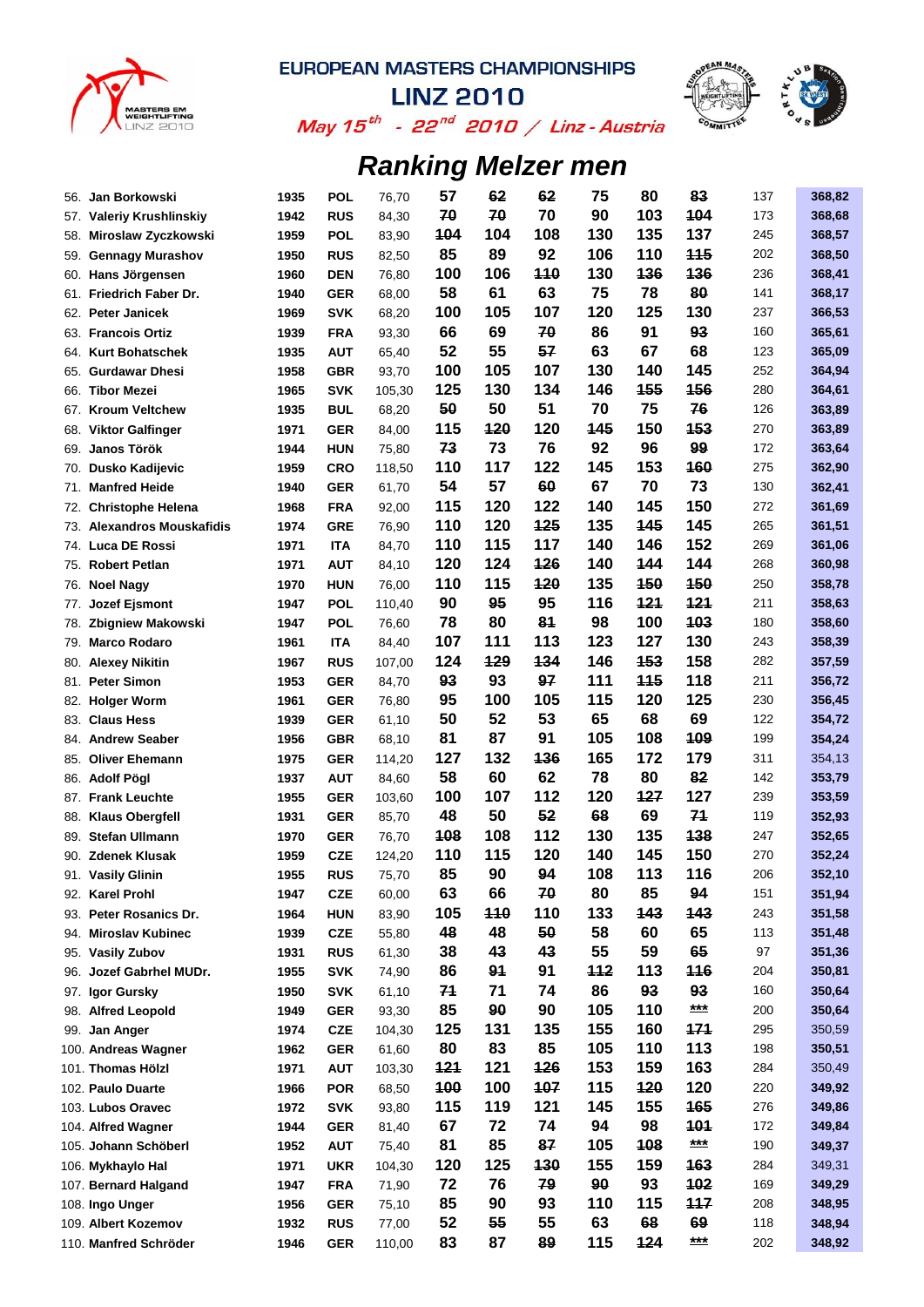



May 15<sup>th</sup> - 22<sup>nd</sup> 2010 / Linz-Austria

| 111. Vesa Männistö              | 1955 | <b>FIN</b>               | 83,60          | 95         | 95       | 100        | 115       | 120              | 123        | 215        | 348,53 |
|---------------------------------|------|--------------------------|----------------|------------|----------|------------|-----------|------------------|------------|------------|--------|
| 112. Marian Skrajnowski         | 1953 | <b>POL</b>               | 76,30          | 83         | 86       | 88         | 104       | 108              | 109        | 195        | 348,30 |
| 113. Vadzim Aliaksashyn         | 1963 | <b>BLR</b>               | 91,80          | 105        | 107      | $***$      | 135       | 140              | 142        | 249        | 348,30 |
| 114. Miloslav GLIZ              | 1936 | <b>CZE</b>               | 75,60          | 50         | 52       | 56         | 68        | 72               | 74         | 130        | 348,06 |
| 115. Oskar Patasi               | 1960 | <b>SVK</b>               | 84,30          | 104        | 107      | 107        | 126       | 130              | 137        | 234        | 347,85 |
| 116. Gintaras Jakulis           | 1967 | LTU                      | 75,90          | 100        | 105      | 108        | 130       | 130              | 137        | 235        | 347,59 |
| 117. Anatoliy Shnyakin          | 1961 | <b>RUS</b>               | 84,50          | 100        | 105      | 108        | 130       | 136              | 139        | 235        | 346,39 |
| 118. Preben Krebs               | 1951 | <b>DEN</b>               | 93,80          | 87         | 90       | 92         | 115       | 123              | ***        | 205        | 345,54 |
| 119. Jerome Baillet             | 1968 | <b>FRA</b>               | 84,00          | 105        | 110      | 113        | 133       | 136              | 140        | 249        | 345,43 |
| 120. Dieter Wagner              | 1941 | <b>GER</b>               | 94,60          | 70         | 74       | 76         | 85        | 90               | 90         | 164        | 345,42 |
| 121. Mykmaylo Burkov            | 1963 | UKR                      | 76,90          | 95         | 95       | 100        | 121       | 126              | 126        | 226        | 345,17 |
| 122. Lev Nikiforov              | 1936 | <b>RUS</b>               | 149,00         | 65         | 70       | 72         | 85        | 90               | 92         | 162        | 345,11 |
| 123. Oliver Rosengart           | 1971 | <b>GER</b>               | 104,90         | 125        | 130      | 130        | 150       | 156              | <b>156</b> | 280        | 343,69 |
| 124. Leopold Höller             | 1948 | <b>AUT</b>               | 68,70          | 70         | 73       | 75         | 82        | 91               | 92         | 164        | 343,59 |
| 125. Frantisek Szabo            | 1965 | <b>SVK</b>               | 105,50         | <b>110</b> | 112      | 118        | 130       | 146              | 154        | 264        | 343,56 |
| 126. Jens Kabbe                 | 1967 | <b>GER</b>               | 93,10          | 110        | 112      | 115        | 135       | 142              | <b>150</b> | 257        | 343,53 |
| 127. Klaus Förster              | 1955 | <b>GER</b>               | 76,50          | 87         | 92       | 92         | 105       | 110              | 112        | 202        | 343,22 |
| 128. Manfred Modrey             | 1957 | <b>AUT</b>               | 85,10          | 100        | 105      | 110        | 105       | 113              | 122        | 223        | 343,21 |
| 129. Jstvan Meszaros            | 1967 | <b>HUN</b>               | 84,80          | 105        | 111      | 114        | 135       | 135              | 139        | 246        | 343,20 |
| 130. Ralf Scott                 | 1957 | <b>SWE</b>               | 91,00          | 102        | 105      | 108        | 120       | 125              | 127        | 230        | 343,13 |
| 131. Andre Peterhänsel          | 1970 | <b>GER</b>               | 83,30          | 108        | 108      | 111        | 130       | 135              | 140        | 251        | 343,02 |
| 132. Bernd Schmiedel            | 1963 | <b>GER</b>               | 68,70          | 87         | 92       | 95         | 106       | 110              | 115        | 210        | 343,00 |
| 133. Kalevi Kannasoja           | 1957 | <b>FIN</b>               | 68,90          | 85         | 90       | 92         | 105       | 108              | 108        | 198        | 342,96 |
| 134. Thorsten Teichert          | 1962 | <b>GER</b>               | 76,40          | 92         | 96       | 96         | 123       | 126              | 131        | 222        | 342,83 |
| 135. Antonio Frade              | 1964 | <b>POR</b>               | 92,60          | 100        | 105      | 108        | 130       | 136              | 140        | 248        | 342,77 |
| 136. Iurii Lagunov              | 1951 | UKR                      | 55,80          | 60         | 60       | 65         | 80        | 89               | 89         | 149        | 342,62 |
| 137. Ralf Fein                  | 1966 | <b>GER</b>               | 68,80          | 92         | 97       | 97         | 110       | 116              | 119        | 216        | 342,61 |
| 138. Jorma Pallari              | 1966 | <b>FIN</b>               | 68,30          | 94         | 97       | 97         | 114       | 118              | 120        | 215        | 342,60 |
| 139. Lothar Ebermann            | 1938 | <b>GER</b>               | 76,10          | 53         | 55       | 57         | 70        | 73               | 75         | 132        | 342,11 |
| 140. Werner Deppner             | 1935 | <b>GER</b>               | 80,00          | 55         | 58       | 58         | 67        | 72               | 72         | 130        | 342,03 |
| 141. Wolfgang Woelky            | 1939 | <b>GER</b>               | 105,90         | 65         | 70       | 70         | 85        | 90               | 92         | 157        | 341,85 |
| 142. Peter Rehmund              | 1951 | <b>GER</b>               | 84,20          | 75         | 80       | 81         | 446       | 118              | 121        | 193        | 341,79 |
| 143. Geza Patrovics             | 1954 | <b>HUN</b>               | 61,60          | 70         | 73       | 75         | 91        | 95               | 98         | 171        | 341,72 |
| 144. Silvestre Fonseca          | 1940 | <b>POR</b>               | 60,80          | 50         | 53       | 53         | 60        | 65               | 68         | 121        | 340,88 |
| 145. Leopold Dirsch             | 1953 | <b>GER</b>               | 65,80          | 75         | 79       | 79         | 95        | 98               | 98         | 174        | 340,27 |
| 146. Jean Claude Cozeret        | 1949 | <b>FRA</b>               | 68,20          | 70         | 70       | 73         | 85        | 90               | 91         | 164        | 339,64 |
| 147. Akif Aliyev                | 1960 | <b>AZE</b>               | 55,90          | 76         | 81       | $***$      | 90        | 90               | 95         | 176        | 339,44 |
| 148. Mykhaylo Kukharskyy        | 1966 | <b>UKR</b>               | 61,30          | 80         | 85       | 88         | 100       | 105              | 110        | 198        | 339,39 |
| 149. Mike Juhrsch               | 1969 | <b>GER</b>               | 68,50          | 96         | 100      | 105        | 110       | 115              | 120        | 220        | 339,27 |
| 150. Milan Lutter               | 1956 | <b>CZE</b>               | 76,30          | 85         | 90       | 94         | 105       | 110              | 115        | 204        | 339,17 |
| 151. Anatoli Pocheliouk         | 1954 | <b>BLR</b>               | 115,60         | 90         | 95       | 100        | 120       | 125              | 131        | 231        | 338,44 |
| 152. Francisco Garcia Rodriguez | 1962 | <b>ESP</b>               | 83,70          | 95         | 100      | 100        | 120       | 126              | 130        | 230        | 338,40 |
| 153. Jürgen Pfaffenberger       | 1971 | <b>AUT</b>               | 83,70          | 108        | 112      | 112        | 138       | 143              | 143        | 250        | 337,53 |
| 154. Jan Olav Nyström           | 1944 | <b>NOR</b>               | 106,40         | 83         | 88       | 89         | 92        | 103              | 113        | 186        | 337,51 |
| 155. Preben Bejlegärd Petersen  | 1939 | <b>DEN</b>               | 89,70          | 62         | 65       | 65         | 83        | 87               | $***$      | 145        | 337,12 |
| 156. Anatoliy Lavrov            | 1953 | <b>BLR</b>               | 61,20          | 70         | 74       | 75         | 85        | 89               | 92         | 164        | 337,10 |
| 157. Yves Neitzel               | 1970 |                          |                | 105        | 110      | 110        | 135       | 138              | 140        | 248        | 336,92 |
| 158. Zbigniew Cabaj             | 1955 | <b>GER</b><br><b>POL</b> | 84,30<br>90,90 | 90         | 95       | 98         | 110       | 115              | 118        | 216        | 336,63 |
|                                 |      |                          |                |            | 103      |            | 125       | 128              | 133        |            |        |
| 159. Bernhard Rank              | 1958 | <b>GER</b>               | 94,30          | 100<br>112 | 117      | 103<br>121 | 140       | 147              | 151        | 233<br>272 | 336,50 |
| 160. Libor Benisek              | 1965 | <b>CZE</b>               | 127,60         | 62         | 66       | 66         | 84        | 88               | 93         | 150        | 335,86 |
| 161. Günter Schmolke            | 1938 | <b>GER</b>               | 105,40         |            |          |            |           |                  |            | 130        | 335,45 |
| 162. Rudolf Rumsauer            | 1933 | <b>AUT</b>               | 92,40          | 50         | 55       | 58         | 70        | 75<br><b>110</b> | 78         | 190        | 335,42 |
| 163. Sergej Stabel              | 1970 | <b>GER</b>               | 55,80          | 85<br>79   | 92<br>79 | 94<br>79   | 105<br>95 | 100              | 110<br>104 |            | 335,36 |
| 164. Morgan Ask                 | 1949 | <b>SWE</b>               | 77,00          | 94         | 98       | 100        | 118       | 122              | 123        | 174        | 335,18 |
| 165. Schachawan Khoschnau       | 1965 | <b>GER</b>               | 75,40          |            |          |            |           |                  |            | 221        | 335,13 |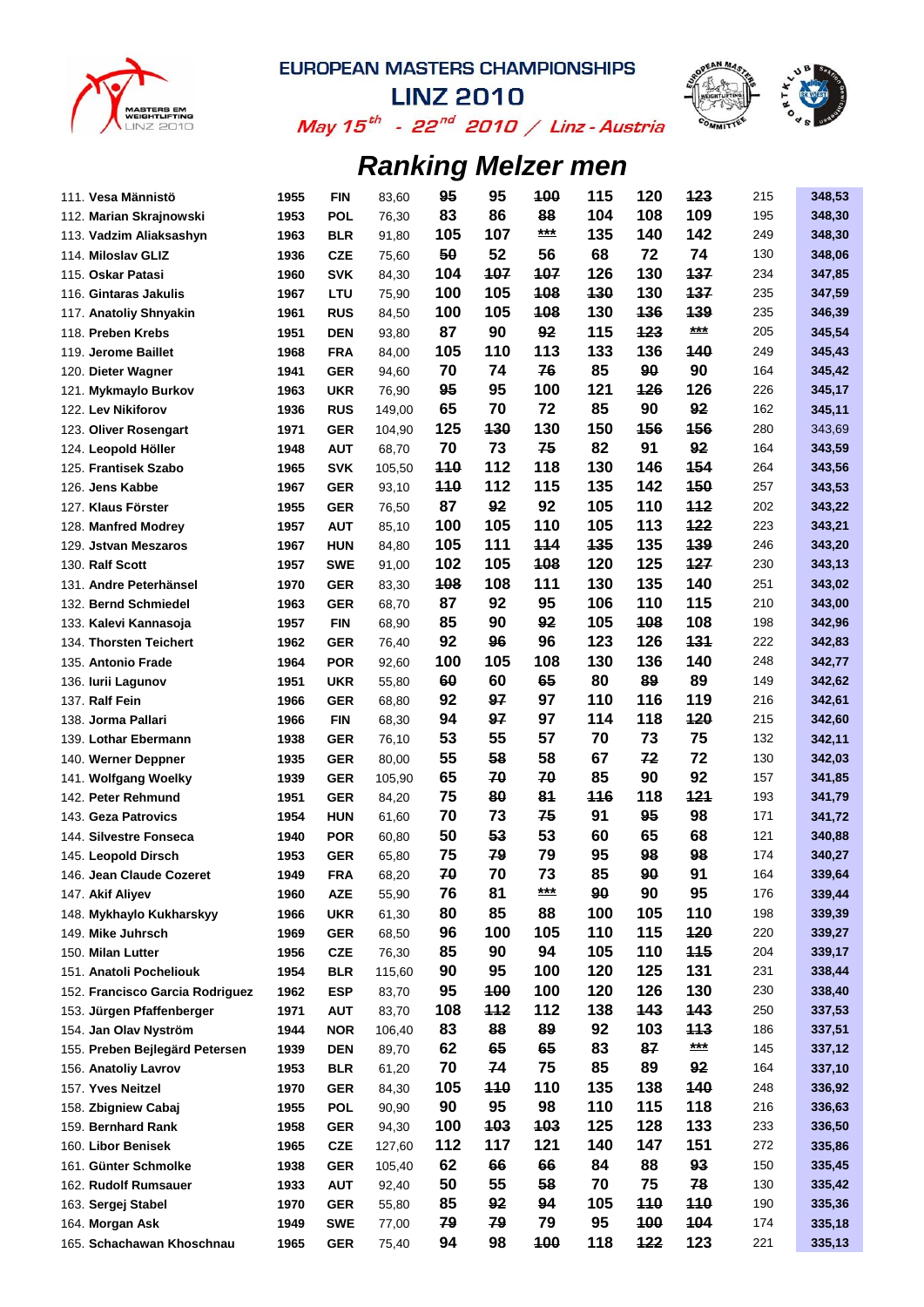



May 15<sup>th</sup> - 22<sup>nd</sup> 2010 / Linz-Austria

| 166. Jakov Gorovits      | 1952 | ISR        | 55,40  | 65         | 70               | 70  | 78  | 83         | 83         | 148 | 335,06 |
|--------------------------|------|------------|--------|------------|------------------|-----|-----|------------|------------|-----|--------|
| 167. Jean Paul Belmas    | 1949 | <b>FRA</b> | 93,40  | 77         | 81               | 81  | 102 | <b>110</b> | 110        | 191 | 334,72 |
| 168. Horst Frankenberger | 1948 | <b>GER</b> | 103,20 | 85         | 90               | 90  | 106 | 110        | <b>115</b> | 195 | 334,04 |
| 169. Dieter Untiedt      | 1943 | <b>GER</b> | 76,20  | 68         | 71               | 72  | 82  | 82         | 86         | 154 | 333,93 |
| 170. Franz Esterbauer    | 1939 | <b>AUT</b> | 81,50  | 55         | 59               | 59  | 73  | 78         | 83         | 137 | 333,65 |
| 171. Jaswant Jangra      | 1969 | <b>AUT</b> | 76,70  | 100        | 105              | 106 | 116 | 121        | 125        | 231 | 332,99 |
| 172. Scott Bartsch       | 1960 | <b>ITA</b> | 84,30  | 100        | 100              | 107 | 115 | 124        | 131        | 224 | 332,98 |
| 173. Yrjö Haatanen       | 1933 | <b>FIN</b> | 55,70  | 40         | 41               | 42  | 50  | 53         | 55         | 95  | 332,72 |
| 174. Heinz Krejci        | 1958 | <b>AUT</b> | 75,40  | 91         | 96               | 101 | 110 | 110        | 116        | 206 | 332,26 |
| 175. Horst Wildenstein   | 1941 | <b>GER</b> | 66,90  | 55         | 59               | 59  | 65  | 69         | 72         | 131 | 331,90 |
| 176. Kestutis Kardelis   | 1944 | LTU        | 88,60  | 70         | 70               | 70  | 100 | 105        | 105        | 170 | 331,74 |
| 177. Vitaliy Marsavin    | 1962 | <b>UKR</b> | 101,40 | 108        | 112              | 115 | 130 | ***        | ***        | 245 | 331,73 |
| 178. Jean Francois Iber  | 1972 | <b>FRA</b> | 67,70  | 88         | 94               | 97  | 115 | 123        | 128        | 220 | 331,71 |
| 179. Roman Bossauer      | 1973 | <b>GER</b> | 124,00 | 120        | 125              | 130 | 150 | 160        | 160        | 290 | 331,69 |
| 180. Serhiy Hrechkosiy   | 1974 | <b>UKR</b> | 84,20  | 100        | 105              | 110 | 145 | 153        | <b>159</b> | 255 | 331,68 |
| 181. Jaroslav Solc       | 1957 | <b>SVK</b> | 102,30 | 95         | 100              | 103 | 125 | 130        | 130        | 233 | 331,63 |
| 182. Oliver Kaiser       | 1966 | <b>GER</b> | 121,00 | 110        | 115              | 120 | 137 | 145        | 153        | 268 | 331,60 |
| 183. Swen Friese         | 1973 | <b>GER</b> | 61,30  | 88         | 92               | 95  | 110 | 116        | 120        | 208 | 331,51 |
| 184. Waldemar Altvater   | 1957 | <b>GER</b> | 76,20  | 88         | 91               | 91  | 110 | 115        | 119        | 203 | 331,09 |
| 185. Ewald Fischer       | 1970 | <b>AUT</b> | 128,40 | 125        | 130              | 135 | 140 | 146        | 152        | 282 | 330,57 |
| 186. Horst Nitschke      | 1937 | <b>GER</b> | 61,90  | 46         | 49               | 51  | 55  | 59         | 61         | 110 | 330,33 |
| 187. Nasimi Bagirov      | 1974 | <b>AZE</b> | 103,30 | 121        | 127              | 131 | 150 | 156        | 156        | 277 | 330,31 |
| 188. Andrzej Borkiewicz  | 1946 | <b>POL</b> | 68,80  | 68         | 71               | 72  | 75  | 80         | 82         | 153 | 329,87 |
| 189. Marco Herrmann      | 1974 | <b>GER</b> | 84,30  | 112        | 116              | 118 | 132 | 136        | 137        | 253 | 328,88 |
| 190. Klaus Samer         | 1941 | <b>GER</b> | 117,60 | 70         | 73               | 73  | 90  | 93         | 95         | 168 | 328,52 |
| 191. Gabriele Pittana    | 1955 | ITA        | 83,30  | 85         | 90               | 90  | 110 | 115        | 117        | 202 | 328,05 |
| 192. Hans Ehlenz         | 1935 | <b>GER</b> | 102,20 | 62         | 67               | 67  | 72  | 77         | 84         | 139 | 327,87 |
| 193. Uladzimir Kartel    | 1963 | <b>BLR</b> | 92,40  | 100        | 105              | 110 | 125 | 130        | 133        | 235 | 327,81 |
| 194. Jozsef Ferenczi     | 1969 | <b>HUN</b> | 82,90  | 102        | 108              | 108 | 125 | 130        | 135        | 237 | 327,81 |
| 195. Georg Schall        | 1934 | <b>GER</b> | 60,90  | 41         | 43               | 45  | 54  | 56         | 58         | 103 | 327,47 |
| 196. Inge Fält           | 1948 | SWE        | 84,90  | 72         | 77               | 80  | 92  | 97         | 99         | 176 | 327,40 |
| 197. Jan Nissen          | 1973 | <b>DEN</b> | 97,20  | 117        | 122              | 125 | 135 | 140        | 143        | 265 | 327,18 |
| 198. Alexander Heib      | 1971 | <b>GER</b> | 93,60  | 110        | 115              | 117 | 140 | 145        | 145        | 255 | 327,00 |
| 199. Bruno Colin         | 1964 | <b>FRA</b> | 83,30  | <b>101</b> | 101              | 101 | 116 | 120        | 124        | 225 | 326,70 |
| 200. Jan Sedlbauer       | 1971 | <b>CZE</b> | 105,00 | 115        | 115              | 120 | 151 | 151        | 155        | 266 | 326,42 |
| 201. Jean Pierre Brunet  | 1944 | <b>FRA</b> | 91,90  | 75         | 75               | 78  | 95  | 100        | 100        | 170 | 326,37 |
| 202. Agzam Shavaliev     | 1955 | <b>RUS</b> | 68,70  | 75         | 80               | 85  | 93  | 99         | 100        | 180 | 326,13 |
| 203. Alois Stoifl        | 1947 | <b>AUT</b> | 88,40  | 78         | 81               | 85  | 90  | 95         | 102        | 176 | 325,93 |
| 204. Mikhail Stolnikov   | 1937 | <b>RUS</b> | 54,10  | 38         | 42               | 42  | 53  | 56         | 56         | 98  | 325,61 |
| 205. Endre Marton        | 1971 | <b>HUN</b> | 84,30  | 105        | 110              | 111 | 131 | 136        | 136        | 242 | 325,59 |
| 206. Richard Walter      | 1944 | <b>AUT</b> | 76,70  | 64         | 68               | 71  | 81  | 84         | 87         | 155 | 325,52 |
| 207. Francois Calle      | 1951 | <b>FRA</b> | 76,70  | 70         | 75               | 80  | 90  | 95         | 95         | 175 | 325,52 |
| 208. Igor Logvynenko     | 1970 | <b>UKR</b> | 97,10  | 110        | 116              | 120 | 135 | 140        | 140        | 255 | 325,28 |
| 209. Thomas Kuke         | 1973 | <b>GER</b> | 80,90  | 102        | 107              | 112 | 130 | 135        | 135        | 242 | 325,06 |
| 210. Stephane Larcy      | 1957 | <b>FRA</b> | 76,70  | 86         | 90               | 93  | 104 | 109        | 110        | 200 | 325,00 |
| 211. Marc Krettly        | 1956 | <b>FRA</b> | 97,20  | 80         | 90               | 97  | 122 | 129        | 129        | 219 | 324,21 |
| 212. Andre Deschaintres  | 1929 | <b>FRA</b> | 77,50  | 38         | 40               | 40  | 45  | 48         | 51         | 91  | 323,97 |
| 213. Petr Kolar          | 1963 | <b>CZE</b> | 68,00  | 85         | 88               | 90  | 102 | 107        | 109        | 197 | 323,85 |
|                          |      |            |        |            |                  | 117 | 135 | $***$      | $***$      | 248 |        |
| 214. Jan Trebichavsky    | 1960 | <b>SVK</b> | 119,10 | 113<br>83  | <b>116</b><br>83 | 85  | 100 | 108        | 111        | 196 | 323,71 |
| 215. Andreas Kusterer    | 1961 | <b>GER</b> | 69,00  | 88         | 92               | 100 | 110 | 114        | 118        | 206 | 323,71 |
| 216. Didier Boiston      | 1961 | <b>FRA</b> | 75,00  |            |                  | 123 |     |            | 140        |     | 323,55 |
| 217. Roman Lehner        | 1969 | <b>AUT</b> | 104,30 | 118        | 123              |     | 135 | <b>140</b> | 135        | 258 | 323,53 |
| 218. Roland Klopf        | 1975 | <b>AUT</b> | 76,70  | 95         | 102              | 110 | 125 | 130        |            | 240 | 323,35 |
| 219. Josef Nosicky       | 1947 | <b>CZE</b> | 76,40  | 65         | 70               | 72  | 85  | 90         | 92         | 162 | 323,22 |
| 220. Jan Cieslik         | 1956 | <b>POL</b> | 76,80  | 90         | 95               | 95  | 105 | <b>110</b> | 115        | 195 | 323,03 |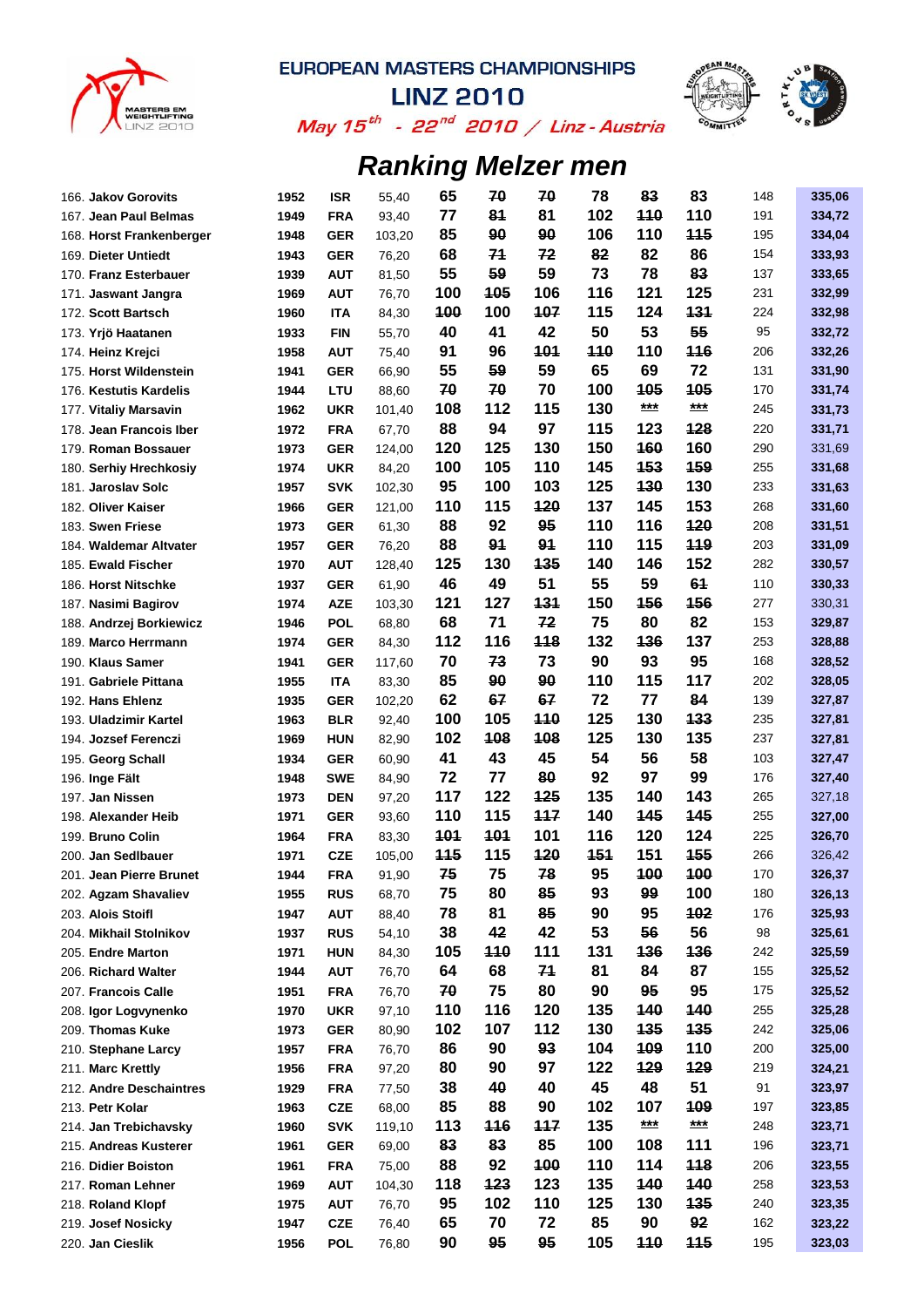



**LINZ 2010** May 15<sup>th</sup> - 22<sup>nd</sup> 2010 / Linz-Austria

| 221. Mohamed Ait Sidi Lahcen | 1971 | <b>FRA</b>               | 75,10          | 95         | 95  | 95         | 125        | 130 | 135        | 225 | 321,95 |
|------------------------------|------|--------------------------|----------------|------------|-----|------------|------------|-----|------------|-----|--------|
| 222. Yvan Corbet             | 1964 | <b>FRA</b>               | 60,80          | 78         | 82  | 82         | 98         | 102 | 105        | 183 | 321,91 |
| 223. Werner Steiner          | 1947 | <b>AUT</b>               | 104,70         | 83         | 86  | 86         | 100        | 103 | 105        | 186 | 321,67 |
| 224. Vesa Hakala             | 1963 | <b>FIN</b>               | 76,50          | 95         | 99  | 99         | <b>115</b> | 115 | 119        | 210 | 321,66 |
| 225. Volodymyk Nagalyuk      | 1951 | <b>UKR</b>               | 91,80          | 84         | 87  | 90         | 102        | *** | ***        | 189 | 321,51 |
| 226. Oldrich Tchurz          | 1972 | <b>CZE</b>               | 93,30          | 113        | 113 | <b>115</b> | 135        | 440 | 140        | 253 | 321,40 |
| 227. Simon Röhnisch          | 1968 | <b>GER</b>               | 68,90          | 90         | 94  | 94         | 110        | 117 | 121        | 207 | 321,11 |
| 228. Andrej Beskid           | 1947 | <b>SVK</b>               | 81,90          | 71         | 71  | 76         | 91         | 94  | 94         | 167 | 320,97 |
| 229. Swen Elspaß             | 1973 | <b>GER</b>               | 104,60         | <b>115</b> | 115 | 120        | 148        | 152 | <b>155</b> | 267 | 320,78 |
| 230. Siegfried Rosengart     | 1944 | <b>GER</b>               | 68,70          | 63         | 66  | 68         | 75         | 75  | 78         | 143 | 320,70 |
| 231. Patrick Atteridge       | 1952 | <b>GBR</b>               | 67,70          | 65         | 70  | 73         | 90         | 96  | 102        | 163 | 319,97 |
| 232. Gerhard Seidl           | 1974 | <b>AUT</b>               | 91,00          | 115        | 115 | 115        | 140        | 140 | 145        | 255 | 319,82 |
| 233. Michael Glätzer         | 1961 | <b>GER</b>               | 93,30          | 97         | 101 | 105        | 118        | 122 | 125        | 227 | 319,73 |
| 234. Käre Sömme              | 1938 | <b>NOR</b>               | 112,60         | 60         | 65  | 65         | 81         | 81  | 85         | 146 | 319,70 |
| 235. Gilles Anthony          | 1967 | <b>FRA</b>               | 92,10          | 94         | 100 | 105        | 126        | 133 | 138        | 238 | 319,61 |
| 236. Noel Cognon             | 1969 | <b>FRA</b>               | 87,70          | 100        | 100 | 102        | 130        | 135 | 139        | 237 | 318,98 |
| 237. Horst Jooss             | 1940 | <b>GER</b>               | 94,00          | 65         | 68  | 70         | 72         | 75  | 77         | 145 | 318,91 |
| 238. Sakhy Klychbaev         | 1953 | <b>RUS</b>               | 103,60         | 90         | 95  | 95         | 110        | 115 | 115        | 205 | 318,34 |
| 239. Petr Kalantaev          | 1949 | <b>RUS</b>               | 114,00         | 80         | 90  | 90         | 115        | 123 | 123        | 195 | 318,33 |
| 240. Svante Ragnarsson       | 1947 | <b>SWE</b>               | 99,30          | 70         | 75  | 75         | 95         | 100 | 105        | 180 | 317,37 |
| 241. Andreas Anker           | 1974 | <b>GER</b>               | 93,90          | 105        | 105 | 110        | 140        | 145 | 151        | 256 | 316,78 |
| 242. Karel Mrnustik          | 1951 | <b>CZE</b>               | 83,50          | 70         | 75  | 80         | 90         | 95  | 98         | 178 | 316,55 |
| 243. Wilhelm Quast           | 1943 | <b>GER</b>               | 80,20          | 65         | 70  | 73         | 80         | 85  | 85         | 150 | 316,31 |
| 244. Joachim Rohland         | 1965 | <b>GER</b>               | 68,60          | 78         | 81  | 83         | 105        | 110 | 114        | 197 | 316,24 |
| 245. Zbigniew Koper          | 1953 | <b>POL</b>               | 68,60          | 67         | 71  | 73         | 90         | 93  | 95         | 166 | 315,97 |
| 246. Andreas Speiser         | 1965 | <b>GER</b>               | 68,30          | 86         | 90  | 92         | 100        | 105 | 106        | 196 | 315,49 |
| 247. Joao Santos             | 1960 | <b>POR</b>               | 61,30          | 70         | 75  | 80         | 90         | 100 | 106        | 175 | 315,17 |
| 248. Peter Gustavik          | 1937 | <b>AUT</b>               | 75,50          | 50         | 53  | 55         | 63         | 66  | 69         | 119 | 314,91 |
| 249. Edward Korolko          | 1940 | <b>POL</b>               | 79,30          | 50         | 55  | 57         | 70         | 75  | 77         | 132 | 314,88 |
| 250. Thorsten Richter        | 1969 | <b>GER</b>               | 122,10         | 115        | 121 | 121        | 137        | 142 | 146        | 263 | 314,82 |
| 251. Ernst Reusch            | 1940 | <b>GER</b>               | 55,30          | 46         | 46  | 46         | 52         | 56  | 58         | 104 | 314,53 |
| 252. Kurt A. Rosenberger     | 1928 | <b>GER</b>               | 95,00          | 33         | 35  | 38         | 50         | 54  | 56         | 92  | 314,52 |
| 253. Walter Legel            | 1963 | <b>AUT</b>               | 76,30          | 85         | 90  | 95         | 105        | 110 | 115        | 205 | 314,47 |
| 254. Jürgen Braun            | 1966 | <b>GER</b>               | 138,90         | 110        | 114 | 115        | 145        | 151 | 154        | 261 | 314,13 |
| 255. Josef Schaumann         | 1934 | <b>AUT</b>               | 82,70          | 50         | 52  | 52         | 65         | 67  | 73         | 119 | 313,80 |
| 256. Vladimir Shishkin       | 1950 | <b>RUS</b>               | 55,40          | 55         | 58  | 58         | 70         | 75  | 77         | 133 | 313,56 |
| 257. Dek Sen Kim             | 1954 | <b>RUS</b>               | 76,70          | 75         | 80  | 85         | 95         | 100 | 105        | 180 | 313,09 |
| 258. Pertti Rossi            | 1942 | <b>FIN</b>               |                | 50         | 55  | 58         | 68         | 73  | 75         | 131 | 313,00 |
| 259. Klaus Hofwimmer         | 1970 | <b>AUT</b>               | 68,80<br>98,90 | 108        | 114 | 117        | 125        | 130 | 133        | 247 | 312,80 |
| 260. Bartl Baumgartner       | 1954 | <b>GER</b>               | 105,70         | 83         | 90  | 93         | 107        | 114 | 120        | 207 | 311,79 |
| 261. Klaus Schulze           | 1961 | <b>GER</b>               | 76,10          | 82         | 85  | 87         | 105        | 110 | 113        | 200 | 311,56 |
| 262. Kent Olsson             | 1963 |                          |                | 85         | 85  | 88         | 105        | 106 | 112        | 191 | 311,38 |
| 263. Sante Girardi           | 1964 | <b>SWE</b>               | 68,90          | 88         | 93  | 96         | 108        | 115 | 120        | 216 | 310,88 |
| 264. Adalberto Carvalho      | 1942 | <b>ITA</b><br><b>POR</b> | 84,80          | 50         | 57  | 57         | 65         | 70  | 72         | 129 | 310,24 |
|                              |      |                          | 68,10          | 107        | 113 | 116        | 125        | 131 | 134        | 238 | 309,93 |
| 265. Martin Pfaffenberger    | 1974 | <b>AUT</b>               | 84,00          | 64         | 70  |            | 84         | 90  | 92         | 166 |        |
| 266. Alain Belli             | 1957 | <b>FRA</b>               | 61,70          |            | 57  | 74<br>60   |            |     | 80         |     | 309,55 |
| 267. Pavel Klatil            | 1942 | <b>CZE</b>               | 76,70          | 55         |     |            | 75         | 78  |            | 138 | 309,07 |
| 268. Josef Vybiral           | 1951 | <b>CZE</b>               | 68,30          | 65         | 68  | 70         | 80         | 83  | 85         | 155 | 309,00 |
| 269. Joachim Mittmann        | 1936 | <b>GER</b>               | 105,20         | 58         | 60  | 62         | 70         | 74  | 74         | 134 | 308,62 |
| 270. Hermann Uran            | 1970 | <b>AUT</b>               | 85,00          | 105        | 105 | 110        | 118        | 126 | 126        | 228 | 308,48 |
| 271. Lars Högberg            | 1949 | <b>SWE</b>               | 84,40          | 70         | 73  | 73         | 95         | 95  | 96         | 168 | 308,42 |
| 272. Rudolf Diem             | 1972 | <b>AUT</b>               | 93,70          | 108        | 112 | 112        | 130        | 135 | 138        | 243 | 308,16 |
| 273. Nicola Agnolini         | 1972 | <b>ITA</b>               | 65,50          | 80         | 85  | 88         | 105        | 110 | 112        | 200 | 308,14 |
| 274. Dmitriy Kozemov         | 1964 | <b>RUS</b>               | 106,30         | 95         | 100 | 103        | 135        | 149 | 149        | 235 | 308,09 |
| 275. Väinö Kupari            | 1932 | <b>FIN</b>               | 75,60          | 40         | 45  | 48         | 50         | 55  | 58         | 103 | 307,75 |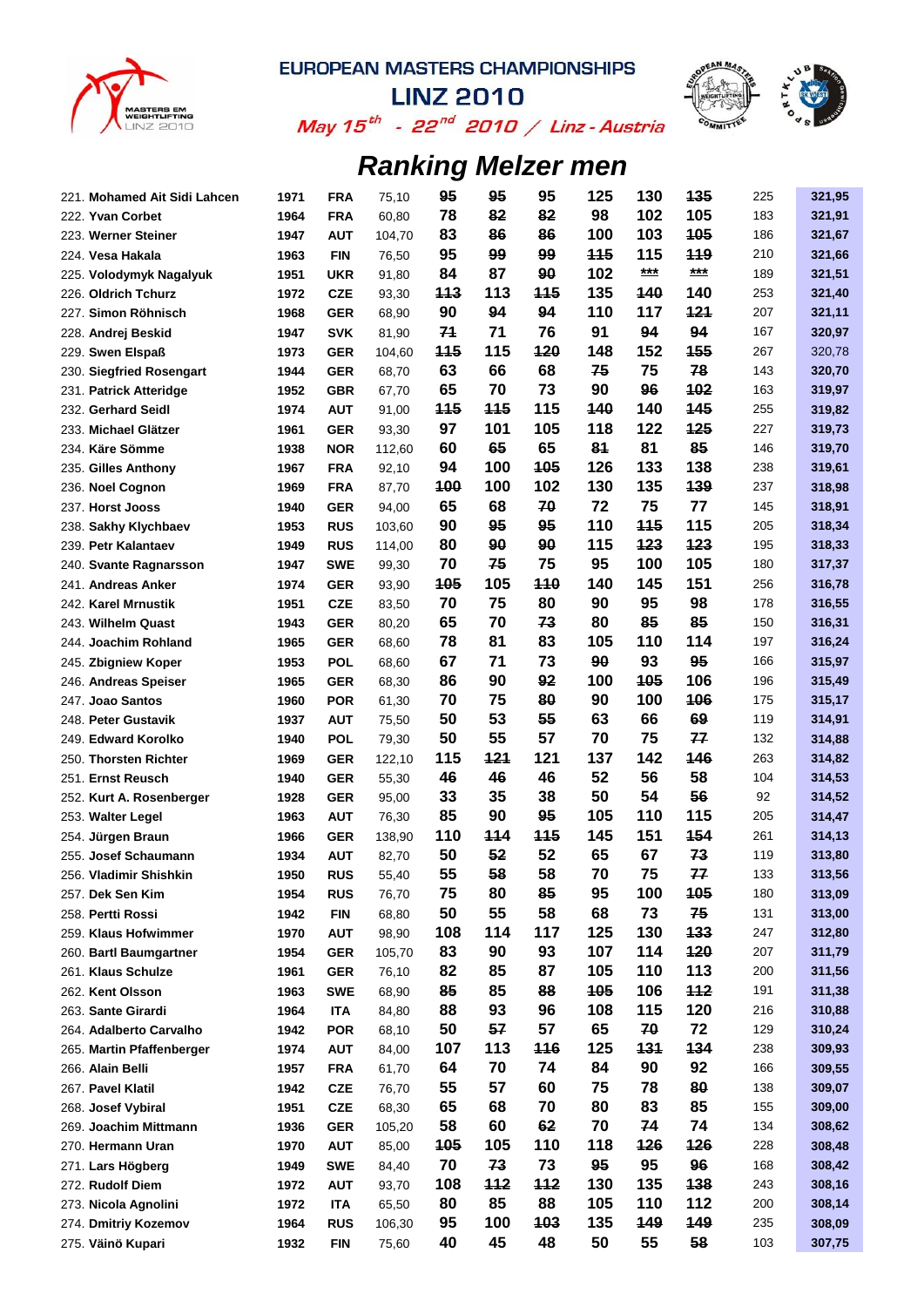



**LINZ 2010** May 15<sup>th</sup> - 22<sup>nd</sup> 2010 / Linz-Austria

| 276. Martin Hansson         | 1966 | <b>SWE</b> | 118,30 | <u> 112</u> | 112       | 117   | 135 | 135        | 140        | 247 | 307,40 |
|-----------------------------|------|------------|--------|-------------|-----------|-------|-----|------------|------------|-----|--------|
| 277. Johann Karlhofer       | 1937 | <b>AUT</b> | 103,10 | 55          | 59        | 62    | 70  | 75         | 75         | 134 | 307,01 |
| 278. Mikhail Krushlinskiy   | 1975 | <b>RUS</b> | 102,20 | 110         | 120       | 125   | 130 | 135        | 140        | 260 | 306,93 |
| 279. Manfred Werra          | 1940 | <b>GER</b> | 93,60  | 62          | 64        | 64    | 75  | 77         | 78         | 139 | 306,27 |
| 280. Daniel Bohbot          | 1958 | <b>FRA</b> | 93,70  | 85          | 90        | 92    | 115 | 121        | 125        | 211 | 305,57 |
| 281. Hermann Meyer          | 1940 | <b>GER</b> | 70,80  | 52          | 54        | 55    | 63  | 66         | 66         | 120 | 305,51 |
| 282. Toni Fernandes         | 1974 | <b>LUX</b> | 60,00  | 80          | 85        | 90    | 101 | 106        | 109        | 191 | 305,49 |
| 283. Hans-Dieter Tibus      | 1940 | <b>GER</b> | 74,90  | 55          | 55        | 56    | 65  | 68         | 71         | 124 | 305,32 |
| 284. Jiri Tretak            | 1963 | <b>CZE</b> | 89,70  | 88          | 90        | 94    | 118 | 122        | 124        | 216 | 305,27 |
| 285. Michael Branke         | 1965 | <b>GER</b> | 81,80  | 82          | 87        | 90    | 110 | 115        | 120        | 210 | 304,71 |
| 286. Christian Ebner        | 1967 | <b>AUT</b> | 76,60  | 93          | 100       | 100   | 110 | 110        | 114        | 207 | 304,60 |
| 287. Michael Hager          | 1947 | <b>GER</b> | 68,50  | 60          | 61        | 63    | 75  | 80         | 83         | 143 | 304,55 |
| 288. Ole Carstensen         | 1943 | <b>DEN</b> | 84,30  | 58          | 61        | 63    | 80  | 85         | 85         | 148 | 304,25 |
| 289. Wilhelm Mengelkamp     | 1957 | <b>GER</b> | 84,20  | 82          | 86        | 88    | 105 | 110        | 445        | 196 | 303,25 |
| 290. Heins Schulz           | 1931 | <b>GER</b> | 85,50  | 43          | 46        | 46    | 53  | 56         | 56         | 102 | 302,83 |
| 291. Dieter Langenhan       | 1960 | <b>GER</b> | 98,30  | 90          | 95        | 95    | 118 | 123        | 129        | 218 | 302,79 |
| 292. Torsten Böttcher       | 1967 | <b>GER</b> | 75,50  | 90          | 90        | 90    | 111 | 114        | 117        | 204 | 302,65 |
| 293. Miloslav Pech          | 1953 | <b>CZE</b> | 94,50  | 81          | 86        | 87    | 107 | 119        | ***        | 188 | 302,44 |
| 294. Erich Figge            | 1943 | <b>GER</b> | 105,20 | 68          | 71        | 73    | 85  | 88         | 90         | 161 | 301,67 |
| 295. Mario Machleit         | 1968 | <b>GER</b> | 87,70  | 95          | 97        | 102   | 115 | 120        | 124        | 222 | 301,66 |
| 296. Helmut Kaluzik         | 1963 | <b>AUT</b> | 88,70  | 93          | 97        | 100   | 107 | 112        | 115        | 212 | 301,15 |
| 297. Xaver Fleischmann      | 1944 | <b>GER</b> | 90,90  | 65          | 70        | 73    | 75  | 80         | 83         | 156 | 300,93 |
| 298. Ludwig-Heinrich Werner | 1938 | <b>GER</b> | 61,20  | 42          | 44        | 46    | 52  | 55         | 57         | 101 | 300,79 |
| 299. Pedro Claro            | 1965 | <b>POR</b> | 75,30  | 80          | 85        | 88    | 110 | 118        | 118        | 198 | 300,47 |
|                             | 1940 |            |        | 37          | 40        | 40    | 53  | 57         | 60         | 100 |        |
| 300. Matti Oksanen          |      | <b>FIN</b> | 55,80  | 100         | 105       | 107   | 128 | 133        | 133        | 235 | 300,33 |
| 301. Jan Schulze            | 1973 | <b>GER</b> | 89,80  |             | 98        |       |     | 120        | 121        |     | 300,04 |
| 302. Frank Schulze          | 1961 | <b>GER</b> | 96,40  | 93          |           | 100   | 115 |            |            | 215 | 298,76 |
| 303. Vaclav Mastny          | 1975 | <b>CZE</b> | 82,20  | <b>100</b>  | 100       | 106   | 130 | 137        | 137        | 230 | 298,61 |
| 304. Helmut Hörmandinger    | 1948 | <b>AUT</b> | 103,50 | 72          | 77<br>110 | 82    | 97  | 97         | 101<br>140 | 174 | 297,77 |
| 305. Evangelos Karampetsos  | 1967 | <b>GRE</b> | 116,20 | 100         |           | 110   | 130 | 140        |            | 240 | 296,83 |
| 306. German Zvi Adler       | 1953 | <b>ISR</b> | 61,60  | 58          | 61        | 63    | 78  | 82         | 84<br>***  | 145 | 296,67 |
| 307. Michael Peter          | 1964 | <b>GER</b> | 100,90 | 97          | 101       | 105   | 117 | 121        |            | 222 | 296,47 |
| 308. Elvis Fosco            | 1970 | ITA        | 95,10  | 95          | 100       | 105   | 120 | 125        | 130        | 230 | 295,87 |
| 309. Helmut Greif           | 1935 | <b>GER</b> | 75,60  | 42          | 44        | 45    | 60  | 64         | 65         | 109 | 295,84 |
| <b>Rupert Glück</b><br>310. | 1935 | <b>GER</b> | 83,90  | 45          | 47        | 48    | 65  | 67         | 67         | 115 | 295,28 |
| 311. Rolf Sigle             | 1946 | <b>GER</b> | 68,20  | 55          | 58        | 59    | 70  | 75         | 77         | 136 | 294,86 |
| 312. Bruno Savoldelli       | 1951 | <b>FRA</b> | 101,20 | 80          | 83        | 83    | 100 | 100        | 103        | 180 | 294,43 |
| 313. Helmut Baer            | 1944 | <b>GER</b> | 99,50  | 62          | 65        | 68    | 80  | 85         | 90         | 158 | 293,64 |
| 314. Petr Stanislav         | 1973 | <b>CZE</b> | 60,80  | 83          | 84        | 85    | 100 | 109        | 109        | 183 | 293,37 |
| 315. Myrola Soynikov        | 1938 | <b>UKR</b> | 54,30  | 37          | 38        | 39    | 52  | 57         | 57         | 90  | 293,28 |
| 316. Vaclav First Ing.      | 1961 | <b>SVK</b> | 98,20  | 90          | 95        | 97    | 117 | 117        | 122        | 212 | 292,45 |
| 317. Ingo Schobert          | 1969 | <b>GER</b> | 76,50  | 85          | 90        | 90    | 105 | 110        | 112        | 202 | 291,61 |
| 318. Mikael Friberg         | 1962 | <b>SWE</b> | 81,10  | 82          | 85        | 88    | 105 | 109        | 110        | 195 | 291,57 |
| 319. Anatoly Trishin        | 1951 | <b>RUS</b> | 111,90 | 70          | 77        | 82    | 100 | 105        | 107        | 184 | 291,00 |
| 320. Alwin Otto             | 1944 | <b>GER</b> | 81,50  | 57          | 60        | 63    | 83  | 83         | 88         | 143 | 290,69 |
| 321. Jan Jörgensen          | 1960 | <b>DEN</b> | 84,00  | 80          | 85        | 90    | 110 | <b>115</b> | 115        | 195 | 290,37 |
| 322. Nikolaos Sarapatsanos  | 1952 | <b>GER</b> | 96,80  | 83          | 87        | 87    | 95  | 100        | 100        | 178 | 289,95 |
| 323. Urpo Korpelainen       | 1954 | <b>FIN</b> | 61,80  | 65          | 70        | 70    | 80  | 82         | 82         | 145 | 289,10 |
| 324. Jury Karpov            | 1968 | <b>GER</b> | 83,80  | 105         | 110       | 113   | 130 | 130        | 135        | 240 | 287,85 |
| 325. Pierre Le Bailly       | 1944 | <b>FRA</b> | 92,20  | 63          | 65        | 65    | 84  | 87         | 90         | 150 | 287,57 |
| 326. Anton Hirschbeck       | 1957 | <b>GER</b> | 68,90  | 65          | 70        | 73    | 85  | 90         | 93         | 166 | 287,53 |
| 327. Jean Pierre Desbordes  | 1960 | <b>FRA</b> | 76,00  | 75          | 78        | 78    | 100 | 105        | 109        | 183 | 287,36 |
| 328. Harri Helin            | 1964 | <b>FIN</b> | 61,70  | 72          | 75        | 75    | 90  | 95         | 95         | 165 | 287,23 |
| 329. Wolfgang Böhringer     | 1964 | <b>GER</b> | 78,20  | 78          | 82        | 82    | 102 | 106        | 109        | 191 | 286,65 |
| 330. Jan Helebrant          | 1946 | <b>CZE</b> | 61,30  | 58          | 58        | $***$ | 65  | ***        | $***$      | 123 | 286,57 |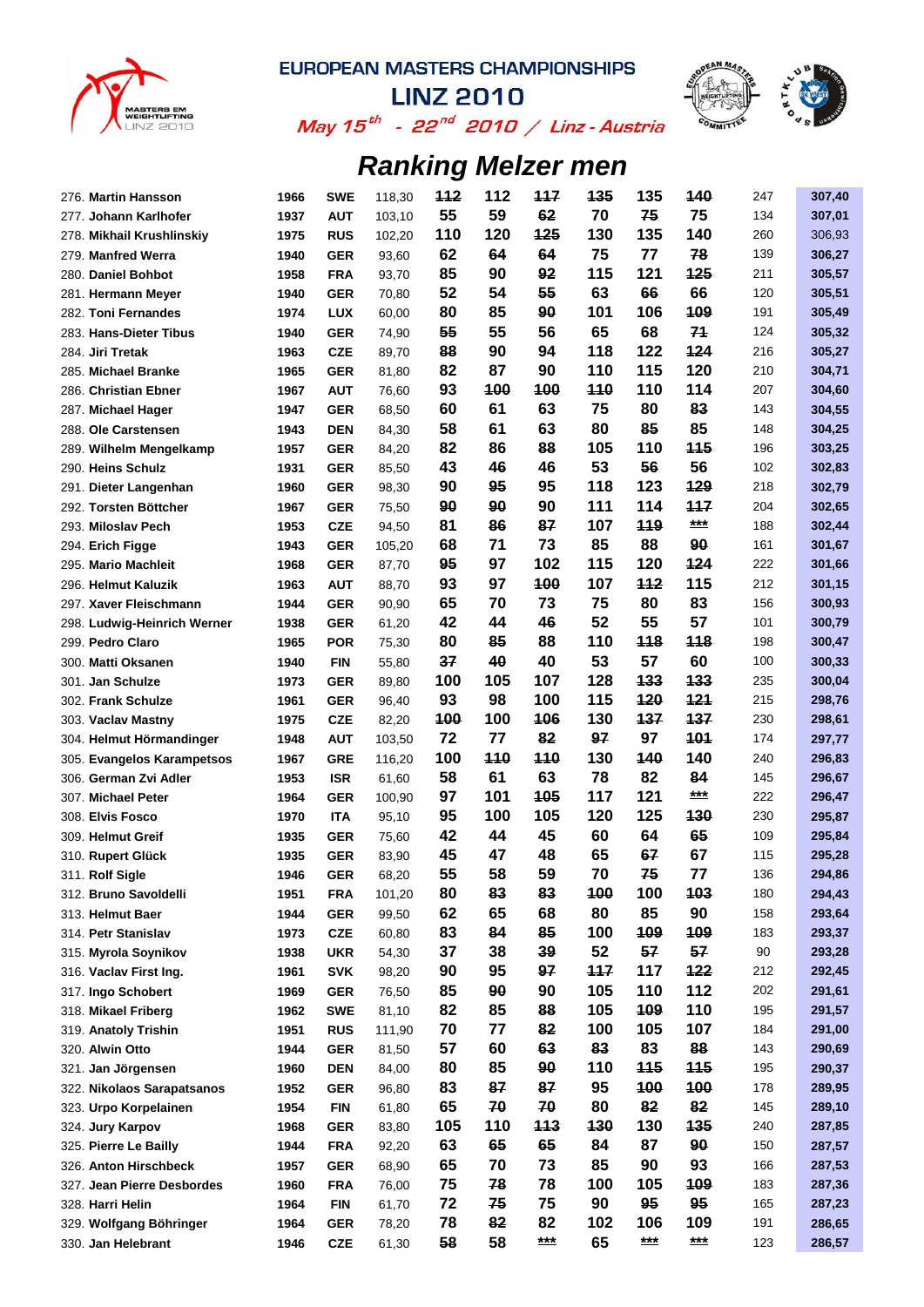



May 15<sup>th</sup> - 22<sup>nd</sup> 2010 / Linz-Austria

| 331. Peter Zwingenberger | 1965 | <b>AUT</b> | 91,30  | 90  | 90    | 95  | 115        | 118        | 123        | 208 | 286,39 |
|--------------------------|------|------------|--------|-----|-------|-----|------------|------------|------------|-----|--------|
| 332. Michael Rotzler     | 1974 | <b>GER</b> | 56,00  | 65  | 72    | 78  | 85         | 92         | $***$      | 170 | 286,32 |
| 333. Otakar Latal        | 1960 | <b>CZE</b> | 104,20 | 95  | 100   | 105 | 110        | 120        | 120        | 210 | 285,49 |
| 334. Teymur Aliguliyev   | 1968 | <b>AZE</b> | 77,30  | 85  | 85    | 90  | 110        | 112        | <b>115</b> | 197 | 285,48 |
| 335. Arpad Langweil      | 1964 | <b>AUT</b> | 68,00  | 70  | 75    | 80  | 90         | 95         | 100        | 175 | 285,32 |
| 336. Attila Dr. Molnar   | 1966 | <b>HUN</b> | 103,50 | 95  | 100   | 100 | 120        | 125        | 125        | 220 | 285,32 |
| 337. Karel Saitl         | 1924 | <b>CZE</b> | 66,40  | 30  | $***$ | *** | 30         | ***        | $***$      | 60  | 284,62 |
| 338. Ingo Pfeil          | 1958 | <b>GER</b> | 76,70  | 74  | 78    | 81  | 95         | 100        | 103        | 178 | 284,34 |
| 339. Bruno Elsässer      | 1948 | <b>GER</b> | 68,20  | 50  | 55    | 57  | 70         | 75         | 78         | 135 | 284,14 |
| 340. Gerhard Pulsinger   | 1952 | <b>AUT</b> | 102,10 | 75  | 78    | 80  | 95         | 100        | 102        | 178 | 284,13 |
| 341. Roald Bjerkholt     | 1940 | <b>NOR</b> | 84,50  | 50  | 50    | 56  | 63         | 66         | 67         | 123 | 284,00 |
| 342. Mark Beck           | 1970 | <b>GBR</b> | 61,60  | 70  | 75    | 75  | 95         | 98         | 105        | 173 | 283,77 |
| 343. Janos Magat         | 1966 | <b>HUN</b> | 136,10 | 105 | 111   | 115 | 125        | 130        | 132        | 235 | 283,76 |
| 344. Ulf Georg Larsson   | 1948 | <b>SWE</b> | 93,10  | 64  | 66    | 68  | 82         | 88         | 91         | 159 | 283,56 |
| 345. Amir Porat          | 1966 | <b>ISR</b> | 84,00  | 80  | 85    | 85  | 110        | 115        | 120        | 200 | 283,44 |
| 346. Alain Chabert       | 1955 | <b>FRA</b> | 93,40  | 84  | 84    | 90  | 100        | 105        | 105        | 184 | 283,40 |
| 347. Erich Erbar         | 1966 | <b>GER</b> | 92,70  | 83  | 87    | 90  | 113        | 117        | 119        | 209 | 283,00 |
| 348. Eric Battaglia      | 1962 | <b>MON</b> | 104,70 | 90  | 98    | 101 | 105        | 113        | 117        | 211 | 282,44 |
| 349. Hans Redl           | 1965 | <b>GER</b> | 102,50 | 85  | 90    | 95  | 105        | 110        | 119        | 214 | 281,33 |
| 350. Antonin Kratky      | 1946 | <b>CZE</b> | 115,70 | 70  | 75    | 78  | 90         | 95         | 95         | 165 | 280,79 |
| 351. György Kasza        | 1945 | <b>HUN</b> | 55,60  | 45  | 50    | 52  | 55         | 60         | 65         | 110 | 280,39 |
| 352. Kent Lantz          | 1966 | <b>SWE</b> | 91,90  | 80  | 87    | 90  | 115        | 119        | 121        | 206 | 279,99 |
| 353. Alexander Mendel    | 1946 | <b>ISR</b> | 68,10  | 57  | 60    | 60  | 72         | 80         | ***        | 129 | 279,95 |
| 354. Volker Beuthling    | 1965 | <b>GER</b> | 76,00  | 80  | 80    | 85  | 105        | 109        | 109        | 185 | 279,28 |
| 355. Pierre Lenzi        | 1937 | <b>FRA</b> | 98,90  | 45  | 50    | 50  | 68         | 70         | 74         | 120 | 279,19 |
| 356. Mykola Stasyvk      | 1973 | <b>POR</b> | 92,00  | 90  | 95    | 95  | 115        | 122        | 126        | 221 | 279,15 |
| 357. Hubert Lackner      | 1961 | <b>AUT</b> | 101,80 | 90  | 90    | 90  | <b>115</b> | 115        | 425        | 205 | 278,98 |
| 358. Guido Schuchter     | 1969 | <b>AUT</b> | 84,00  | 80  | 85    | 85  | 112        | 117        | 118        | 203 | 278,94 |
| 359. Donald Walker       | 1932 | <b>GBR</b> | 101,50 | 41  | 44    | 47  | 55         | 60         | 65         | 107 | 278,54 |
| 360. Frank Zähle         | 1971 | <b>GER</b> | 67,30  | 75  | 80    | 82  | 95         | 100        | 100        | 182 | 278,44 |
| 361. Herwig Limberger    | 1969 | <b>AUT</b> | 88,20  | 85  | 89    | 91  | 108        | 113        | 116        | 207 | 277,86 |
| 362. Harry Barth         | 1958 | <b>GER</b> | 123,50 | 100 | 100   | 100 | 100        | 110        | $***$      | 210 | 277,80 |
| 363. Rainer Schlütter    | 1968 | <b>GER</b> | 109,00 | 97  | 102   | 105 | 113        | 120        | 123        | 222 | 276,95 |
| 364. Thomas Walz         | 1961 | <b>GER</b> | 87,30  | 75  | 75    | 75  | 105        | 110        | 115        | 190 | 275,70 |
| 365. Jan Hinrichsen      | 1953 | <b>SWE</b> | 140,20 | 80  | 87    | 87  | 110        | $***$      | ***        | 190 | 273,53 |
| 366. Giancarlo Roppa     | 1955 | ITA        | 85,10  | 75  | 78    | 78  | 95         | 100        | 100        | 170 | 273,18 |
| 367. Jozef Gajdos        | 1968 | <b>CZE</b> | 99,60  | 90  | 90    | 97  | 115        | 123        | 123        | 212 | 272,94 |
| 368. Johann Pomberg      | 1952 | <b>AUT</b> | 90,80  | 65  | 70    | 75  | 85         | 90         | 93         | 163 | 272,79 |
| 369. Wolfgang Balling    | 1956 | <b>GER</b> | 86,80  | 75  | 78    | 80  | 95         | 98         | 98         | 175 | 272,17 |
| 370. Walter Kretz        | 1954 | <b>GER</b> | 61,70  | 58  | 58    | 58  | 78         | 81         | 81         | 136 | 271,46 |
| 371. Rudi Riegler        | 1970 | <b>GER</b> | 61,50  | 64  | 70    | 75  | 84         | 90         | 96         | 165 | 270,97 |
| 372. Steffen Schmidt     | 1964 | <b>GER</b> | 61,90  | 67  | 71    | 75  | 77         | 81         | 85         | 156 | 270,93 |
| 373. Gerd Ottawa         | 1945 | <b>AUT</b> | 91,00  | 58  | 63    | 65  | 78         | 83         | 89         | 143 | 269,93 |
| 374. Patrick Lyaudet     | 1963 | <b>FRA</b> | 81,90  | 77  | 82    | 82  | 95         | 100        | 105        | 182 | 268,76 |
|                          |      |            |        | 80  | 86    | 86  | 105        | 110        | <b>115</b> | 196 | 268,15 |
| 375. Christian Machleit  | 1974 | <b>GER</b> | 76,50  | 85  | 85    | 85  | 105        | <b>110</b> | 112        | 190 |        |
| 376. Georges Dadour      | 1966 | <b>AUT</b> | 84,80  | 58  | 62    | 65  | 68         | 72         | 78         |     | 268,01 |
| 377. Franz Graf          | 1948 | <b>AUT</b> | 84,10  |     |       |     |            |            |            | 143 | 267,26 |
| 378. Robert Crisp        | 1934 | <b>GBR</b> | 89,70  | 40  | 45    | 48  | 60         | 60         | 60         | 105 | 266,31 |
| 379. Andreas Nassberger  | 1965 | <b>AUT</b> | 93,10  | 80  | 85    | 88  | 105        | 110        | <b>115</b> | 195 | 266,23 |
| 380. Michaele Cavarzere  | 1972 | <b>ITA</b> | 61,40  | 70  | 75    | 77  | 90         | 95         | 100        | 165 | 265,77 |
| 381. Yevgen Tamchi       | 1935 | <b>UKR</b> | 56,00  | 35  | 36    | 40  | 40         | 43         | 45         | 80  | 265,51 |
| 382. Heinrich Barth      | 1958 | <b>GER</b> | 102,70 | 83  | 88    | 92  | 97         | 102        | 109        | 190 | 265,47 |
| 383. Csaba Csendes       | 1971 | <b>HUN</b> | 93,60  | 90  | 97    | 97  | 444        | 111        | 117        | 207 | 265,45 |
| 384. Herbert Tacho       | 1959 | <b>AUT</b> | 82,80  | 70  | 75    | 80  | 90         | 95         | 100        | 175 | 265,02 |
| 385. Thomas Koch         | 1971 | <b>GER</b> | 92,90  | 85  | 90    | 94  | 110        | <b>115</b> | 116        | 206 | 265,01 |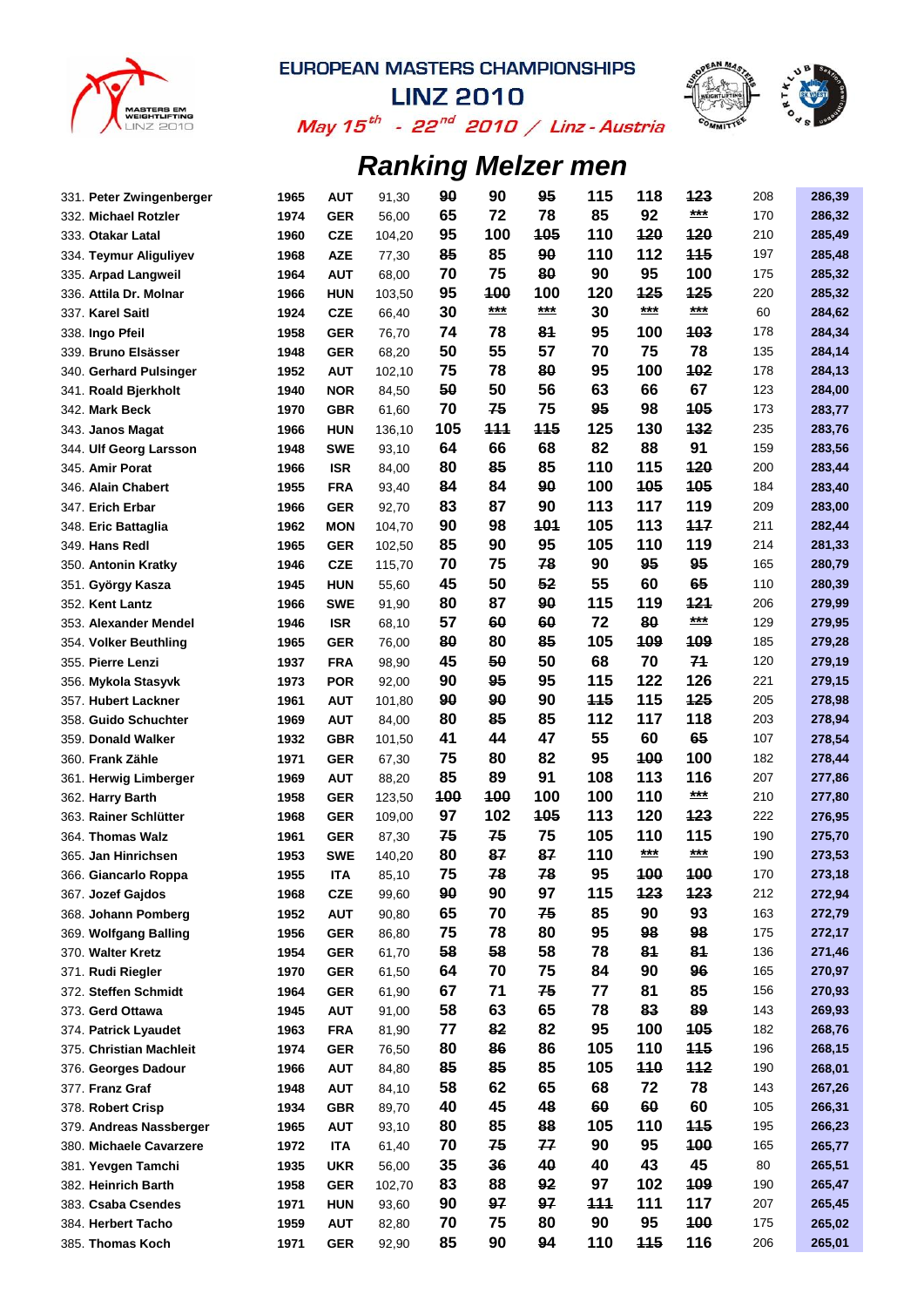



May 15 $^{th}$  - 22 $^{nd}$  2010 / Linz - Austria

| 386. Fritz Niedermayer      | 1940 | <b>AUT</b>               | 55,70  | 35          | 38          | 40        | 45        | 48        | 50        | 88  | 264,67 |
|-----------------------------|------|--------------------------|--------|-------------|-------------|-----------|-----------|-----------|-----------|-----|--------|
| 387. Richard Dvorak         | 1975 | <b>AUT</b>               | 93,50  | 95          | 100         | 103       | 110       | 116       | 120       | 216 | 264,06 |
| 388. Herve Bourdenet        | 1960 | <b>FRA</b>               | 68,60  | 65          | 70          | 73        | 88        | 93        | 96        | 158 | 263,82 |
| 389. Jean Yves Jerome       | 1960 | <b>FRA</b>               | 83,90  | 75          | 80          | 82        | 95        | 100       | 100       | 177 | 263,73 |
| 390. Günther Mitterer       | 1959 | <b>AUT</b>               | 76,00  | 70          | 71          | 75        | 90        | 93        | 95        | 166 | 263,19 |
| 391. Erich Stracina         | 1956 | <b>SVK</b>               | 76,10  | 68          | 73          | 75        | 90        | 97        | 99        | 158 | 263,09 |
| 392. Krzysztof Korniowski   | 1949 | <b>POL</b>               | 61,30  | 45          | 48          | 50        | 65        | 68        | 68        | 118 | 262,61 |
| 393. Billy Caball           | 1942 | <b>IRL</b>               | 68,10  | 45          | 47          | 49        | 57        | 60        | 60        | 109 | 262,14 |
| 394. Jensen Tormod          | 1926 | <b>NOR</b>               | 69,80  | 30          | 30          | 30        | 30        | 30        | 34        | 60  | 262,12 |
| 395. Antonio Novelo         | 1962 | <b>POR</b>               | 76,70  | 75          | 80          | 80        | 95        | 100       | 100       | 170 | 261,94 |
| 396. Zoltan Bertalan        | 1966 | <b>HUN</b>               | 91,80  | 85          | 85          | 87        | 105       | 110       | 113       | 192 | 261,07 |
| 397. Johann Bognar          | 1966 | <b>AUT</b>               | 84,80  | 85          | 89          | 91        | 95        | 100       | 103       | 185 | 260,96 |
| 398. Mario Suchard          | 1971 | <b>AUT</b>               | 84,60  | 82          | 87          | 90        | 102       | 107       | 107       | 194 | 260,54 |
| 399. Klaus Keiten-Schmitz   | 1959 | <b>GER</b>               | 76,20  | 72          | 75          | 77        | 82        | 85        | 87        | 164 | 259,63 |
| 400. Tibor Zvada            | 1958 | <b>SVK</b>               | 79,10  | 70          | 75          | 80        | 90        | 90        | 95        | 165 | 259,16 |
| 401. Markus Koch            | 1968 | <b>AUT</b>               | 104,80 | 91          | 96          | 100       | 101       | 105       | 108       | 205 | 259,12 |
| 402. Martin Nemec           | 1964 | <b>AUT</b>               | 83,30  | 80          | 80          | 82        | 98        | 102       | 102       | 178 | 258,46 |
| 403. Klaus Seitz            | 1964 | <b>GER</b>               | 76,60  | 73          | 77          | 80        | 93        | 97        | 98        | 170 | 258,07 |
| 404. Walter Eicher          | 1958 | <b>GER</b>               | 68,30  | 60          | 65          | 67        | 77        | 83        | 83        | 150 | 256,81 |
| 405. Bela Bachmann          | 1964 | <b>HUN</b>               | 68,50  | 65          | 69          | 69        | 90        | 93        | 93        | 158 | 256,40 |
| 406. Kalervo Nuutinen       | 1956 | <b>FIN</b>               | 55,90  | 55          | 60          | 60        | 65        | 65        | 70        | 125 | 255,82 |
| 407. Thomas Zauner          | 1974 | <b>AUT</b>               | 67,40  | 70          | 75          | 80        | 89        | 94        | 98        | 173 | 255,49 |
| 408. Mark Hanley            | 1965 | <b>GBR</b>               | 130,20 | 92          | 92          | 92        | 110       | 115       | 120       | 207 | 254,54 |
| 409. Albert Redl            | 1965 | <b>GER</b>               | 92,40  | 70          | 75          | 80        | 95        | 100       | 105       | 185 | 253,40 |
| 410. Wilhelm Mailberg       | 1944 | <b>AUT</b>               | 89,70  | 55          | 60          | 60        | 75        | 75        | 75        | 130 | 252,27 |
| 411. Witold Tarkowski       | 1944 | <b>POL</b>               | 60,60  | 40          | 43          | 47        | 55        | 55        | 60        | 103 | 251,42 |
| 412. Ulrich Mielich         | 1939 | <b>GER</b>               | 68,30  | 39          | 42          | 44        | 49        | 49        | 52        | 93  | 250,79 |
| 413. Rolf Schumann          | 1939 | <b>GER</b>               | 67,40  | 40          | 42          | 42        | 52        | 52        | 55        | 92  | 250,24 |
| 414. Natig Aghayev          | 1965 | <b>AZE</b>               | 105,30 | 82          | 85          | 86        | 100       | 105       | 106       | 192 | 250,02 |
| 415. Jiri Brodsky           | 1950 | <b>CZE</b>               | 55,90  | 42          | 46          | 48        | 55        | 60        | 64        | 106 | 248,18 |
| 416. Johann Weißinger       | 1969 | <b>AUT</b>               | 75,60  | 75          | 75          | 81        | 95        | 95        | 101       | 170 | 247,07 |
| 417. Josef Pfaffenberger    | 1942 | <b>AUT</b>               | 88,10  | 50          | 50          | 52        | 62        | 65        | 68        | 118 | 246,21 |
| 418. Erhard Plosky          | 1963 | <b>AUT</b>               | 109,70 | 75          | 80          | 80        | 108       | 112       | 112       | 188 | 245,98 |
| 419. Karl-Heinz Fechter     | 1944 | <b>GER</b>               | 51,30  | 32          | 35          | 38        | 45        | 48        | 50        | 88  | 244,45 |
| 420. Michael Fischer        | 1973 | <b>GER</b>               | 69,00  | 72          | 76          | 78        | 90        | 95        | 95        | 166 | 244,39 |
| 421. Maximilian Poucherk    | 1947 | <b>AUT</b>               | 102,70 | 55          | 60          | 60        | 75        | 80        | 83        | 140 | 243,78 |
| 422. Roger Aner             | 1934 | <b>FRA</b>               | 95,00  | 43          | 45          | 46        | 52        | 52        | 54        | 98  | 242,46 |
| 423. John Carlsson          | 1941 | <b>DEN</b>               | 100,10 | 45          | 50          | 53        | 60        | 63        | 65        | 115 | 236,85 |
| 424. Adi Brana              | 1943 | <b>ISR</b>               | 118,60 | 50          | 55          | 57        | 68        | 72        | 75        | 130 | 234,94 |
| 425. Vladimir Degtar        | 1957 | <b>CZE</b>               | 152,00 | 75          | 80          | 80        | 100       | ***       | ***       | 180 | 234,18 |
| 426. Tadeusz Wosk           | 1937 | <b>POL</b>               | 76,80  | 37          | 40          | 40        | 50        | 53        | 53        | 87  | 228,03 |
| 427. Louise Mawrice Denayer | 1944 | <b>BEL</b>               | 106,80 | 53          | 56          | 57        | 64        | 66        | 68        | 124 | 224,71 |
| 428. Rudolf Leszkovits      | 1944 | <b>AUT</b>               | 105,20 | 52          | 55          | 57        | 63        | 65        | 66        | 123 | 224,03 |
| 429. Preben Jakobsen        | 1935 | <b>DEN</b>               | 81,60  | 31          | 34          | 37        | 50        | 54        | 54        | 84  | 218,74 |
| 430. Rudolf Dvorak          | 1948 |                          |        | 50          | 54          | 56        | 55        | 55        | 60        | 109 | 214,00 |
| 431. Ryszard Mozola         | 1940 | <b>AUT</b><br><b>POL</b> | 76,60  | 40          | 42          | 42        | 50        | 50        | 50        | 0   | 0,00   |
|                             |      |                          | 83,60  | ***         | ***         | ***       | ***       | ***       | $***$     | 0   |        |
| 432. Georg Ruff             | 1944 | <b>AUT</b>               | 76,00  | 70          | 74          | 76        | 90        | 92        | 97        | 0   | 0,00   |
| 433. Borys Kovalskyy        | 1943 | <b>UKR</b>               | 89,20  | 75          | 75          | 75        | 100       | 100       | 100       |     | 0,00   |
| 434. Bernhard Riedl         | 1941 | <b>AUT</b>               | 91,50  |             |             | $***$     | ***       | $***$     | $***$     | 0   | 0,00   |
| 435. Bernhard Riehn         | 1942 | <b>GER</b>               | 103,80 | 60          | 63<br>$***$ | ***       | ***       | $***$     | $***$     | 0   | 0,00   |
| 436. Walter Kirrstetter     | 1948 | <b>GER</b>               | 61,60  | 58          |             |           |           |           |           | 0   | 0,00   |
| 437. Ryszard Sliwinski      | 1950 | <b>POL</b>               | 68,30  | 55          | 58          | 58        | 70<br>*** | 70<br>*** | 70<br>*** | 0   | 0,00   |
| 438. Rainhard Kossmann      | 1948 | <b>GER</b>               | 76,90  | 70          | 72          | 74        | ***       | ***       | ***       | 0   | 0,00   |
| 439. Eduard Dergatshew      | 1949 | <b>BLR</b>               | 83,20  | 80<br>$***$ | 80<br>$***$ | 80<br>*** | ***       | $***$     | ***       | 0   | 0,00   |
| 440. Roger Bouko            | 1947 | <b>FRA</b>               | 87,00  |             |             |           |           |           |           | 0   | 0,00   |